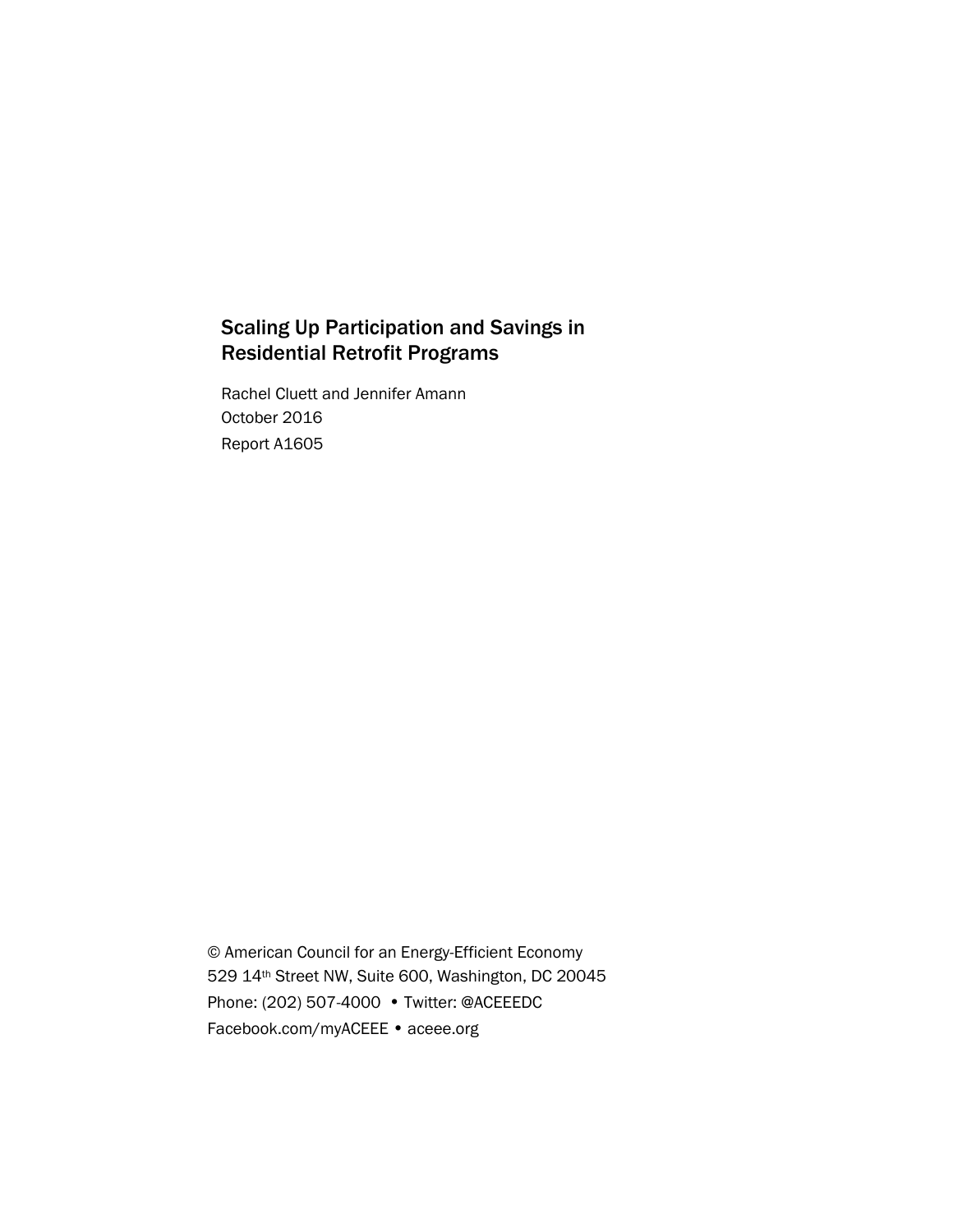# **Contents**

| Current Program Practices That Address Project Realization Rates 9     |
|------------------------------------------------------------------------|
| Emerging Program Practices for Addressing Project Realization Rates 16 |
|                                                                        |
|                                                                        |
|                                                                        |
|                                                                        |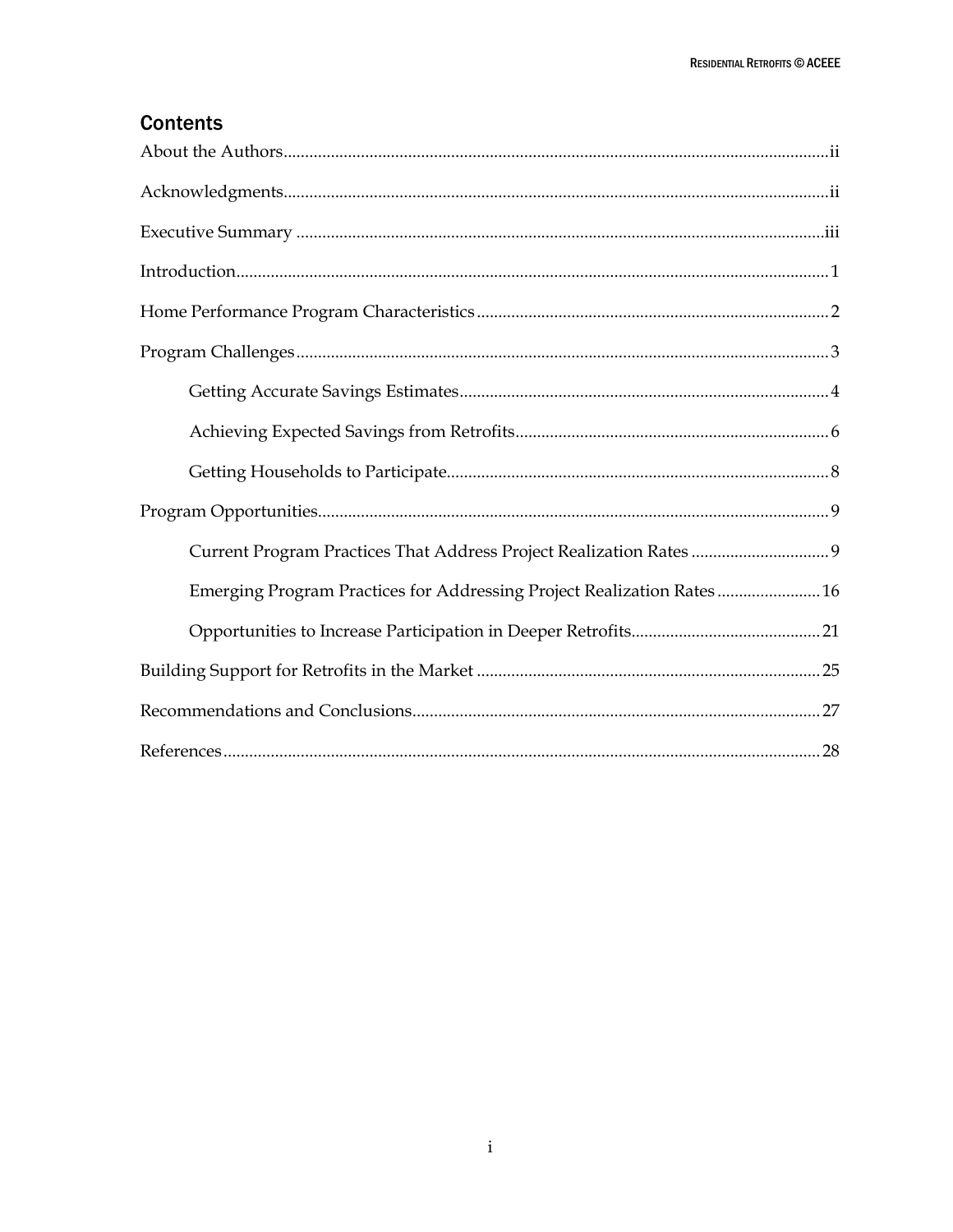# <span id="page-2-0"></span>About the Authors

**Rachel Cluett** conducted research for ACEEE from 2012 to 2016. Her research focused on residential sector energy efficiency, including labeling and energy use disclosure, efficiency program design, and product standards and labeling. She is a BPI-certified building analyst and envelope professional and a certified Home Energy Rating System (HERS) rater. Rachel earned a bachelor of science in natural resources from Cornell University. She is now pursuing a master of public health at Harvard University, where she will focus her studies on the health impacts of energy efficiency improvements in homes.

**Jennifer Thorne Amann** promotes residential and commercial whole building performance improvements, explores behavioral approaches to improving energy efficiency, and analyzes the impacts of stronger appliance efficiency standards. She has authored dozens of publications and articles on appliances, lighting, consumer electronics, equipment installation practices, emerging residential and commercial building technologies, and the progress of market transformation initiatives. She joined ACEEE in 1997. Jennifer earned a master of environmental studies from the Yale School of Forestry and Environmental Studies and a bachelor of arts in environmental studies from Trinity University.

# <span id="page-2-1"></span>Acknowledgments

This report was made possible through the generous support of Southern California Edison, the Independent Electricity System Operator (IESO) in Ontario, and the US Department of Energy (DOE). The authors would like to acknowledge the external reviewers, internal reviewers, colleagues, and sponsors who provided input on this report, including Ely Jacobsohn of DOE; Sari Gerwitz and Rouselle Gratela of the Independent Electricity System Operator; and Steve Nadel, Dan York, and Neal Elliott of ACEEE. Note that external review and support do not imply endorsement. Last, we would like to thank Fred Grossberg for managing the editorial process; Elise Marton, Sean O'Brien, and Roxanna Usher for copy editing; Becky Sun for graphics support; and Patrick Kiker and Maxine Chikumbo for their help in launching this report.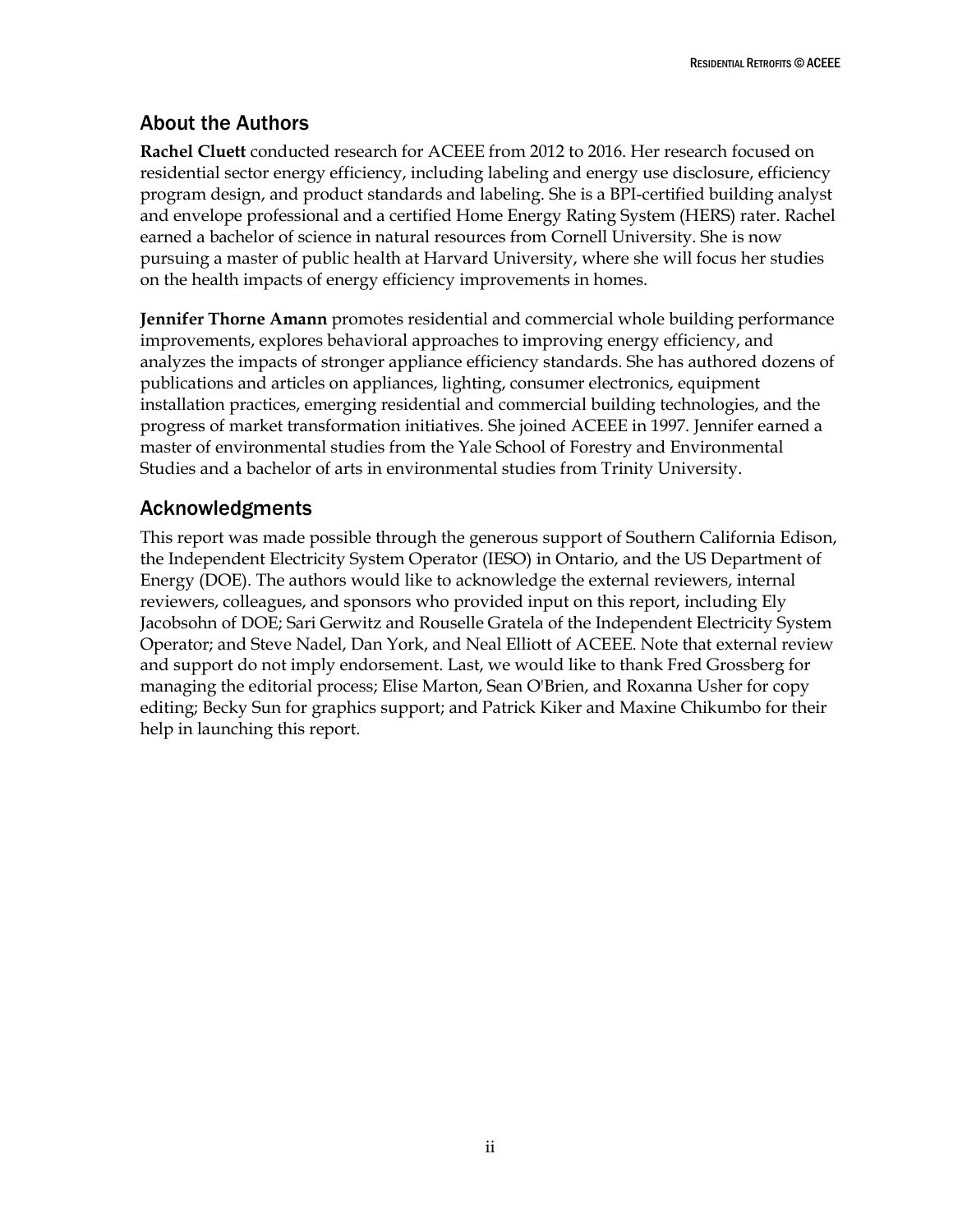# <span id="page-3-0"></span>Executive Summary

Whole home retrofit activity, which aims to systematically address the biggest energy issues in a home as identified on a house-by-house basis, has grown in recent years. Contractor and program experience have continued to develop as well. However demand for home performance services and program participation rates have yet to experience significant levels of growth, and many programs fail to capture the full range of available savings. This report explores opportunities for residential retrofit programs to grow participation and realize the anticipated energy savings. We begin with a discussion of program challenges, followed by strategies to address those challenges and examples of current programs employing these strategies.

# *CHALLENGES*

Programs face challenges in three general areas: (1) calculating accurate project-level savings estimates, (2) ensuring that upgrades are installed and perform as expected, and (3) encouraging public buy-in and participation in programs. All of these factors affect a program's ability to realize savings.

# *OPPORTUNITIES*

## Current Practice

A number of strategies are already being implemented in retrofit programs to improve project-level realization rates.

*Home performance data standardization.* To improve energy modeling outcomes*,* programs can embrace efforts to standardize data collection within the home performance industry. Programs can make administration easier and less time intensive for participating contractors by adhering to Building Performance Institute (BPI) standards for data collection and transfer (sometimes referred to as HPXML within the industry). This allows contractors to transfer necessary project data to program administrators without having to use a specified modeling tool or software that they may not be familiar with. HPXML standards have been adopted to streamline administration and delivery by a number of programs, including the Arizona Public Service Home Performance program, the California investorowned utilities (IOUs) whole home programs, and the home performance program of the New York State Research and Development Authority (NYSERDA).

*Access to energy use data*. Research by Performance Systems Development on NYSERDA's home performance programs found that calibrating energy models to actual energy use can improve the accuracy of modeled savings estimates. The ANSI/BPI-2400 standard lays out a process for contractors to use actual energy consumption data to calibrate energy models. In order to complete the process more easily, and on a larger scale, third-party assessors and contractors need better access to quality energy use data than most have today. The Green Button Connect My Data functionality, which can be enabled by utilities, allows customers to authorize automatic, ongoing transfer of usage data to assessors who need it to improve the home's energy performance. Some utilities have adopted Green Button, but many have yet to do so. Some states, including California, Illinois, New York, and Colorado, are taking action to develop data access policies enabling customers to readily access and share their own energy use data.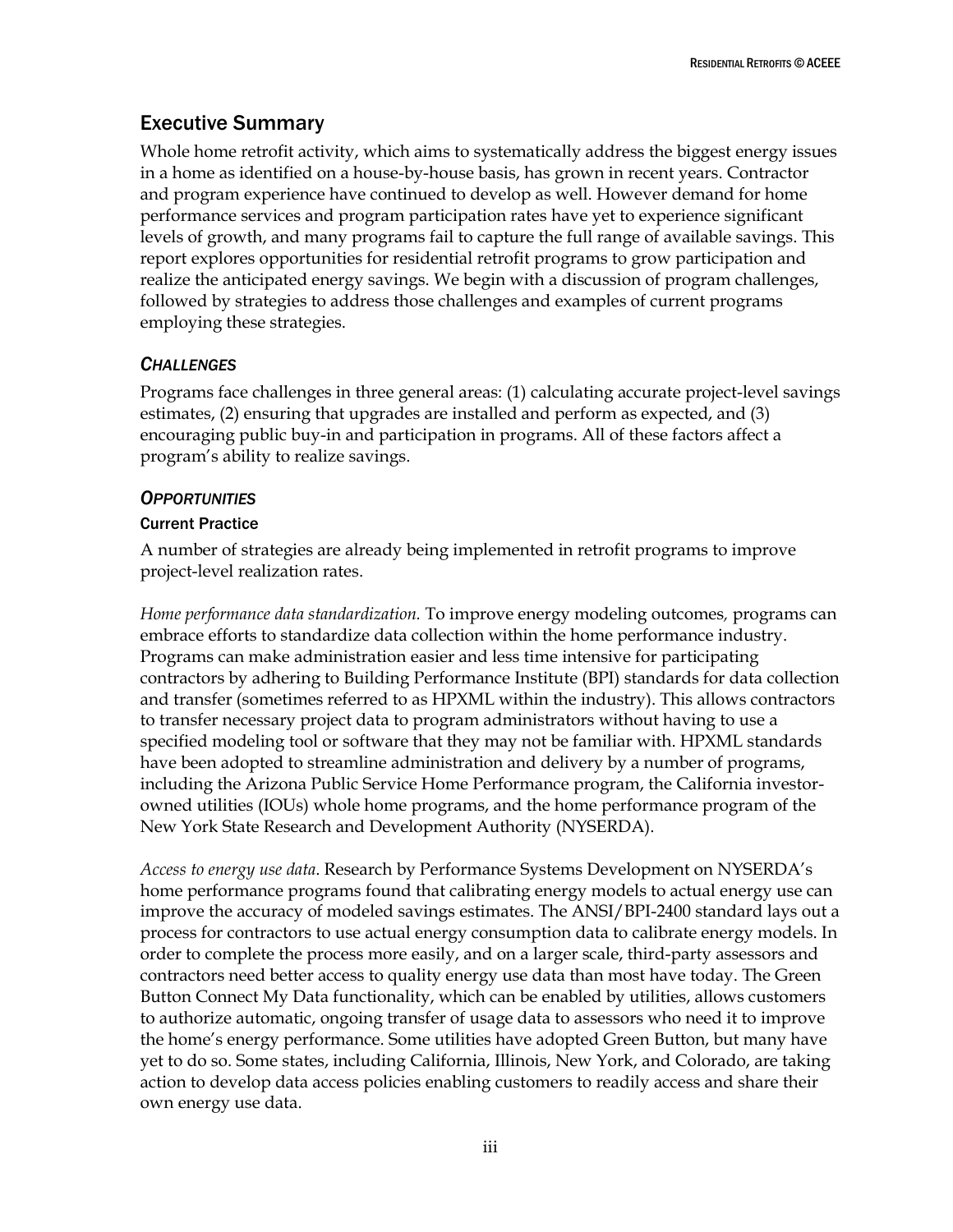*Evaluating programs in real time*. Better data protocols on home performance measures and projects, better access to energy usage data, and new software tools are making it possible for programs to track results more thoroughly during the program cycle. New software tools and practices can help administrators understand how individual projects and contractors are performing and contributing to overall program goals in real time, so if there are issues they can be diagnosed and addressed while the program is in progress. A number of programs are improving overall results and realization of energy savings through realtime evaluation of project performance using emerging software tools.

## Emerging Opportunities

There are a number of emerging practices in the field, as well as pilot program concepts, incorporating measured performance techniques and energy use measurement into programs to achieve higher energy savings realization rates.

*Home energy management systems*. Home energy management systems (HEMS) such as smart thermostats are increasingly being implemented by utilities for demand response and energy efficiency programs. These systems could also be used by contractors as data collection and measurement tools in residential retrofit programs, allowing them to assess and understand pre-retrofit housing conditions and to ensure that measures have been installed and are operating as intended.

*HVAC system measurement and verification*. Retrofit programs should consider going after the savings that result from proper design and quality installation of HVAC systems. Particularly in homes with electric heat pumps or air-conditioning systems, losses from improper refrigerant level, air flow, equipment sizing, and duct leakage account for almost 30% of the energy an average system consumes. System efficiency can be improved considerably with proper tools, training, and protocols for measuring system performance.

*Pay-for-performance pilot programs*. The pay-for-performance approach is structured around utilities paying aggregators for energy savings measured through metered energy usage data. Pacific Gas and Electric in California is in the process of launching a residential payfor-performance pilot program to test whether a market-based solution can scale the market for residential energy efficiency. This will be the first pay-for-performance utility pilot targeted to residential customers in the age of access to high-quality energy usage data. Aggregators will work directly with residential customers to reduce energy use in any way they choose. The program puts emphasis on aggregators' having a successful strategy in place for predicting and realizing actual energy savings. It is not clear the degree to which whole home retrofits will be a part of this pilot program.

## Increasing Participation in Deeper Retrofits

Increasing participation in programs and getting participants to take on more comprehensive energy-saving projects are necessary to fully realize the savings potential in the residential building sector. Marketing and outreach efforts intensively focused on a particular geographic area or community have worked to reach higher-than-average levels of participation in retrofit programs in states such as Oregon, Washington, and Vermont. In addition, multiple strategies for encouraging homeowners to reach deeper savings are being developed and tested; these include major renovation and deep retrofit pilot programs, road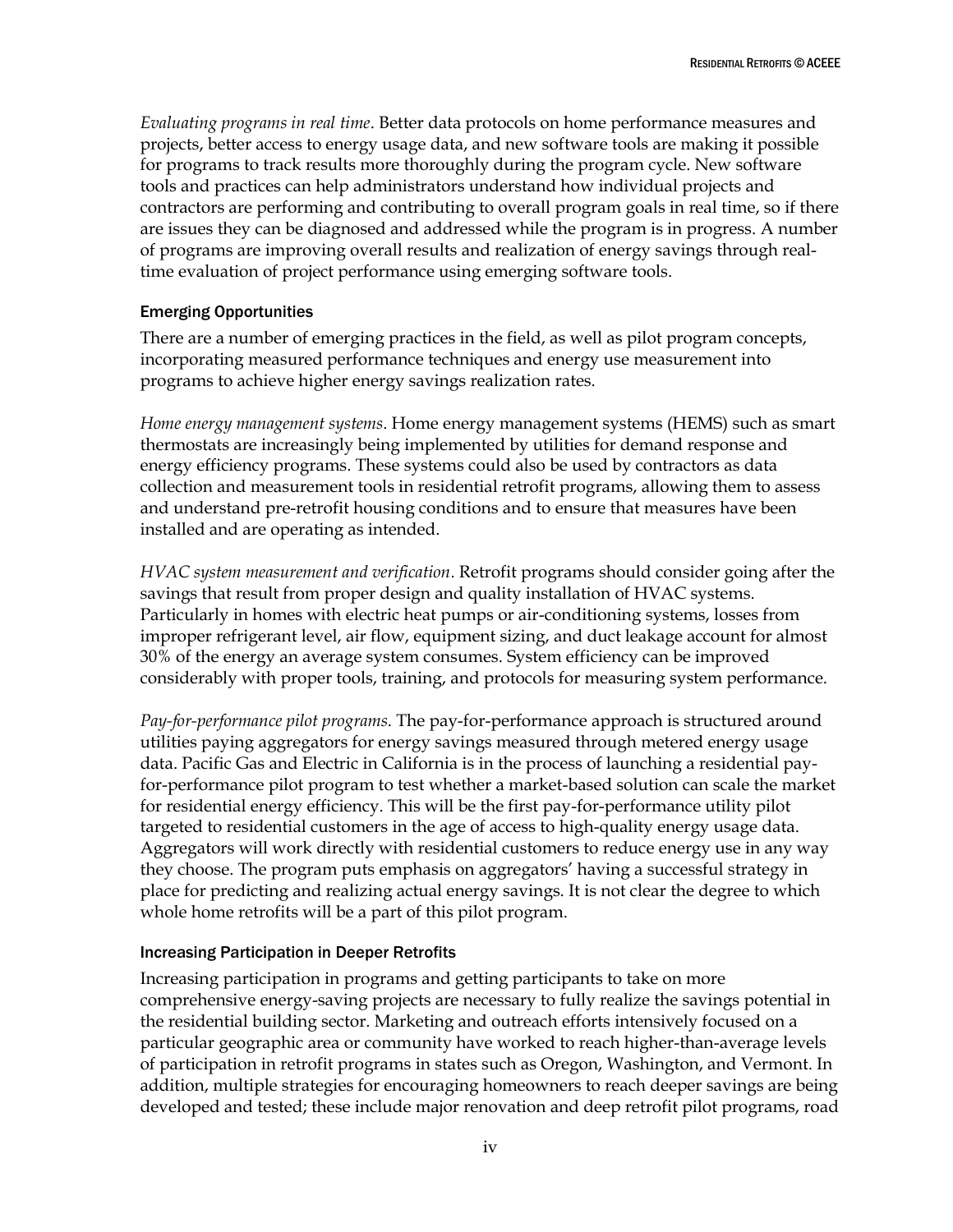maps for retrofitting homes over time to reach maximum potential efficiency, and segmenting customers using meter interval data to identify homes with the highest energy savings potential.

## *CONCLUSIONS*

Programs can play an important role in growing consumer demand for home performance work, improving systems and practices that enable contractors to perform quality work while achieving higher energy savings realization rates in retrofit programs. More accurate, reliable realization of savings at the project level opens up more opportunities to use financing strategies that are tied to energy savings, such as pay-as-you-save or on-bill financing. This can also enable better integration of energy efficiency improvements with other home maintenance and renovation projects (such as roofing or siding replacement).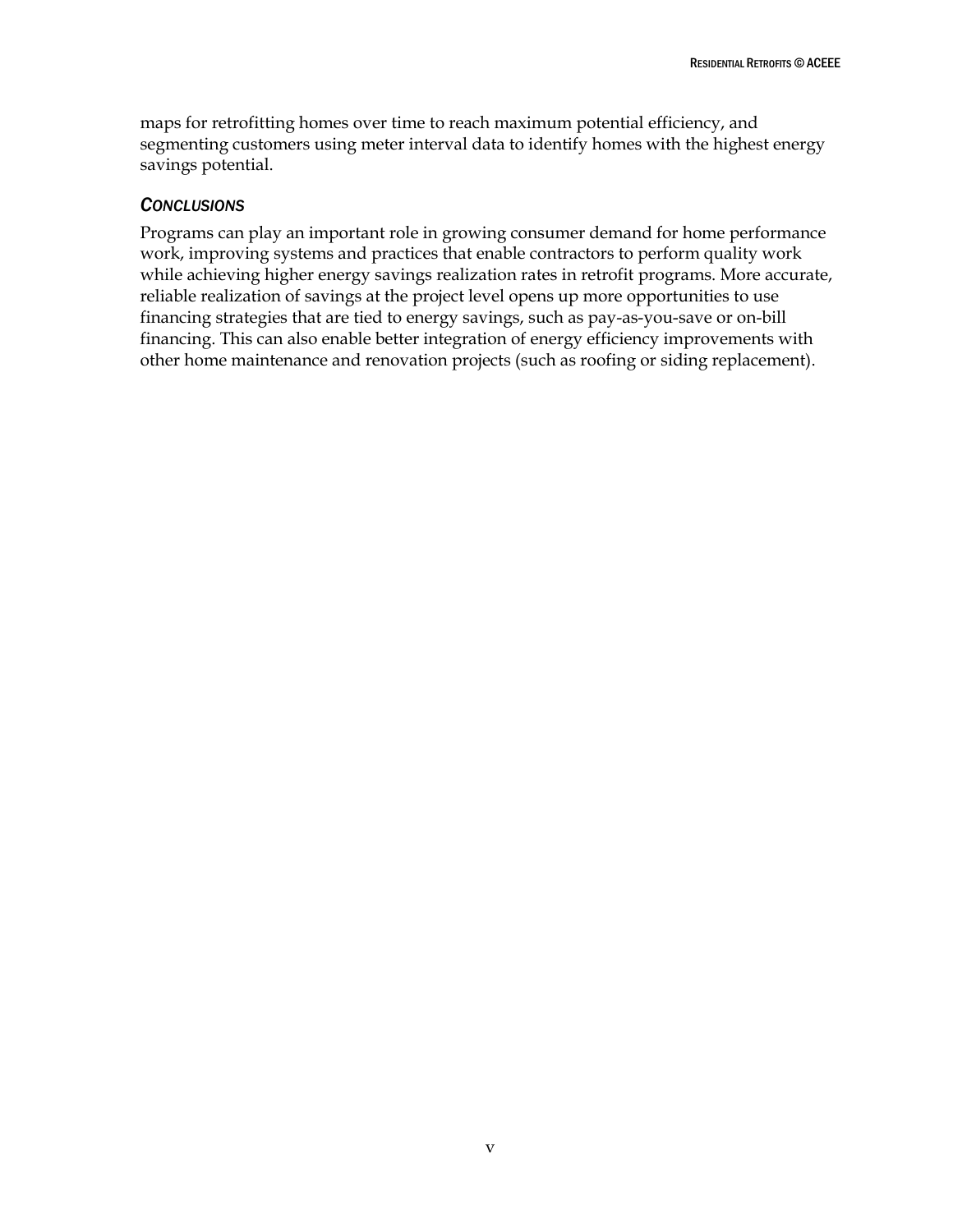# <span id="page-6-0"></span>Introduction

The energy savings opportunities from retrofits of existing single-family homes are well known, and there is growing consumer interest in home energy efficiency. Whole home retrofit activity, which aims to systematically address the biggest problems as identified on a house-by-house basis, has grown in recent years. This activity was spurred in part by an increase in utility and state programs during the Better Buildings Neighborhood Program between 2009 and 2012, funded by the American Recovery and Reinvestment Act of 2009 (ARRA). The systematic approach to solving performance issues in the home has helped homeowners make their houses more comfortable, safer, and more durable while reducing the overall energy needed to operate them. While homes that have undergone whole home retrofits have experienced multiple benefits from these improvements, many have yet to be reached, and as a result much of the opportunity for energy savings from residential buildings has yet to be realized.

Despite proven benefits and energy savings for homeowners and programs, the market for home performance has yet to experience significant growth, and many programs fail to capture the full range of available savings. Most programs are reaching less than 1% of eligible customers per year (Hoffmeyer 2016). Program participation has remained low for a number of reasons, including lack of consumer knowledge about home performance improvement and its benefits, high up-front costs with long payback periods from energy cost savings, and lack of recognition of the value of these improvements in the real estate market. Low participation levels result in programs that fall short of their energy savings goals. Programs also sometimes fall short at the household level due to discrepancies between the energy savings predicted by energy models and the actual post-retrofit energy savings determined by billing analysis. Addressing many of the challenges around low project-level savings realization is critical to building a broader market for and interest in home performance strategies.

Short- and long-term solutions are needed to address challenges for home performance programs and the industry at large. At the program level, practices are emerging for increasing participation in residential retrofit programs. Some programs are developing ways to target particular households or communities likely to be well suited to these programs, based on energy use, the home's physical characteristics, and/or household demographics. Other programs have been successful in targeting specific geographic areas with intensive community-focused marketing efforts. Additional strategies, like including efficiency improvements during renovations and encouraging multiyear planned retrofits, may help encourage deeper, more comprehensive energy retrofits.

In other efforts to improve the home performance market, practices are emerging for narrowing the gap between predicted and actual energy savings in individual projects. These efforts are focused on using better predictive methods and more performance-based feedback in programs. Specifically, this includes (1) improving modeling predictions of expected savings, (2) improving real-time feedback on project and program performance during program operation (rather than long after it is complete), and (3) improving feedback to homeowners, contractors, and programs on the actual energy savings (versus modeled results) of projects.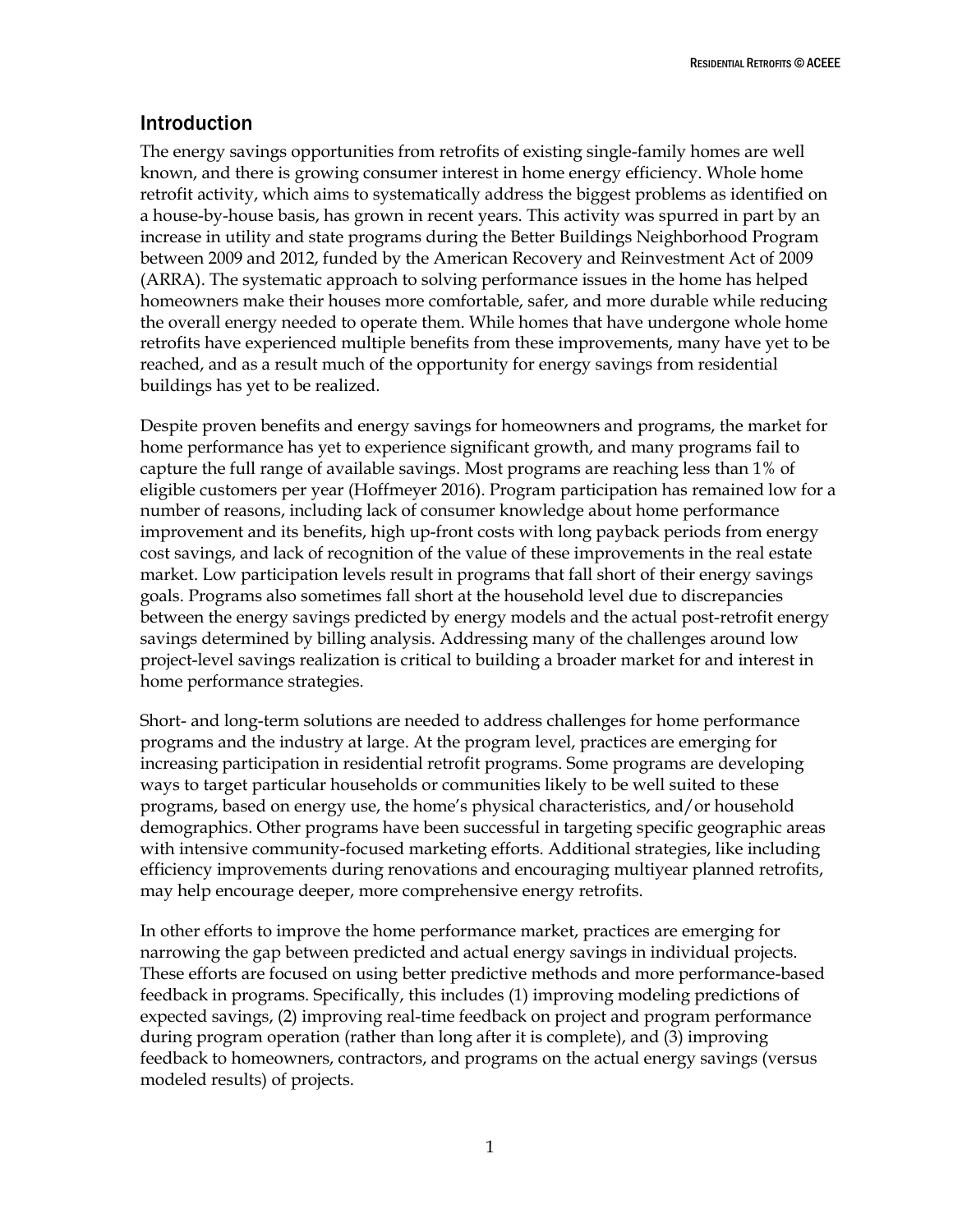In this report we discuss key home performance program challenges and how to overcome them in order to scale up market interest in this work. We then detail practices within existing programs that address these challenges. We explore emerging research and pilot programs, as well as contractor practices that might be suited for incorporation into programs. We end with a discussion of opportunities that these advances present for transforming the home performance market.

# <span id="page-7-0"></span>Home Performance Program Characteristics

Comprehensive retrofit programs, also referred to as whole home or home performance programs, are part of many energy efficiency program portfolios in the United States. These programs are designed to systematically address the greatest energy waste in a home as identified on a house-by-house basis using building science principles. They aim to include a suite of improvements, rather than single measures, in order to substantially improve a home's energy performance (York et al. 2015a). In homes constructed before building codes required substantial insulation and attention to air sealing, the primary energy-saving and comfort-enhancing opportunity is often to add insulation and tighten the building shell (air sealing). These measures, generally the base of a whole home retrofit, help reduce the costs of heating and cooling, which account for roughly half of a home's energy usage.

The Consortium for Energy Efficiency (CEE), a membership organization of energy and water efficiency program administrators in the United States and Canada, reports that 31 of its roughly 100 program administrator members run comprehensive programs that use a whole building/home performance approach (Rosenberg 2015). Of those, 19 (61%) offer programs that employ the Home Performance with ENERGY STAR® model, a wellestablished national platform created by the US Department of Energy (DOE) and the US Environmental Protection Agency (EPA) for delivery of comprehensive home performance work (Rosenberg 2015). The Home Performance with ENERGY STAR model is used by 51 program sponsors in the United States (some of which are not CEE members). More than 550,000 projects have been completed by Home Performance with ENERGY STAR program sponsors. In Canada, two utilities in Ontario (Enbridge Gas and Union Gas) and two in British Columbia (BC Hydro and Fortis BC) offer whole home retrofit programs.

In Canada, a major federal program called EnerGuide for Houses ran from 1998 to 2007, promoting energy efficiency retrofits in existing low-rise homes. This program reached about 3.1% of the eligible housing stock in Canada―more than 252,000 households―achieving average verified energy savings of 28% per household (Francoeur et al. 2006). In the United States, DOE's Better Buildings Neighborhood Program, the largest federally funded effort to encourage whole building energy efficiency upgrades, reached a total of 115,000 single-family homes from 2010 to 2014 and achieved an average of 15% in verified energy savings per household (Byrnett 2015; Research Into Action 2015).

Whole home retrofit programs in the United States tend to achieve verified energy savings of 10–20% (Brook et al. 2012), usually through measures such as insulation, air sealing, and HVAC system improvements or replacements that reduce heating, cooling, and/or water heating loads by 20–35% (Neme, Gottstein, and Hamilton 2011). Project costs average about \$7,000 (York et al. 2015a). Home Performance with ENERGY STAR sponsors report average savings of 25% with project costs of about \$6,000 (E. Jacobsohn, program manager, DOE,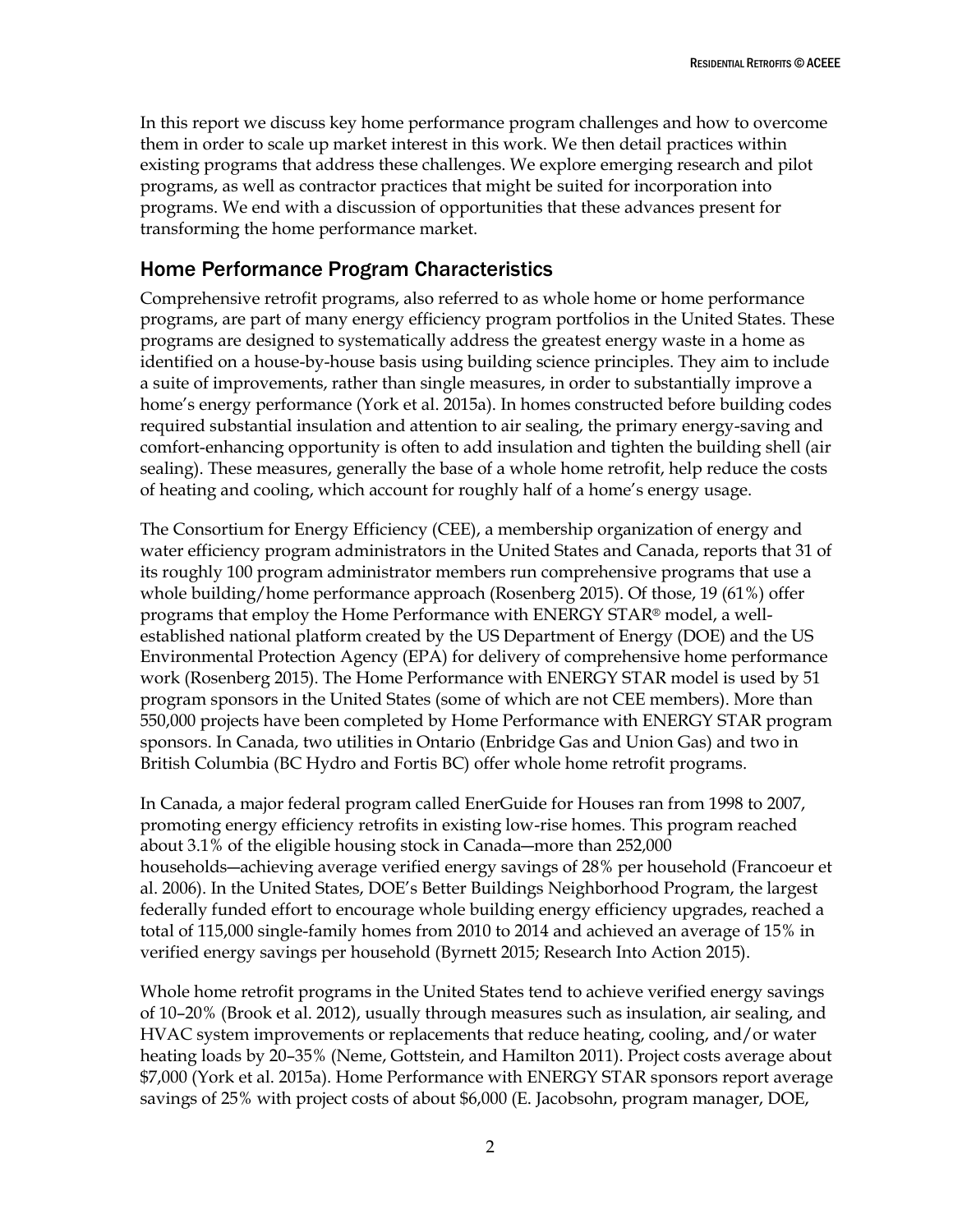pers. comm., July 25, 2016). A few leading programs, such as National Grid's retrofit program, are reaching about 2% annual market penetration, but most programs reach a far smaller proportion of households (Hoffmeyer 2016).

While various individual home performance projects and research efforts have demonstrated that deeper energy savings are possible, few programs have been able to achieve average energy savings greater than 20%. A utility-scale deep energy retrofit program run by National Grid in Massachusetts and Rhode Island incentivized improvements that aimed to achieve deeper savings, and administrators reported achieving average energy savings of 58% relative to baseline energy use. The effort was a niche program for a few committed homeowners, and participation was limited, but it is notable for its stringent energy measurement efforts and significant savings results (Cluett and Amann 2014).

For more details on experience with residential retrofit programs to date and the existing residential retrofit program landscape, refer to Chapter 8 of the 2015 ACEEE report, *New Horizons for Energy Efficiency: Major Opportunities to Reach Higher Electricity Savings by 2030* (York et al. 2015a). For a review of experience with deep energy retrofit programs, refer to *Residential Deep Energy Retrofits* (Cluett and Amann 2014).

# <span id="page-8-0"></span>Program Challenges

A variety of challenges have made it difficult for home performance programs to gain significant levels of participation, resulting in lower-than-expected overall program savings.

Aspects of programs including (1) getting accurate project-level savings estimates, (2) ensuring that upgrades are installed and performing as expected, and (3) getting people to buy in and participate in programs all affect a program's ability to realize savings. The realization rate expresses as a percentage the difference between predicted and actual energy savings. At the individual project level, the realization rate is the ratio of actual savings (as measured by post-retrofit utility bills) to estimated savings (usually calculated using programprescribed modeling tools or deemed savings estimates). The realization rate can also refer to the difference at the program level between planned and actual energy savings, which is affected not only by the difference between estimated and actual savings, but also by whether the program reached as many participants as planned, and whether participants invested in projects as large as expected. Achieving high realization rates is critically important for building a long-term market for home performance projects. Low realization rates not only mean that homeowners do not realize the energy and cost savings projected for projects, but also affect program cost effectiveness.

## The importance of accurate energy savings estimates for contractors

For contractors (or energy advisers) who sell home performance improvements to customers, articulating the case for a sale requires clear information about the benefits of recommended improvements. Energy savings are not the only reason homeowners undertake home performance improvements, but customers desire certainty about the level of energy savings for improvements they are investing in. If contractors are unable to present that certainty as a starting point, they risk losing credibility.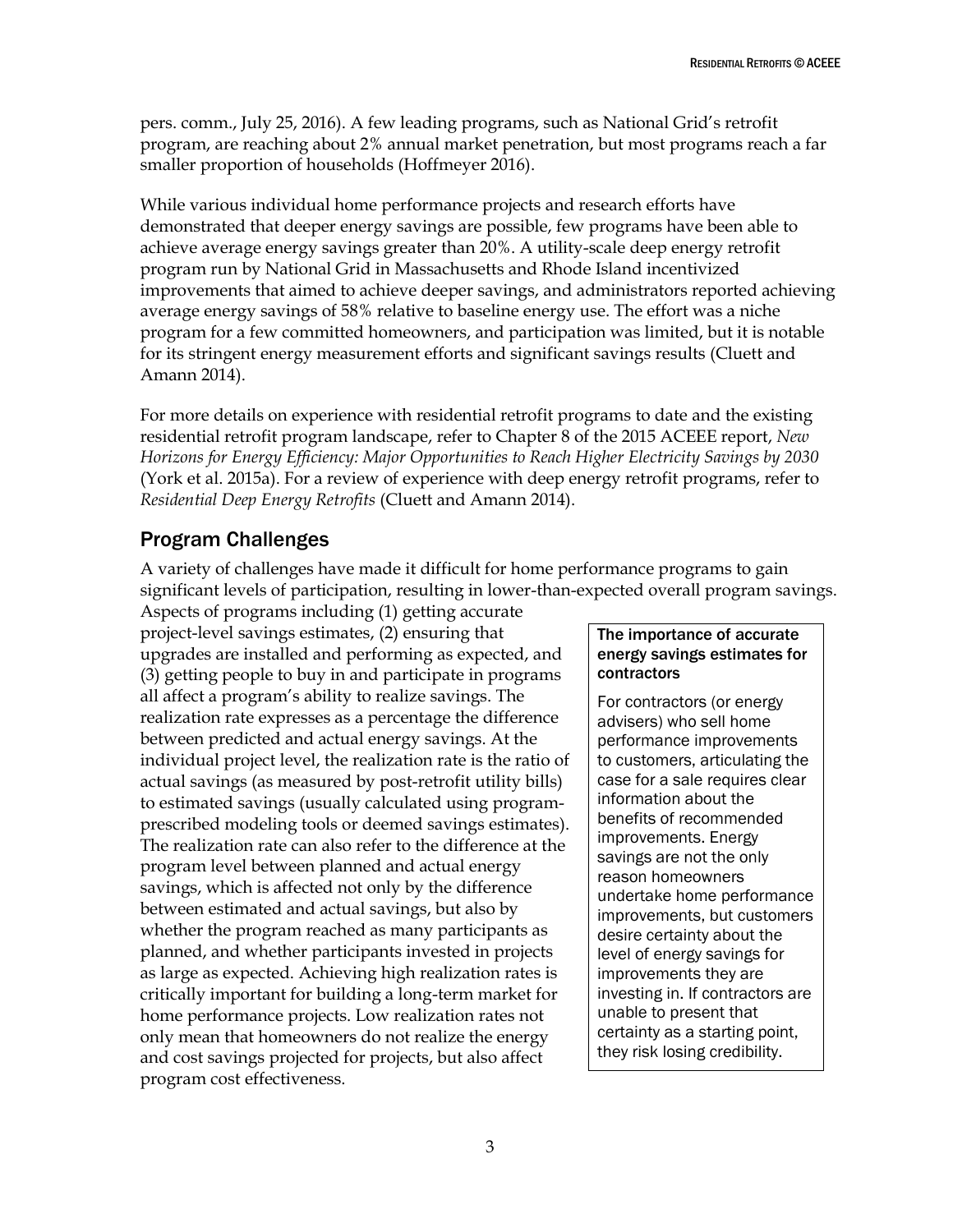Program results show that discrepancies between estimated savings and actual energy savings regularly occur. In the Better Buildings Neighborhood Program, upgrades were expected to save an average of 24% of whole home energy use, but post-retrofit utility data indicated savings of about 15%, for a realization rate of about 63% (Hoffmeyer 2014). In California's Energy Upgrade California (EUC) Home Upgrade Program between 2010 and 2012, estimated project level savings were significantly overstated, and the program achieved only 34% of anticipated natural gas savings (Glidden 2016). Participation rates also remain low in many regions. In the EUC Whole House Retrofit Program between 2010 and 2012, 60% of the overall program budget was spent, indicating lower-than-expected program participation (DNV GL KEMA, Inc. 2014).

# <span id="page-9-0"></span>*GETTING ACCURATE SAVINGS ESTIMATES*

One of the challenges for home performance programs and the home performance industry as a whole is the accurate prediction of energy savings. Improving how energy savings are estimated is an important part of improving realization rates. A majority of home performance programs rely on energy modeling to quantify the energy savings a homeowner can expect from specific efficiency improvements (Rosenberg 2015).<sup>1</sup> Program administrators aggregate project-level savings to quantify program energy savings. A number of factors can impact the accuracy of modeled savings, including the type of simulation software used, how well users input building characteristics, how accurate data collection is in the field, and what types of inputs are included about the home and the behavior of its occupants. We explore some of the key issues around energy modeling in the home performance industry in the section below. Challenges with modeling energy savings converge around how energy models are used, rather than problems with the tools themselves. In the section following, we discuss a number of ways these challenges are being overcome.

## Duplicative Modeling Practices

 $\overline{a}$ 

Energy savings estimates from program-specified modeling tools can be used by contractors to help sell home performance work. In practice, many programs' input requirements are known to have limitations and are often not relied upon by contractors to produce accurate estimates of energy savings to present to homeowners. Furthermore, programs sometimes require use of modeling tools that are unfamiliar to contractors and different from what they use to calculate energy savings estimates. Contractors sometimes choose the tools they were trained to use, tools that give them more control over inputs (particularly operational and behavioral use characteristics), and/or tools that are integrated with their business software and internal bookkeeping practices (LeBaron and Saul-Rinaldi 2015). While the use of their favored tools allows contractors to arrive at energy savings estimates they feel comfortable reporting to homeowners, the need to use program-prescribed modeling tools results in duplication of effort and typically imposes a significant time burden on contractors. This can result in hasty or inaccurate reporting for program modeling requirements, with programs

<sup>&</sup>lt;sup>1</sup> CEE's 2015 review of existing home programs found that three comprehensive programs do not use energy modeling to determine savings (Rosenberg 2015). These programs presumably rely on deemed savings estimates. All other comprehensive programs rely on energy models to determine energy savings estimates.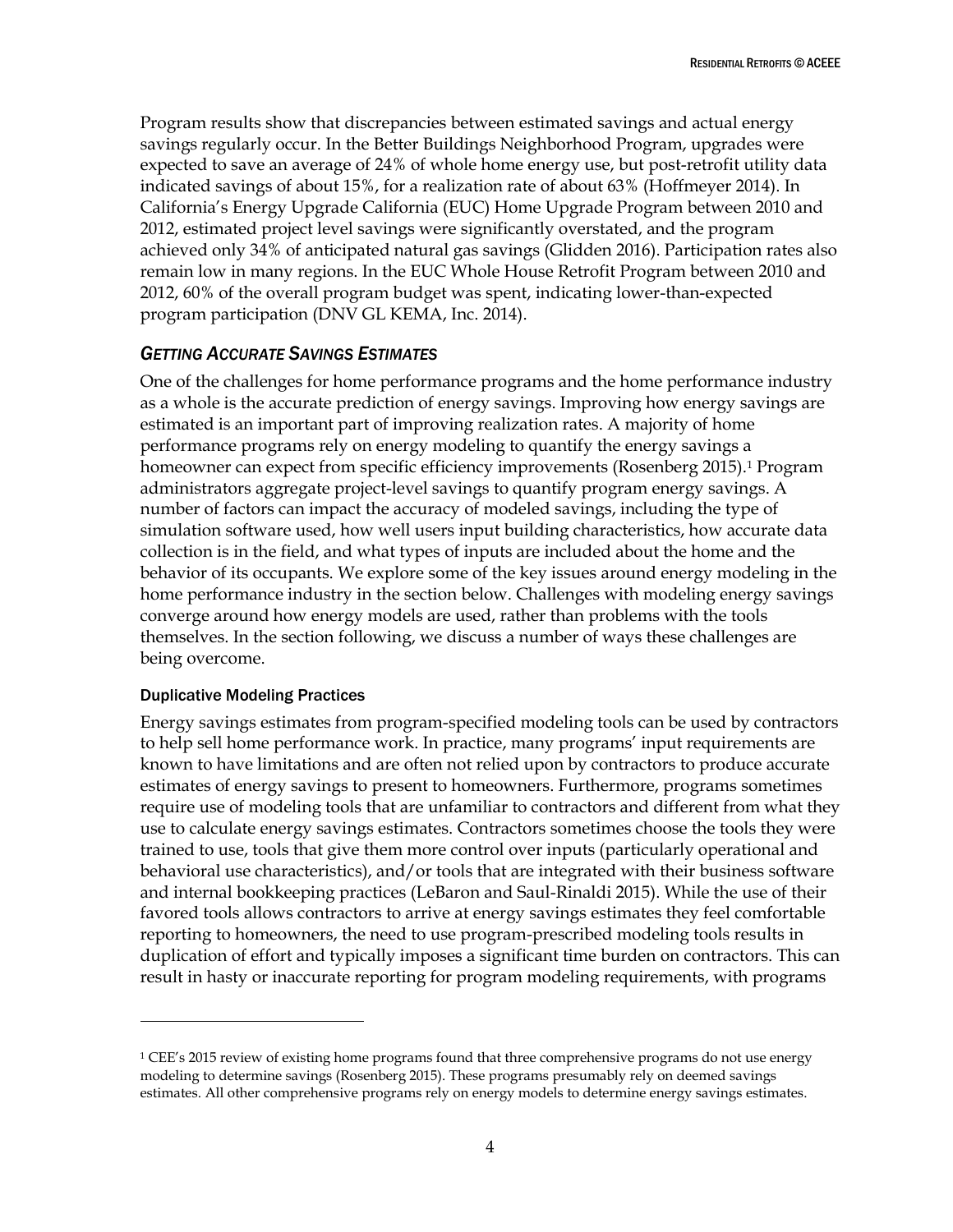receiving savings estimates that are different from (and likely less accurate than) those given to customers to sell a job.

#### Gaming of Estimates

An additional challenge associated with energy modeling to calculate savings predictions is the potential for intentional misreporting to increase contractor-reported savings or access to rebates (Gagliano 2015). In the California EUC program that ran from 2009 to 2012, rebates were based on projected savings. In order to increase available rebates for homeowners, some contractors adjusted models so they were not representative of actual use. It is unclear the degree to which gaming contributes to inaccurate energy estimates, but it raises an important point: the way a program's rebates/incentives are structured can affect how program partners calculate savings.

## Inadequate Modeling of Operational Use Characteristics

An additional factor that can affect the accuracy of energy modeling is the degree to which contractors are able to adjust for operational use characteristics within energy modeling program requirements, and the extent to which they are trained to evaluate and use key operational data specific to individual homes. A 2013 evaluation by Danny Parker of the Florida Solar Energy Center (FSEC) found that the more operational data collected during an energy audit and used to produce the energy model, the better the energy estimates align with actual home energy use. The key operational data are thermostat set points, hours of operation, and frequency of use of various appliances, equipment, and electronics. Models including key operational use characteristics specific to an individual household were within 1–2% of measured energy use, while models that did not consider operational use and instead used preset/standard values were off by 50–60%, both overestimating and underestimating actual energy use (Parker et al. 2013). This research indicates that energy models that fail to accurately represent how a household uses energy are likely to be inaccurate.

There are numerous reasons that correct operational use characteristics may not be captured in existing energy modeling efforts for programs. Energy modeling software can be used for a number of purposes and can be configured according to the question the user is trying to answer. One of the major uses of energy modeling software is to determine home energy ratings for new homes. For example, modeling software is used to calculate Home Energy Rating System (HERS) scores. A HERS score is based on physical characteristics of the home and requires predetermined set points for various operational aspects of home energy use; it is not affected by how occupants use the home. In other words, the HERS score represents the efficiency of a home's physical characteristics, rather than how occupants affect energy use. While this is valuable for comparing two homes on the real estate market, for example, it is not useful for determining how energy is used in a home by a particular set of occupants in order to prioritize energy efficiency upgrades and calculate savings estimates. To complicate matters, the same modeling tools can be used for energy ratings and for estimating savings from energy efficiency upgrades, so there is potential for confusion by contractors working on numerous efforts in terms of the values they are including in each case. There can also be confusion among programs about how to specify use of modeling tools for their particular use case.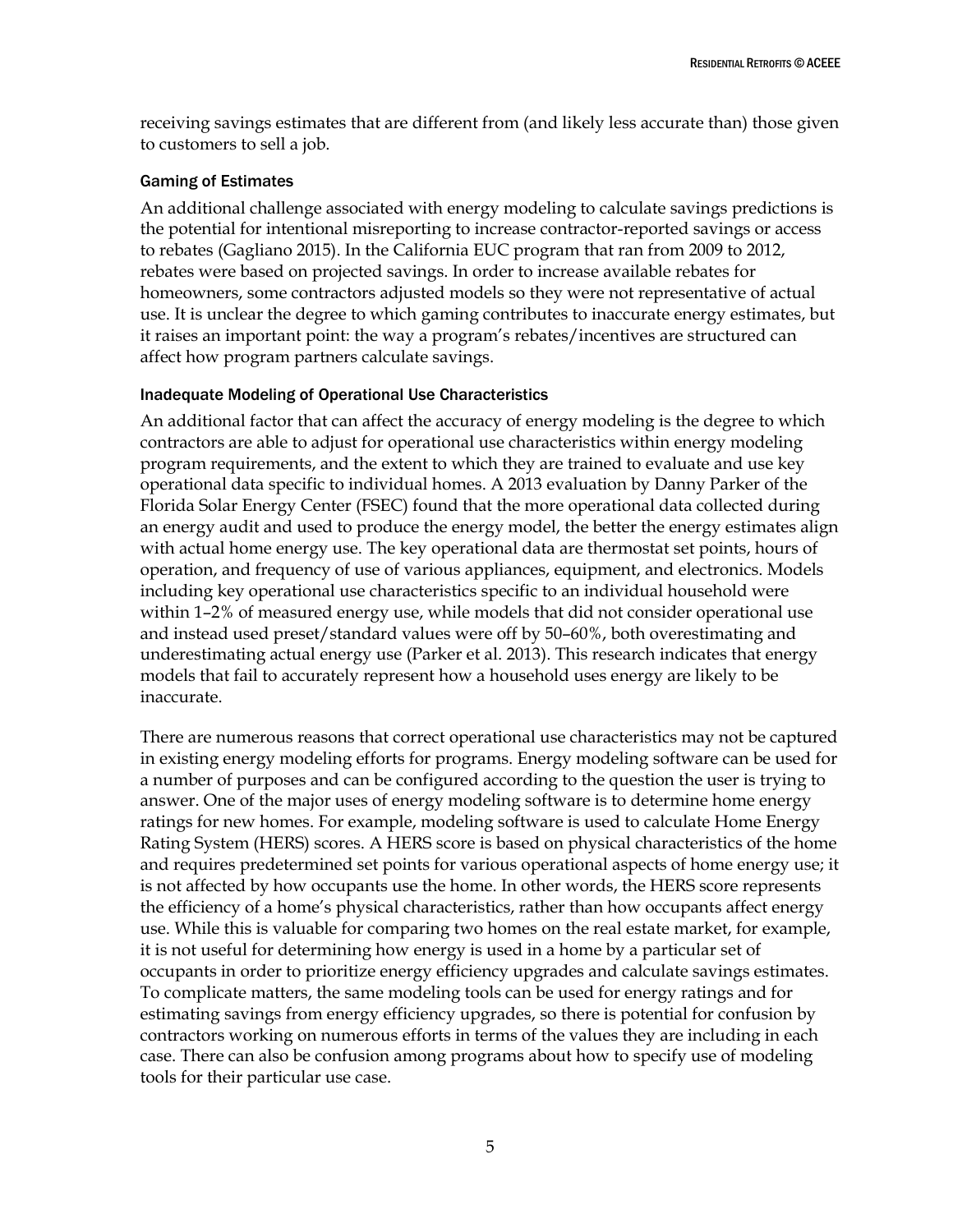The challenges related to getting accurate savings estimates from energy models need to be addressed in a variety of ways. Improving programs through software choices that better suit the contractor's needs, ensuring consistent access to energy use data, and truing up models to actual usage data are practices that can help make energy modeling considerably more reliable. We discuss these ideas in detail in the following section on program opportunities.

## <span id="page-11-0"></span>*ACHIEVING EXPECTED SAVINGS FROM RETROFITS*

Post-retrofit energy savings can be affected by the quality of the retrofit installation, the quality and completeness of the reported billing data, the methods used to normalize weather data, and occupant behavior (such as changes in occupancy or use of the home) (Gagliano 2015). In the section below, we explore some of the key issues in the home performance industry that affect the extent to which predicted savings are actually achieved.

#### Inadequate Verification of Performance

The level of energy savings achieved depends in part on how well energy efficiency retrofits are installed. For building shell improvements (insulation and air sealing), major equipment, and distribution systems, installation can have a significant impact on energy performance. In current practice, some aspects of project performance are measured with diagnostic tools. Programs specify verification of performance to varying degrees. Most home performance programs require testing the overall building shell tightness using a blower door, and some require testing the tightness of duct distribution systems. Some contractors use other tools, such as infrared imaging in conjunction with blower door and duct testing, to verify their own work. Other diagnostic tools and practices are available for optimizing the performance of HVAC systems. One such practice is testing air volume and flow at distribution grilles using a balometer hood, to help contractors balance HVAC systems and provide correct heating and cooling load according to the needs of individual rooms. Testing refrigerant levels in air-conditioning and heat pump systems using pressure gauges, and adjusting these to levels appropriate for the system design, is another opportunity to affect efficiency.

All of the tests described above are important for helping contractors ensure that the measures they have specified are installed properly and as planned. Yet these types of practices are not commonly included in training for building analysts and energy raters/assessors, nor are they commonly used to verify aspects of home performance projects (Harriman and Chitwood 2012).

Another large gap in home performance programs today is feedback to contractors on how well individual projects meet energy savings estimates. At present, contractors receive no feedback from program administrators about how the individual projects they complete perform against their energy modeling estimates. Up to this point, contractors have largely relied on energy models to predict savings, and then perform testing to verify building air tightness and check for duct leakage. The only information contractors generally receive about actual performance of a project is via informal customer feedback about whether they're comfortable, whether they notice lower bills, etc. This makes it difficult for contractors to know specifically how well they have met their overall energy savings goals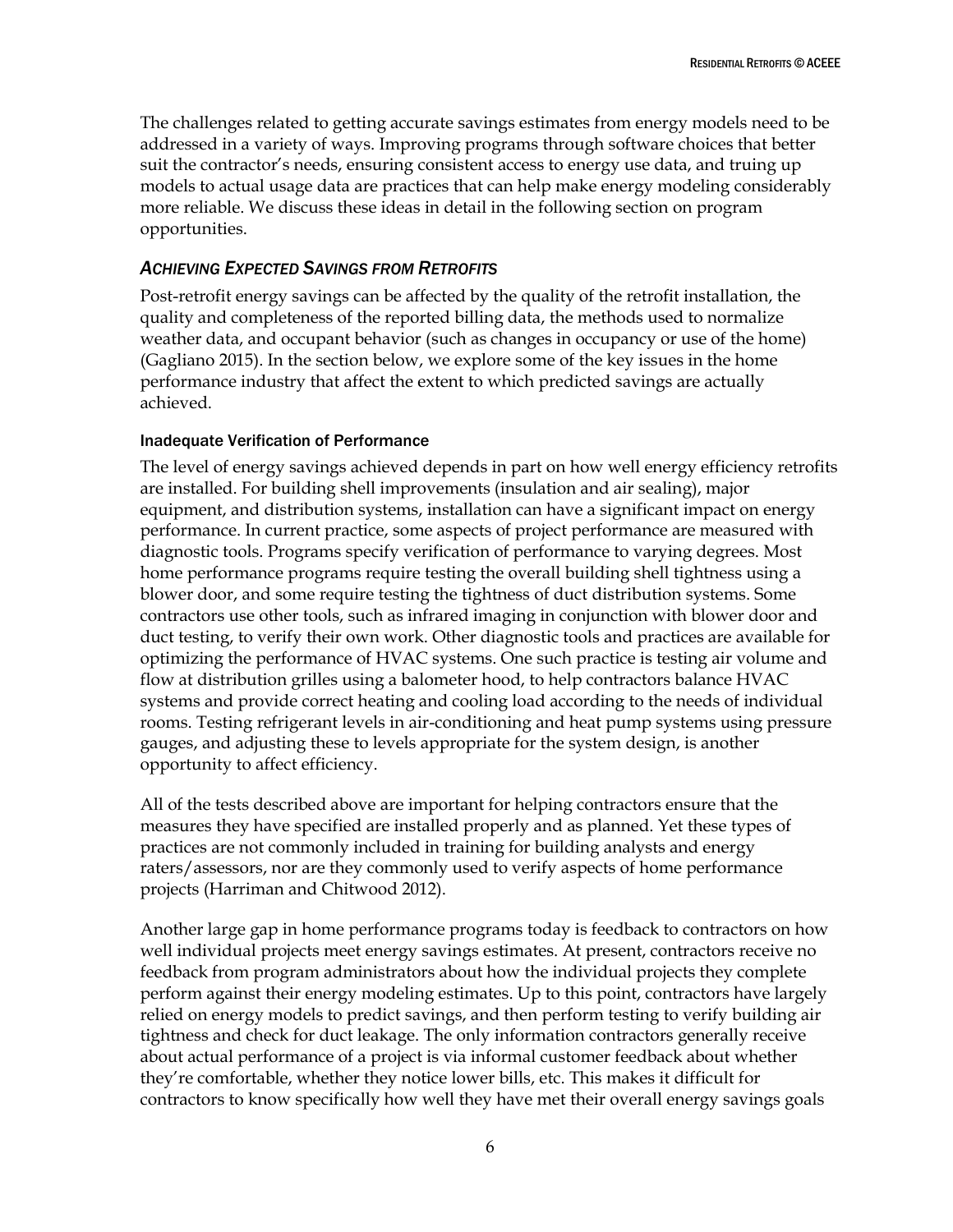or how well a particular installed measure is performing. As a result, there is little opportunity for contractors to learn from the results of completed projects in order to optimize future installations.

#### Inadequate Energy Use Data

Utilities that have adopted Green Button, described in detail in the next section of this report, are making it possible to automate sharing utility bills with third parties. However, for programs that are not run by utilities (and for many that are), energy consumption data are often difficult for program administrators, contractors, and energy auditors to access. Data are generally released only to customers in the form of a monthly statement that shows monthly energy consumption and cost. This information is increasingly available to customers through online portals, but in many regions, mailed paper statements are still the only way customers receive this information.

Inadequate access to energy consumption data for parties involved in program delivery and evaluation is limiting for a number of reasons. In order to build an energy model that accurately estimates an individual home's energy consumption, auditors/contractors must have a good understanding of how energy is currently being used in the home.

Lack of easy, automated access to utility bills by the party responsible for developing energy models limits that party's ability to systematically (or automatically) incorporate billing data into the modeling process. Many contractors ask for billing data from customers to understand use patterns and characteristics generally, but at present these data are not incorporated into any known program modeling requirements in a systematic way.

A recent study conducted by Performance Systems Development (PSD) on New York State Research and Development Authority (NYSERDA) home performance programs evaluated the key factors that contribute to poor project-level realization rates by looking at utility bill and energy model data from three different program years. They found that the most significant factor affecting the accuracy of savings predictions was the degree to which the baseline energy simulation model was calibrated to match pre-retrofit energy bills for the home. In short, if the energy model's estimate of how much energy a home used pre-retrofit was accurate, the post-retrofit energy savings prediction was more likely to be accurate as well. For example, by calibrating models for NYSERDA's natural gas program years 2007– 2008 and 2009–2011, the median realization rate increased respectively from 0.69 to 1.00 and from 0.63 to 0.86 (Gagliano 2015).

In addition, few program administrators have energy use data available so they can analyze results for individual projects. Evaluation studies that assess program performance and realization usually focus on a subset of homes served by the program. Overall program savings are then calculated by extrapolating results from that subset. Evaluation of individual projects and contractor performance is rarely done within the context of an energy efficiency program.

As a result of the data challenges discussed above, many existing programs are operating without timely feedback on how programs are performing. Program administrators often fail to receive data on program performance until after a program cycle is complete, through a program evaluation. In turn, contractors do not receive feedback from program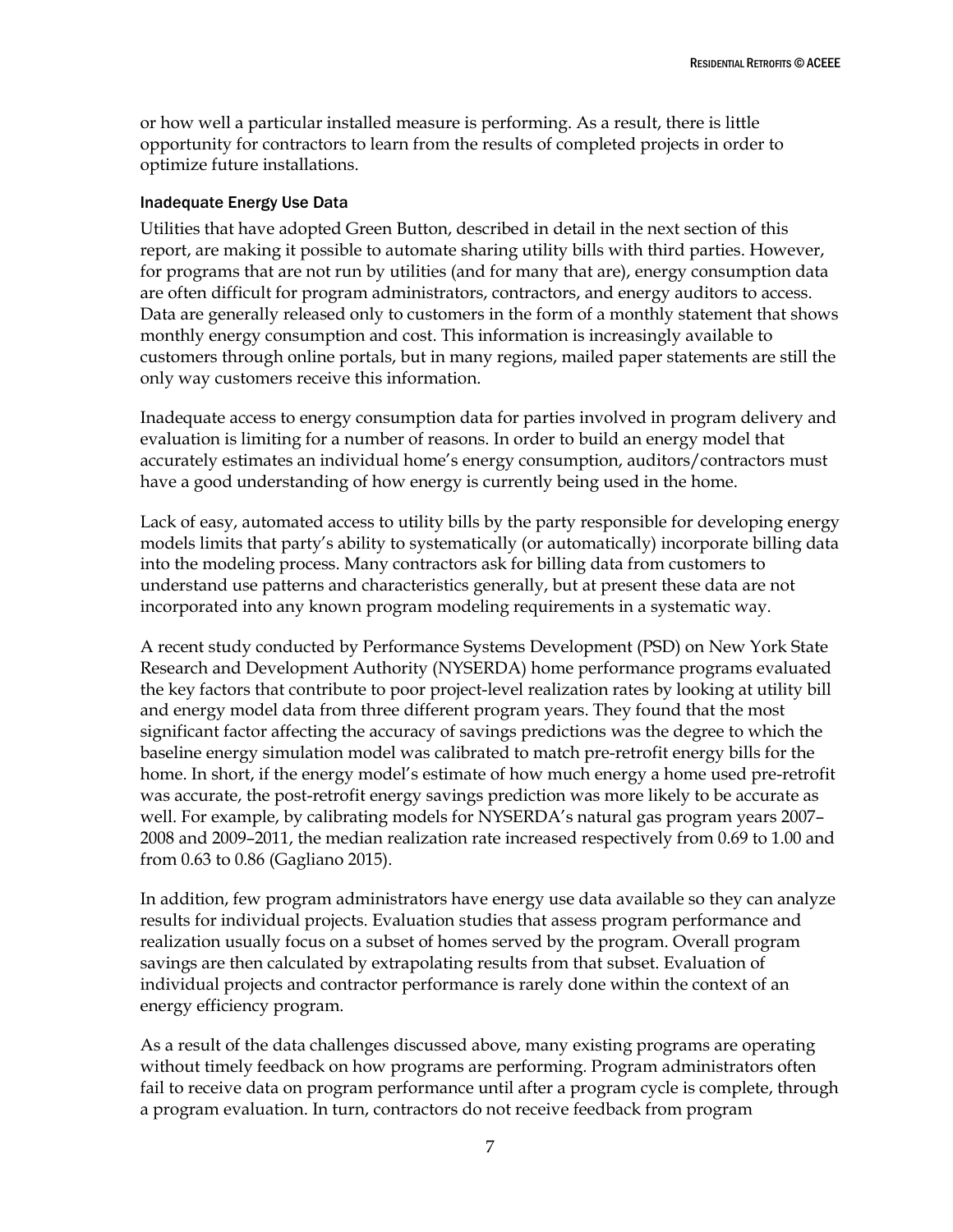administrators on performance of individual projects or information on their portfolio of projects. Better data availability is one part of the solution; programs also need the tools and expertise to store and analyze data and then act on results. Fortunately, new software tools and program specifications are beginning to change the way program administrators can track results and recognize opportunities for program improvements during a program cycle.

# <span id="page-13-0"></span>*GETTING HOUSEHOLDS TO PARTICIPATE*

While top-performing residential programs have worked hard to develop strategies to increase participation, most still reach only a fraction of eligible households and struggle to encourage comprehensive retrofits that address home energy use in a systematic way (versus a piecemeal, measure-by-measure approach). Furthermore, home performance retrofits are still driven largely by utility, state, and local programs (York et al. 2015b). Whole home retrofit programs often track two primary measures of participation: number of energy audits completed and number of retrofits completed. The ratio between the two is known as the conversion rate, and it is a central focus for programs. Top-performing programs are achieving annual retrofit participation rates of about 1–3% of eligible households, with conversion rates of 40–50%, meaning that for every two energy audits completed, about one household decides to perform a retrofit (York et al. 2015b; Bogovich 2014). In the Better Buildings Neighborhood Program, which leveraged ARRA funding to spur nationwide energy efficiency program innovation over a three-year period, 138,323 assessments were completed and 75,110 upgrades were completed, for a conversion rate of just under 55% (Hoffmeyer 2014). York et al. (2015b) profile strategies used by the residential whole home retrofit programs with the highest participation rates. Achieving high participation and higher-than-average conversion rates has been driven largely by "shrewd marketing and outreach" efforts, contractor engagement and training, and generous financial incentives.

Another aspect of participation level is the size of the projects completed through the program, which can be measured by the project cost, the number of measures installed, and/or the systems and components of the home addressed. In the Better Buildings Neighborhood Program, the mean project cost was \$7,027, but a number of projects were significantly smaller, so the median project cost was \$5,441. Not all improvements included in this program could be considered comprehensive; about 8,200 of the 65,000 projects for which data were available had costs of \$1,000 or less (Hoffmeyer 2014). A comprehensive project that addresses various building shell improvements and HVAC system replacement costs significantly more.

Many of the aspects of existing programs discussed above that make it difficult to achieve high project-level realization rates can affect customer interest and uptake of home performance projects. For example, when programs are difficult for contractors to participate in due to unfamiliar or unreliable modeling tools, as discussed earlier, participants bear the brunt of slow program processes. If it takes contractors too long to give customers project proposals and scopes of work following an energy audit, customers can lose interest or simply not be able to continue devoting time to such a lengthy process. In addition, energy savings estimates that do not make sense for a particular household can reduce customer confidence in the value and efficacy of recommended home performance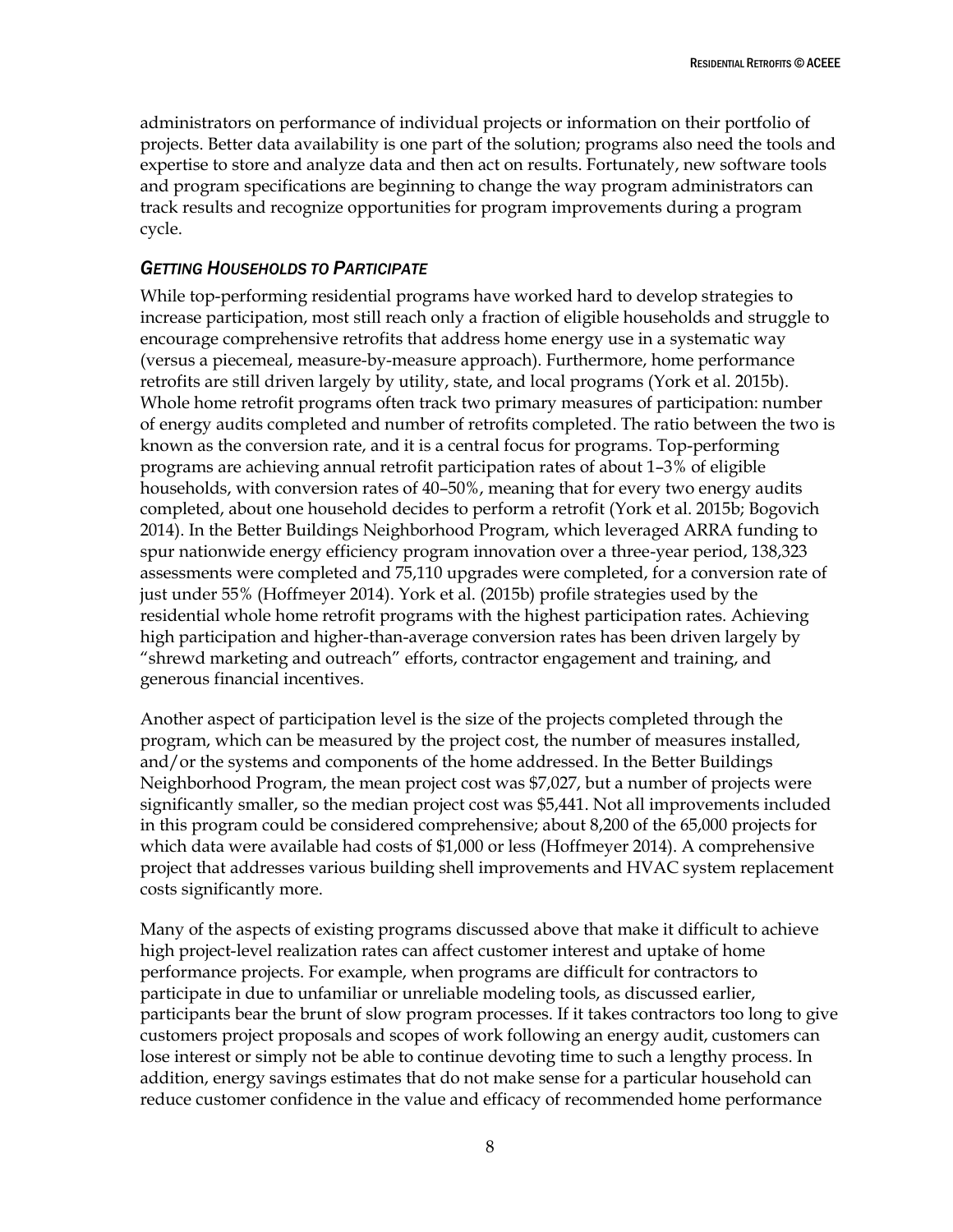improvements. And if contractors are unwilling to stand behind savings estimates produced by program modeling tools, customers may be confused and skeptical about what they can actually expect to save. In some programs, contractors are discouraged from presenting customers energy savings estimates so they do not overpromise results.

Improving key factors directly related to project realization rates, such as energy modeling, access to data, and feedback about how retrofits perform, is critical to building interest and confidence in the market for residential retrofit work. Such confidence will lead consumers to seek out home performance services when energy or comfort issues arise.

# <span id="page-14-0"></span>Program Opportunities

## <span id="page-14-1"></span>*CURRENT PROGRAM PRACTICES THAT ADDRESS PROJECT REALIZATION RATES*

## Improving Energy Modeling Outcomes

A few small-scale retrofit programs have demonstrated how to reach high project-level realization rates through energy modeling. These efforts have generally involved timeintensive energy assessments and required data that are not easily available to many home performance programs. One example is the Help My House Program in South Carolina. In this program, a group of cooperative utilities reduced electric load in an electricityconstrained region by performing energy efficiency upgrades in 125 homes. Improvements were paid for through bill-neutral on-bill repayment, where payments were set up so the energy savings each month exceeded the payment for retrofit work over a period of 10 years (Keegan 2013). To target high-energy-consuming households that were a good fit for the program, staff evaluated each home meticulously, collected data on how each household used energy in the home, and made sure modeled energy use baselines aligned with actual utility bills. As a result, the program realized 93% of the 11,539 kWh per household savings it projected, achieving 10,809 kWh per household, or \$1,157 per year (Keegan 2013).

While the Help My House approach required more time-intensive household screening, energy simulation/model development, and review than might be feasible on a larger scale (while also targeting homes with higher-than-average energy consumption), a number of efforts within the home performance industry are helping to improve and in some cases automate the time-intensive tasks that this example illustrates. Efforts include standardizing home performance project data collection and enabling easier access to energy data for customers, contractors, and third-party program implementers. These steps can help largerscale programs to achieve similarly accurate modeling results and realization rates at both the individual project and overall program levels.

#### DATA STANDARDIZATION

Standardization of data collection within the home performance industry is enabling programs to allow participating contractors to use their own preferred modeling software. Over the past several years, the Building Performance Institute (BPI) has developed standards for the collection of residential building data to reduce the costs associated with gathering and sharing data between contractors and programs. The standards include BPI-2100, the Standard for Home Performance Related Data Collection, and BPI-2200, the Standard for Home Performance Related Data Transfer. These standards are sometimes referred to within the industry as Home Performance Extensible Markup Language, or HPXML. They allow interoperability among various software systems used within the home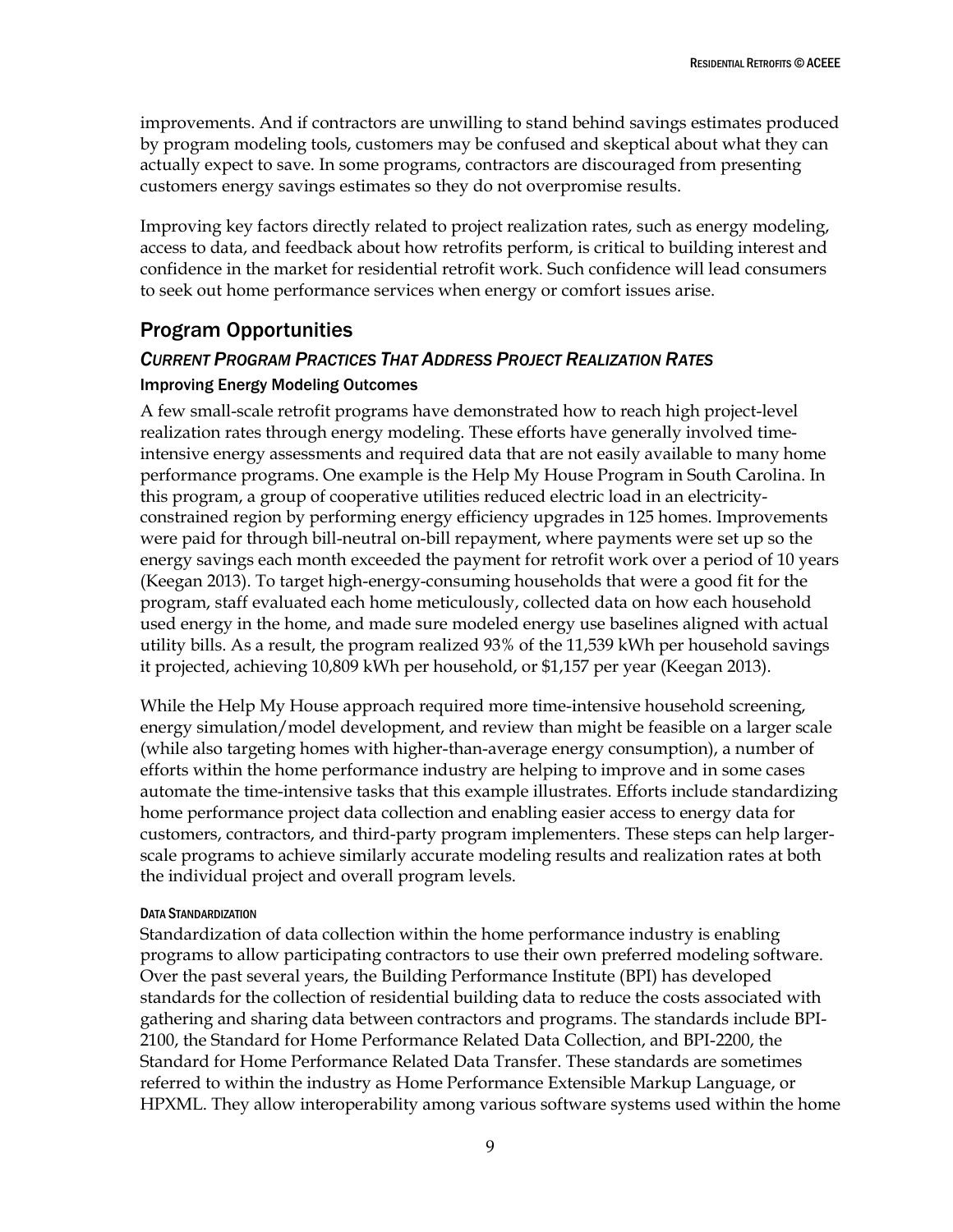performance industry, which enables programs to collect the data they need from contractors for program management without specifying the tool to be used to collect it (EPA 2015). Improved operability does not stop at the contractor/program administrator relationship. It can also be a game changer for sharing information with the real estate market about the improvements a home has received, such as through the Multiple Listing Service (MLS).

The BPI standards were piloted for program administration in three home performance programs between 2013 and 2014, including NYSERDA's home performance program, the Arizona Public Service (APS) home performance program, and the Local Energy Alliance Program (LEAP) in Virginia (HPC 2013).

The Arizona Public Service (APS) Home Performance program was one of the first programs to report results from HPXML data standards implementation (Hastings 2015a, 2015b). Adoption of the standards allowed participating contractors to choose from a variety of energy auditing and modeling tools that were compatible with HPXML standards, rather than require use of one specific tool. Data from the auditors' preferred tools could then be transferred to the program management software used by program administrators, EnergySavvy Optix Manage. The program was able to reduce the administrative costs per project by 50% through more streamlined data collection and automatic validation of collected data. In turn, contractors reported a 31% reduction in administrative time per project and a threefold increase in satisfaction with the software used for the program. By allowing contractors to pick from multiple modeling tools to find the one that best fits their business practice, programs can cut down on contractors' administrative burden and can expect more accurate modeling.

The Arizona Salt River Project has also adopted the same tools and software as APS to make life easier for its customers and contractors in its territory, which is adjacent to APS, and is seeing similar performance improvements.

NYSERDA has also adopted HPXML for its home performance programs, with the goal of streamlining program delivery and reducing burdensome processes for both contractors and administrators (Caracino 2015). By utilizing HPXML-enabled software, NYSERDA program administrators and contractors have made it easier for customers to participate in the home performance program. Like APS, NYSERDA has utilized a combination of EnergySavvy Optix Manage and multiple modeling tools to give their contractors a choice in the tools they use in the field. This approach, combined with data standardized to HPXML specifications, has allowed the software to automatically approve many projects, enabling work contract approvals within one week and reducing work scope approval time from an average of eight days to one day. It has also reduced the number of full-time employees focused on approving projects from three people to just one (Caracino 2015).

The California investor-owned utilities (IOUs) have also adopted HPXML for their home performance programs (LeBaron and Saul-Rinaldi 2015). Contractors can now choose from a variety of energy modeling tools that meet minimum qualifications when participating in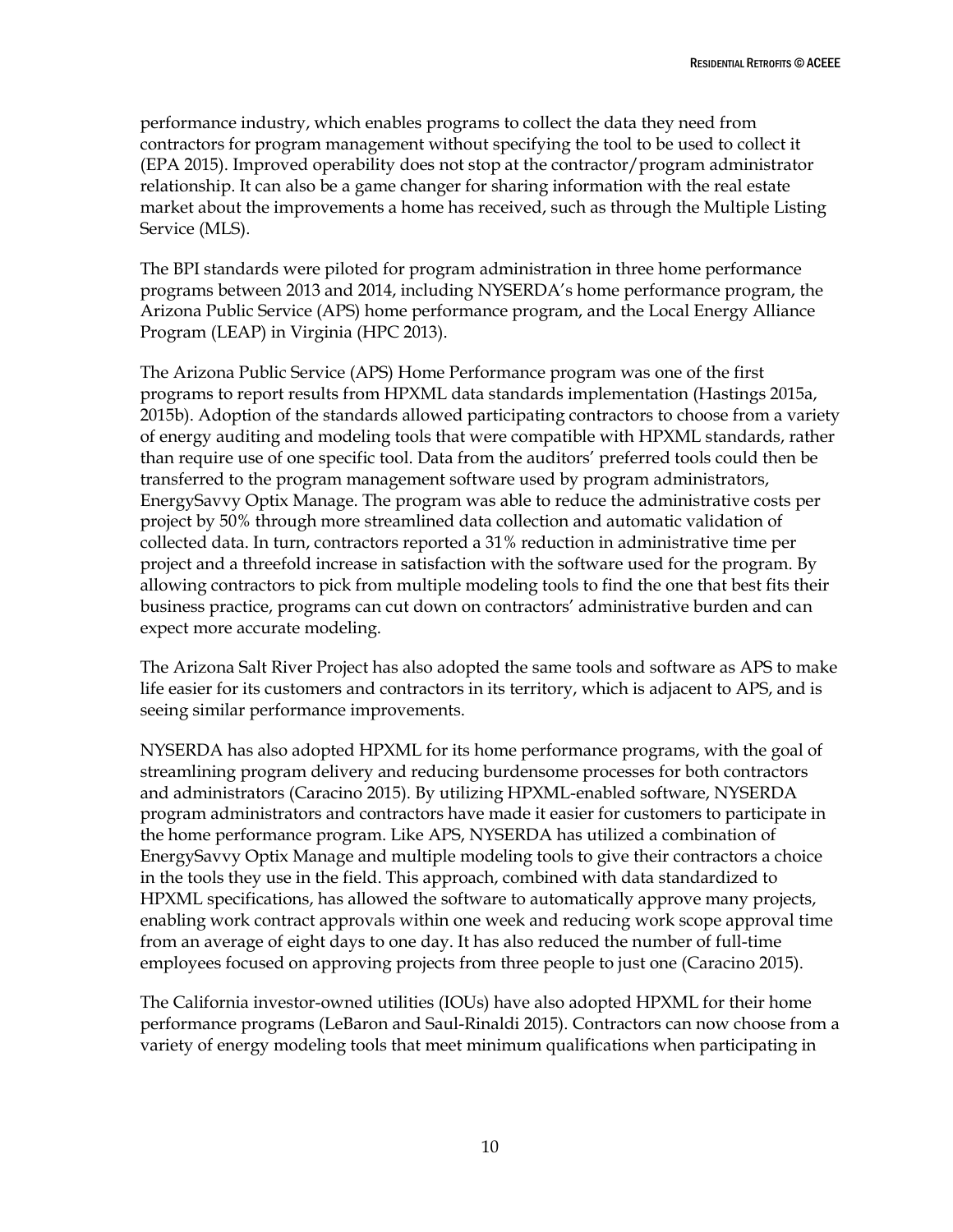any of these programs.<sup>2</sup> Elsewhere, a number of programs are in the process of transitioning to HPXML or are evaluating the potential for a transition; these include United Illuminating in Connecticut and Ameren Illinois (Rosenberg 2015). At the same time, many major residential energy auditing tools have been updated to meet HPXML data collection requirements (EUC 2015). Program management software is also being designed around HPXML protocols to allow for interoperability among different systems used in different parts of the home performance program delivery process.

#### ACCESS TO ENERGY USE DATA

 $\overline{a}$ 

Access to energy use data is also important to improving energy modeling outcomes. The basic principle is that consumers "own" their energy data and should be able to access it easily and, if they choose, authorize it to be shared with third parties such as contractors, energy service providers, software developers, and program administrators. For many customers this is not possible at present. For third parties like contractors and energy assessors, more consistent access to quality data for use during energy assessments and modeling efforts can help pinpoint particular sources of energy waste. With more granular hourly or minute-interval data, contractors can determine particular times of day when energy use spikes to understand what devices and equipment are responsible for energy waste, which can help them determine appropriate solutions for the home.

Access to better usage data can also help contractors build energy models that are more representative of a home's actual energy usage. As discussed earlier, Performance Systems Development's recent study of project-level realization in NYSERDA home performance programs found that the most significant variable contributing to the accuracy of modeled savings predictions was how well the baseline simulation model matched the actual preretrofit energy usage in the home. To understand the degree to which calibrating energy models to actual energy use could improve realization rates, PSD applied a standard called ANSI/BPI-2400 for calibrating energy models to actual energy use data. It was originally developed to limit energy savings estimate inflation for a proposed tax credit for energy efficiency improvements that was based on savings predictions (LeBaron and Saul-Rinaldi 2015). The standard lays out a process for adjusting energy models to utility data to help reduce uncertainty in model projections.

Using data from two New York home performance program years (two electric and two natural gas program data sets), PSD researchers tested the degree to which retroactive application of the ANSI/BPI-2400 standard for energy model calibration could improve realization rates. Table 1 details the results after models were calibrated to actual use data (Gagliano 2015). As shown in table 1, for the two natural gas project years, energy savings were overpredicted. When energy models were adjusted to line up with pre-retrofit household energy use, actual reported savings decreased, but realization rates increased. For the electricity project years, savings were underpredicted. When energy models were

<sup>2</sup> Software modeling options for California's Advanced Energy Upgrade program are detailed in the following document: [www.caltrack.org/uploads/8/6/5/0/8650231/at-a-glance\\_software\\_comparison\\_v1\\_jan2015.pdf.](http://www.caltrack.org/uploads/8/6/5/0/8650231/at-a-glance_software_comparison_v1_jan2015.pdf)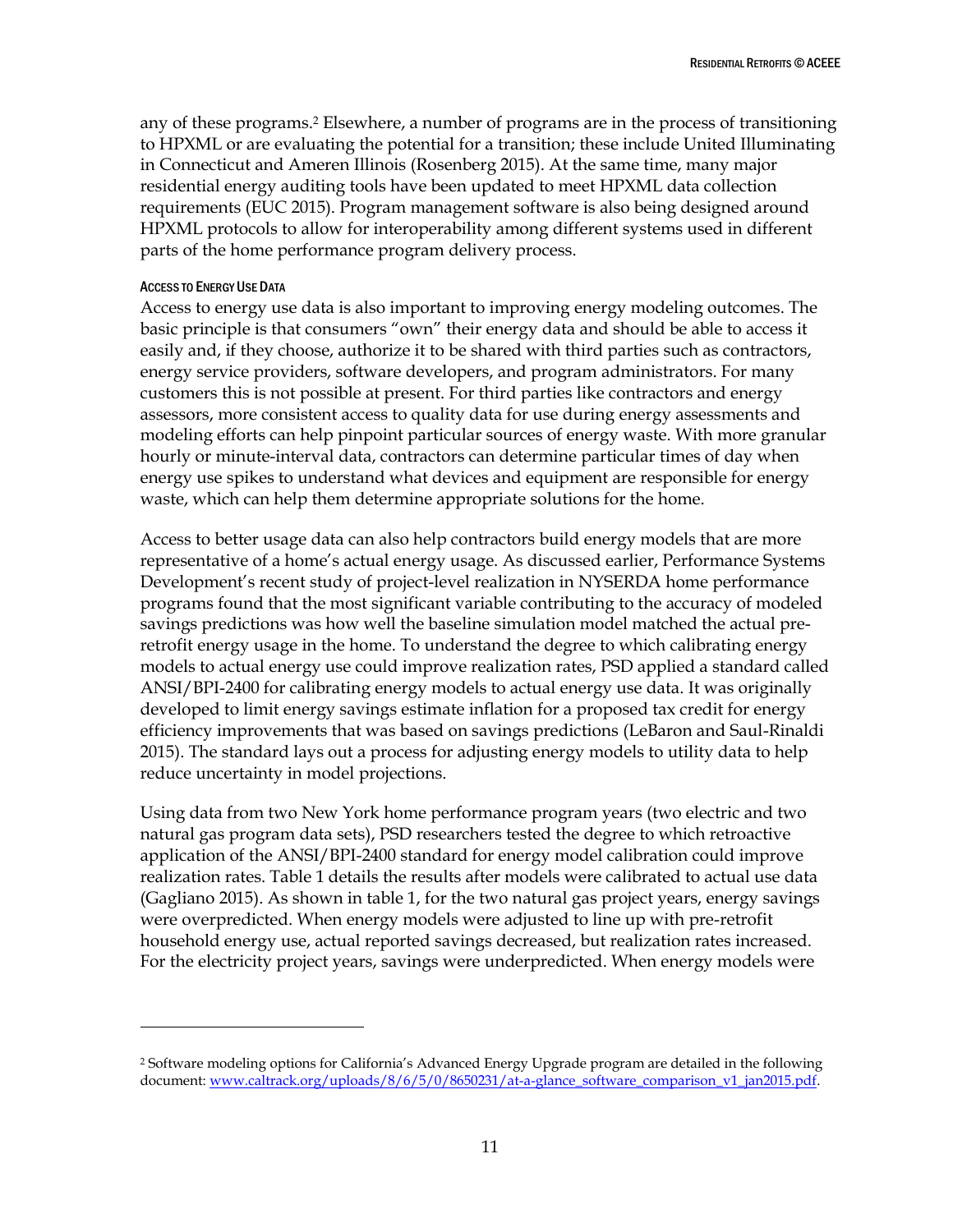adjusted to line up with pre-retrofit household energy use, estimated savings increased (but were still below actual savings).<sup>3</sup>

| Project year<br>and fuel       | Total<br>number of<br>projects | Contractor<br>reported<br>savings<br>(sum) | Calibration<br>adjusted<br>savings<br>(sum) | Percentage<br>change<br>due to<br>calibration | Reported<br>realization<br>rate<br>(median) | Adjusted<br>realization<br>rate<br>(median) |
|--------------------------------|--------------------------------|--------------------------------------------|---------------------------------------------|-----------------------------------------------|---------------------------------------------|---------------------------------------------|
| 2007-2008<br>gas (therms)      | 903                            | 312.366                                    | 201,075                                     | $-36%$                                        | 0.69                                        | 1.00                                        |
| 2009-2011<br>gas (therms)      | 1.241                          | 316,880                                    | 225.585                                     | $-29%$                                        | 0.63                                        | 0.86                                        |
| 2007-2008<br>electricity (kWh) | 482                            | 508.190                                    | 535.295                                     | 5%                                            | 1.65                                        | 1.40                                        |
| 2009-2011<br>electricity (kWh) | 572                            | 336.673                                    | 390.675                                     | 16%                                           | 3.18                                        | 2.84                                        |

Table 1. Adjusted savings and realization rates of NYSERDA home performance programs using ANSI/BPI-2400 standard

Source: Gagliano 2015

 $\overline{a}$ 

Implementation of model calibration in accordance with the ANSI/BPI-2400 standard is a key strategy that should be used in home performance programs to improve realization rates. However energy consumption data must be available to energy modelers in order for this to occur. The standard specifies two pathways to generate the pre-retrofit calibrated model—one using detailed (monthly) utility bill information for each fuel used in the home, and the other using annual consumption information for each fuel (BPI 2012). The PSD analysis used the more detailed approach to test the effect of ANSI/BPI-2400 on realization rates. A model calibrated to detailed, monthly energy use data for all fuels used in the house will have less uncertainty than predictions calibrated to simplified, annual energy use (BPI 2012). The degree to which the process of calibration is automated depends on the energymodeling tool and the form of energy data available. With quality energy data inputs, some tools, such as the TREAT tool developed by PSD, are able to automate many of the steps necessary to calibrate the model (EUC 2015).

Easier customer access to utility data and the ability to easily share these data for energy auditing purposes is moving forward via the Green Button initiative. This initiative, spurred by a 2012 industry call to action by the White House, is an effort to develop and adopt an industry standard for transferring energy use data to retail customers and third parties. Utilities are encouraged to offer customers an easy way to access their own energy use data through an online portal. Green Button–enabled utilities allow customers to download a file containing their usage data via a functionality known as Green Button Download My Data. Customers can then share their data file with third-party providers if they choose. As of

<sup>&</sup>lt;sup>3</sup> PSD attributes this to conservative contractor inputs to the energy modeling software for the "dominant" electricity improvements (e.g., lighting, refrigerators, and AC upgrades)" (Gagliano 2015).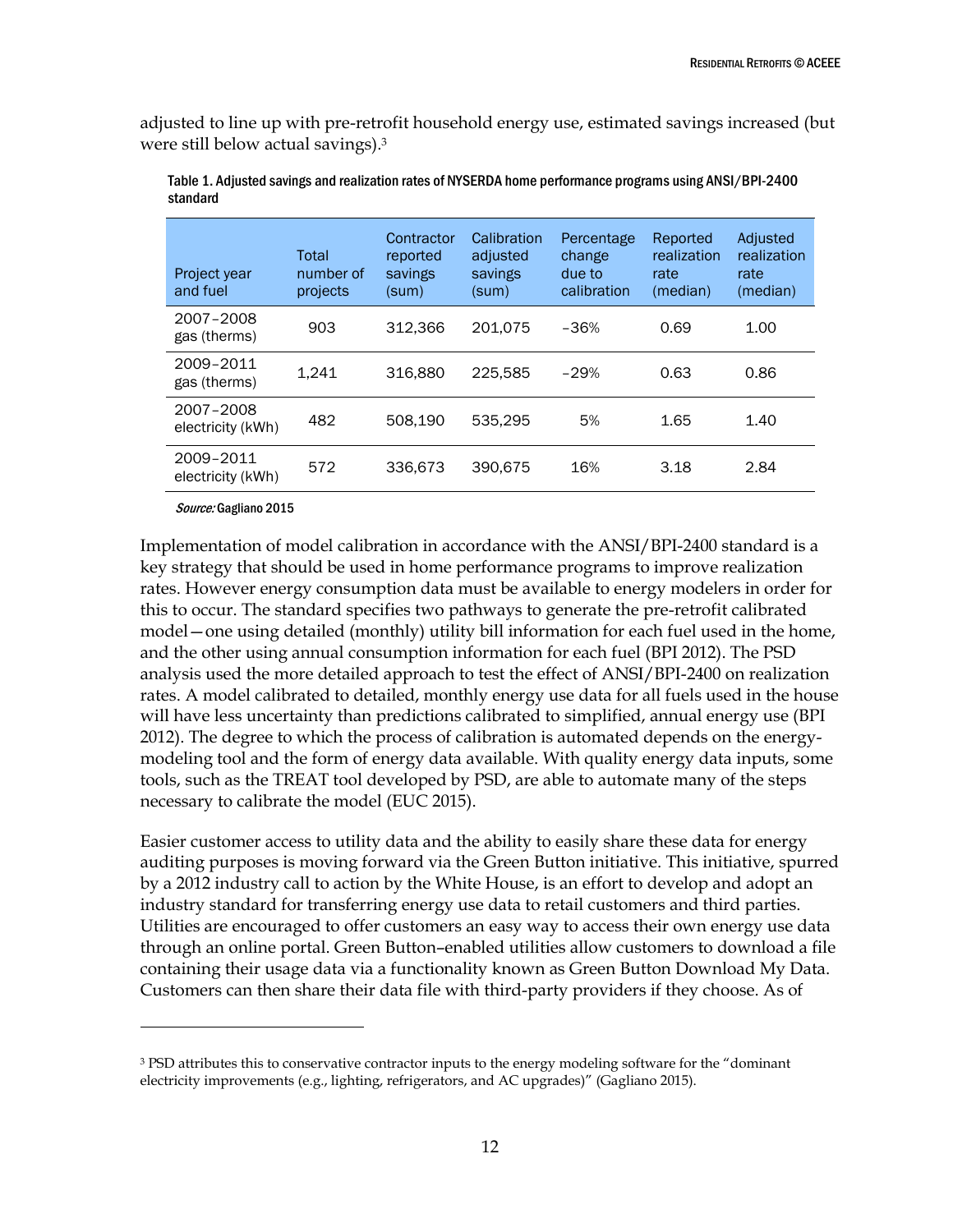2014, 30 million customers in 17 states and Washington, DC, had access to Green Button data; this represents approximately 24% of all US households (LeBaron and Saul-Rinaldi 2015).<sup>4</sup> However to date this information has not been widely downloaded and used by customers. Furthermore, it is not automatically transferred to third-party energy service providers. Far fewer utilities (five in the United States as of January 2016) have enabled a functionality called Green Button Connect My Data, by which customers can see real-time (or updated-daily) energy use data on an online portal and authorize automatic, ongoing transfer of usage data to a third party, as shown in figure 1. This allows a more streamlined process for third parties to access and analyze data. The utilities currently offering Green Button Connect My Data include Pacific Gas and Electric, San Diego Gas and Electric, Southern California Edison, PEPCO in Washington, DC territory (for commercial customers) and Commonwealth Edison (for commercial customers) (Murray and Hawley 2016).



Figure 1. Green Button Download My Data and Connect My Data overview. Source: Murray and Hawley 2016.

While some utilities are taking the initiative to improve data access by adopting Green Button, efforts are also taking place at the state policy level to require utility action. A number of states are developing data access protocols and requirements for utilities to ensure that customers have access to their own energy use data at no charge. California leads the way on data access policy, requiring access for customers to their data and restricting utilities from selling consumption data. Utilities can contract with third parties that use consumer data, but they must disclose any third-party intent to use data for

 $\overline{a}$ 

<sup>4</sup> More than 50 utilities covering approximately 60 million homes and businesses have committed to adopting Green Button capabilities. [energy.gov/data/green-button.](file:///C:/Users/fgrossberg/Dropbox/ACEEE/Rachel%20C/energy.gov/data/green-button)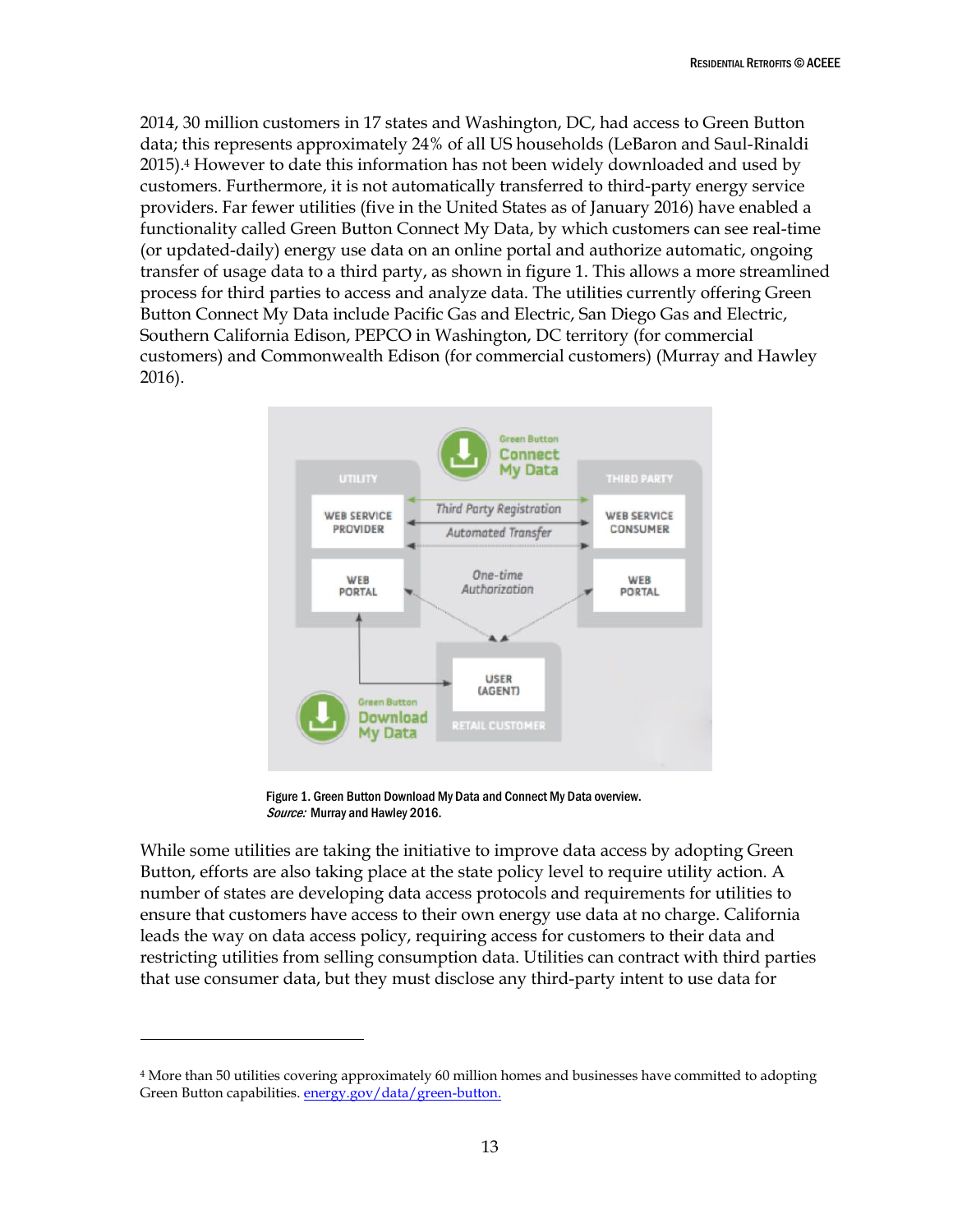commercial purposes (e.g., selling energy efficiency projects) (LeBaron and Saul-Rinaldi 2015). Other states, including Illinois and New York, are making strides in open data access.

In Illinois, regulators at the Illinois Commerce Commission are considering adopting a framework developed by the Environmental Defense Fund (EDF) and the Citizens Utility Board (CUB) that lays out guidelines for "protecting, collecting, and sharing energy use data" (Munson 2016). The framework would enable consumers to have access to real-time energy use data in 15-minute intervals that they could automatically transfer to third-party providers if they desired, providing the same functionality as that of Green Button Connect My Data, as described above (Kolata and Barbeau 2016).

In tandem with the Green Button initiatives and state/utility policy efforts to improve access to data, more smart meters are being installed across the country, which makes it easier for utilities to offer access. As of 2014, 51 million smart meters had been installed in the residential sector, reaching about 40% of US households (EIA 2016). However having this new technology does not guarantee that utilities are collecting more granular data—in hourly or daily intervals, for example—or that they are granting access to customers and third parties. These initiatives and policies are critical to getting access to the data that contractors and energy auditors need to improve energy modeling.

## Evaluating Real-Time Project Performance

Better data protocols for home performance measures and projects, better access to energy usage data, and new software tools are making it possible for programs to track results more thoroughly during the program cycle. New software tools and practices can help administrators understand how individual projects and contractors are performing and how energy savings are adding up to overall program goals in real time, so problems can be diagnosed and addressed while the program is in progress. A number of examples of program optimization through evaluation of real-time project performance are emerging.

## SOFTWARE TOOLS

A growing number of companies offer software tools to measure and manage program activity. These tools are generally capable of storing and analyzing large volumes of energy usage and project data to support program delivery. A number of these companies serve the commercial sector. This market is more developed in part because it has needed a way to track and verify energy savings for energy service company (ESCO) projects. In the residential sector, EnergySavvy and Resispeak offer tools for measuring energy savings from individual projects and overall programs. Resispeak pinpoints savings opportunities for homes and programs based on metered data and then measures savings for individual retrofits and on a program-wide scale, comparing weather-normalized, pre- and postretrofit energy use data. The software platform can be used by contractors to track their individual projects and by program administrators to track a portfolio of projects. Resispeak markets software tool options for nonprofit energy efficiency programs that may have limited budgets for program administration (Kauffman 2016).

EnergySavvy offers a large suite of software tools for management of utility energy efficiency programs. These help administrators with customer engagement and management, online auditing, project management, and measurement. One offering is the Optix Quantify tool, which uses real-time energy use data to measure savings as the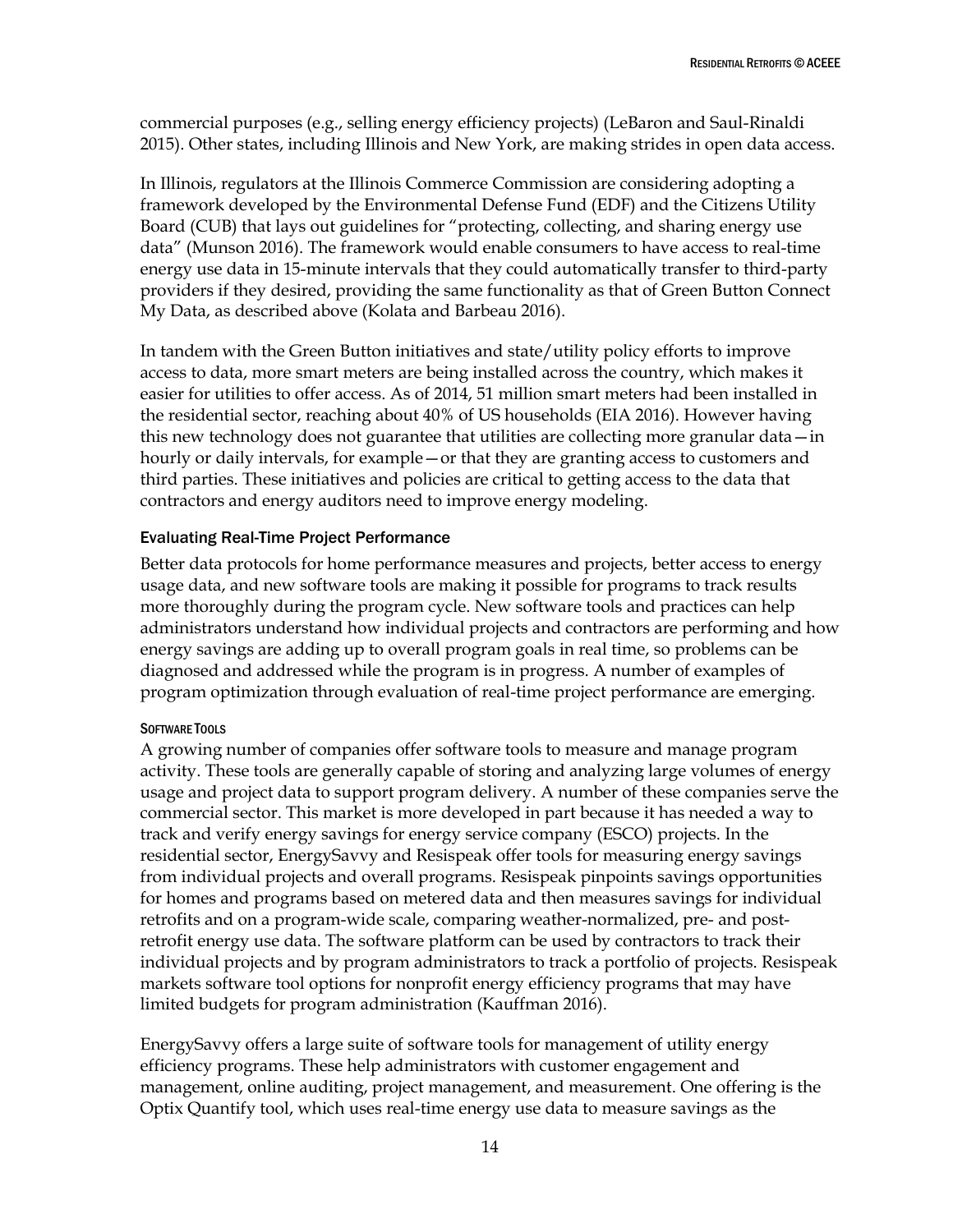program is in progress and provides actionable insights to administrators for improving program outcomes. The tool provides a billing analysis on each project in the program, evaluating pre- versus post-retrofit energy usage to understand individual household savings. Pre- and post-retrofit energy use data are adjusted for differences in temperature and other weather variables. The tool also compares treated homes with a large group of similar but nonparticipating homes to help adjust for external factors that might affect energy use. The software can then calculate savings from the actual usage data on a continuous basis. As of April 2016, seven utilities had adopted Optix Quantify for their programs (Oster 2016). Users are reportedly focusing on various aspects of the tool's capabilities. Some programs are using it to better target quality assurance efforts and reduce costs, others are using it to understand the performance of different contractors, and some are using savings results to determine better deemed savings estimates that are more relevant to their region or locality (Oster 2016). Some programs have started including feedback on actual project performance in existing contractor feedback channels.

#### PROGRAM EXAMPLES

A pilot conducted on a heat pump replacement program offers insights relevant to home performance programs. Ameren Missouri ran a study to evaluate its residential HVAC program for the 2013 program year using the EnergySavvy Optix Quantify tool (Lovett 2015). The program was evaluated after completion as a demonstration project, but the study was set up to simulate how real-time monitoring could improve outcomes. The study demonstrated how real-time program savings measurement could give administrators information to act on during the program cycle to improve outcomes.

Savings data about each individual home and contractor provided administrators with clear opportunities for improving realization rates. For about 60% of the homes that received air source heat pump replacements for electric furnaces (80 homes), deemed savings estimates were unrealistically high, given baseline usage conditions. In fact, the study found that in 22% of households, deemed savings estimates were higher than the home's total annual preretrofit usage (Lovett 2015). Real-time savings data allow programs to set far more accurate deemed savings estimates for program planning purposes and to rely on actual savings results for assessing program performance. The study also found one contractor's savings far exceeded others', and that the contractor doing the most jobs was getting very poor savings numbers. Linking the performance of projects to particular contractors can help programs manage and provide support to trade allies, as detailed in figure 2.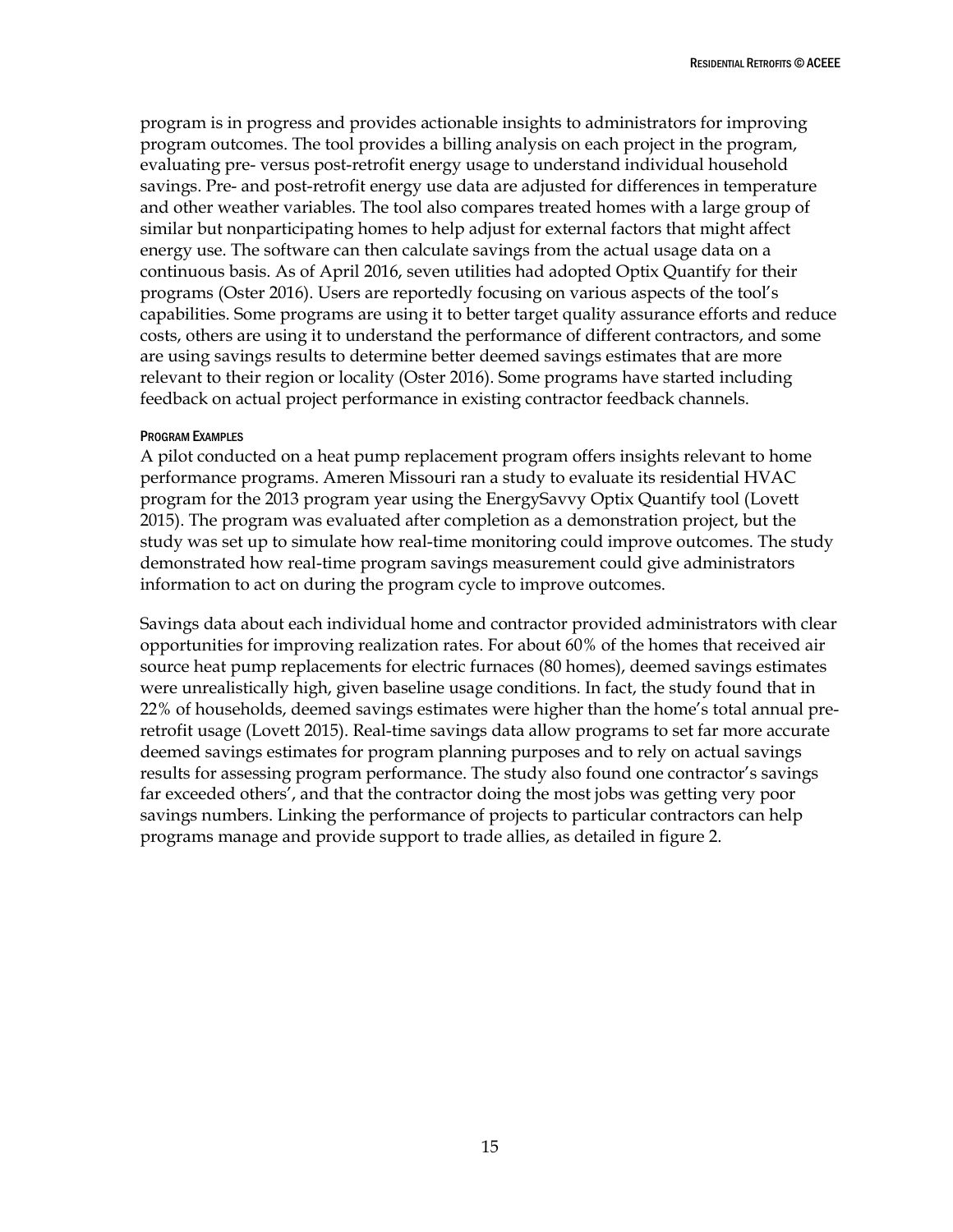

Figure 2. Sample data on contractor performance from Ameren Missouri program. Source: Lovett 2015.

Resispeak has been used at the program level for some small-scale initiatives in North Carolina, including an employee home energy improvement benefit program at Duke University and a retrofit contest run through Appalachian Voices, a nonprofit in the western part of the state. The software was used in both of these programs to validate actual energy savings one year after improvements were completed, using weather-normalized pre- and post-retrofit utility data (Adair, Weiss, and Elliot 2016; Kauffman 2016).

# <span id="page-21-0"></span>*EMERGING PROGRAM PRACTICES FOR ADDRESSING PROJECT REALIZATION RATES*

A variety of pilot program concepts and demonstration projects incorporating measured performance techniques and energy use measurement are emerging. Most of these efforts are in the beginning stages and do not yet have results to report. In this section we introduce the concepts and explore their applicability to increasing uptake of comprehensive home performance projects.

## Home Energy Management Systems as a Measurement Tool for Retrofits

Home energy management systems (HEMS) offer opportunities for enhancing home performance projects and could be used as a tool in programs to improve delivery of results. HEMS are defined as devices or services that monitor, control, or analyze energy use in a home (Bojanczyk 2013). In current practice, smart thermostats are the primary technology being used for home energy management in energy efficiency programs. Programs use smart thermostats to save energy through temperature setbacks during periods when the home is unoccupied or through modest reductions that are designed to be unnoticeable to occupants. HEMS can also be used as a data collection and measurement tool in residential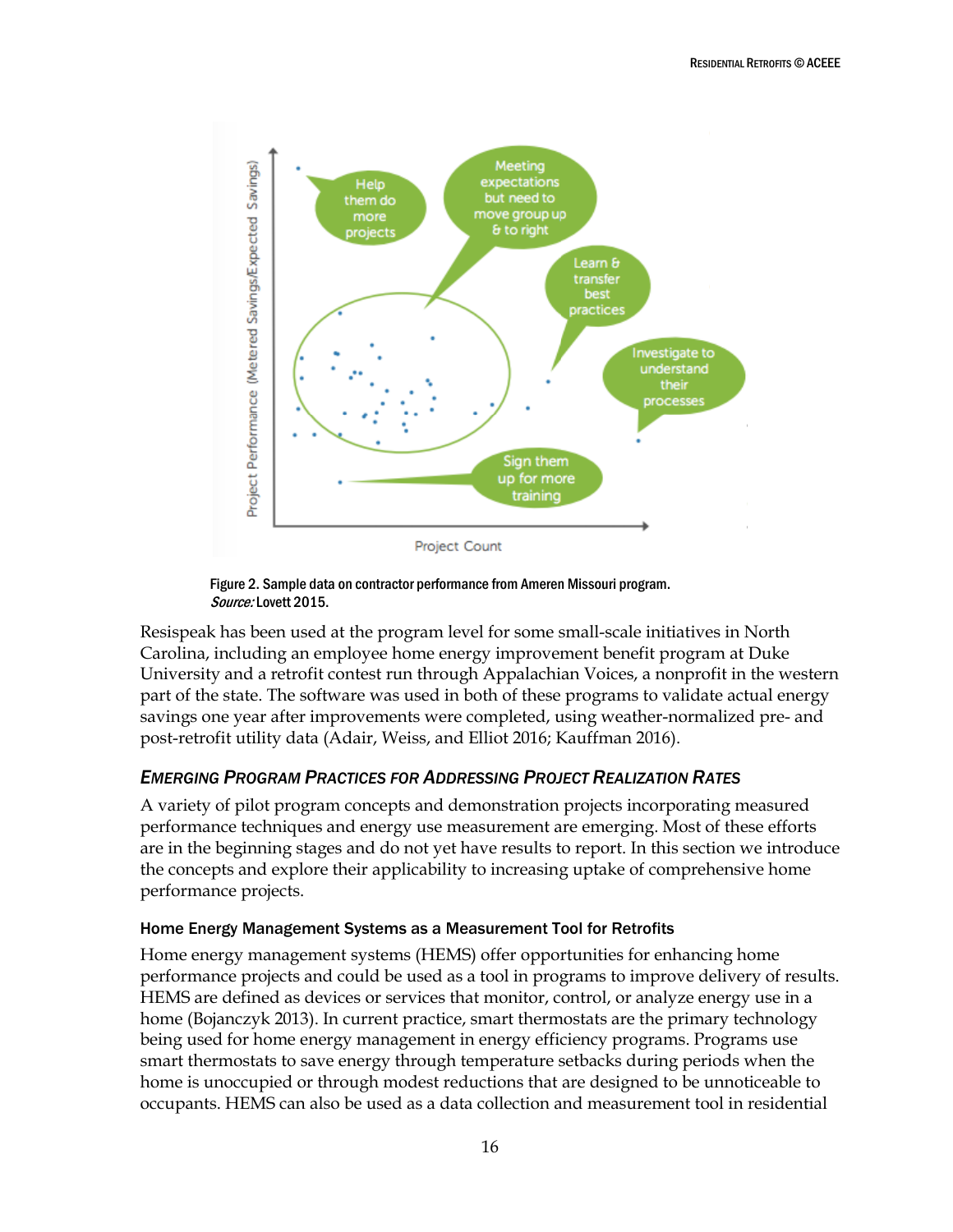retrofit programs, allowing contractors to assess and understand pre-retrofit housing conditions. Some systems can be used to obtain real-time energy use data directly from a home's smart meter. These systems can also be used to measure and verify post-retrofit performance for customers, contractors, and program administrators alike.

Some home performance contractors are installing smart thermostats in customers' homes for use as data collection tools to help inform retrofit needs and to provide quality assurance that completed improvements are working as intended (DOE 2015). Smart thermostats equipped with multiple sensors can provide data on temperature in various areas of the home and on equipment operation (e.g., run times, ability to meet temperature demand in various rooms of the home).

HEMS can also be useful for connecting to and viewing energy use data directly from a home's smart meter, rather than through an online utility account or monthly bill. Some HEMS are able to collect energy use data directly via smart meters that can transmit data over a short range. This can allow customers and contractors access to energy use data that is more granular than what is saved by the utility. San Diego Gas and Electric has enabled smart meters to communicate with HEM devices via a wireless communications protocol called ZigBee. Devices linked directly to the smart meter through the ZigBee protocol are able to receive energy data in near real-time fashion (LeBaron and Saul-Rinaldi 2015). The ability to receive real-time, granular energy use data could be useful for contractors and energy assessors trying to understand and correct irregular energy use.

HEMS may also provide an opportunity for programs to give real-time feedback to their customers who have undergone a retrofit project, in order to improve realization of savings. For example, messaging could help households improve the operation of new, more efficient home systems that they are not yet familiar with. Some utilities use real-time messaging capabilities to communicate with customers, but these capabilities have not been widely employed in conjunction with retrofit program delivery.

## Measurement and Verification of HVAC System Design and Installation

Home performance contractors are no strangers to performance testing for some aspects of building retrofits. Contractors performing air sealing measures have long relied on blower door testing to assess how leaky a home is pre-retrofit, and how well it has been sealed up post-retrofit. Some programs require meeting a certain air leakage reduction level to obtain incentives. Many home performance contractors also use the blower door as a tool during the retrofit process to guide air sealing efforts and to ensure that they address the biggest leaks. Programs offering incentives for duct sealing have similar requirements for pre- and post-retrofit testing of ductwork air leakage. Air leakage testing for ductwork and for the building shell is a critically important tool for verifying the performance of improvements that would otherwise be invisible and is commonly practiced in the home performance industry now.

While these performance measurements are important, they give contractors only part of the picture about how the overall HVAC system is performing. Testing other aspects of HVAC systems (particularly for heat pumps and air conditioners) is critical to realizing expected energy savings. Factors including duct leakage, duct conduction, air flow to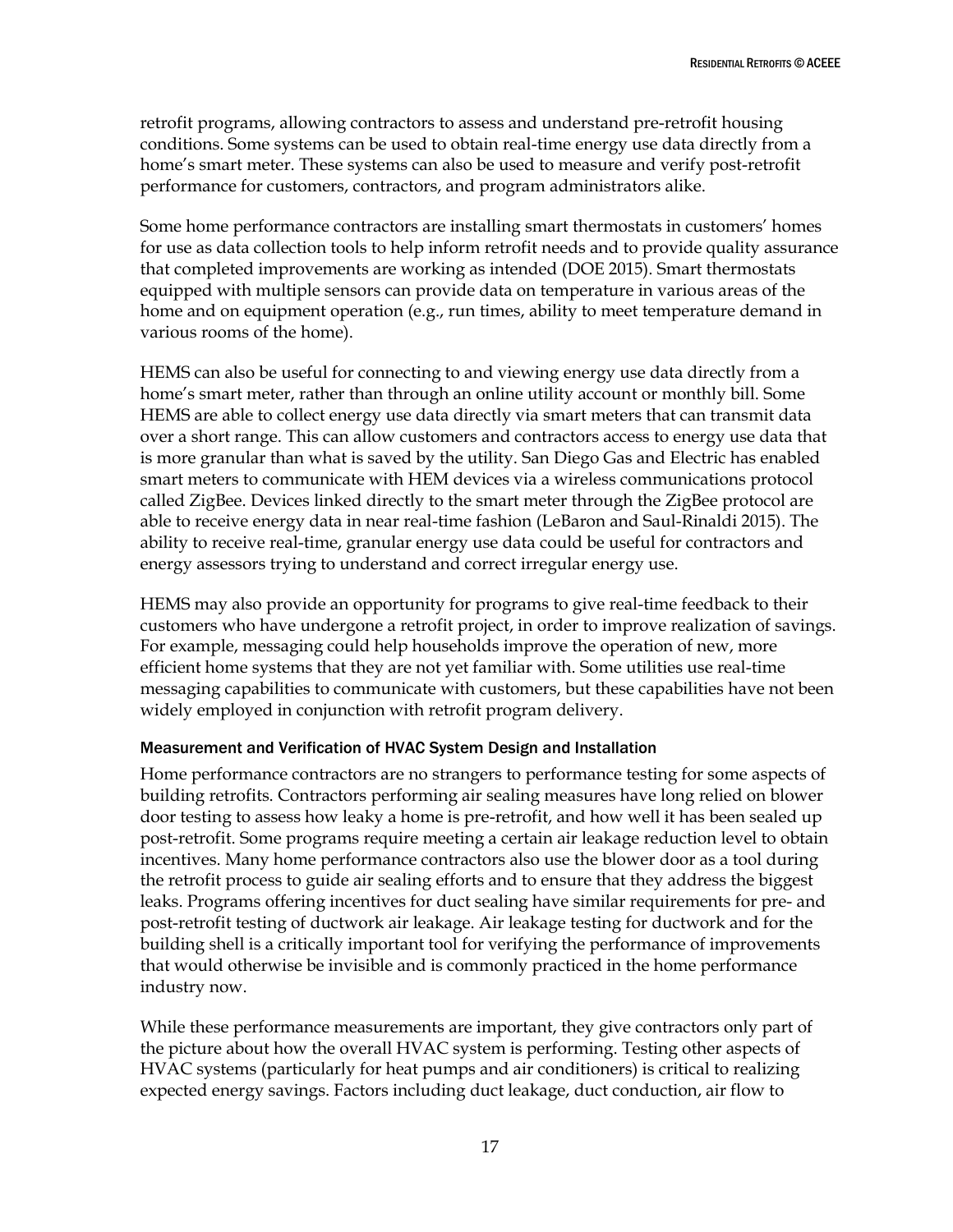individual rooms, overall system air flow, size of equipment, and refrigerant charge can all impact the overall performance and the ability of a system to perform to its rated capacity (MacFarland et al. 2016).

Numerous studies and field research efforts have indicated that systems may not be installed according to manufacturers' specifications and industry standards (e.g., the Air Conditioning Contractors of America quality installation standard), thus significantly increasing the expected energy use of the units.<sup>5</sup> An evaluation of 80 homes in California, conducted between 2009 and 2010 to measure the effectiveness of California's Title 24 building codes (some of the most stringent energy codes in the country), indicated that HVAC systems were significantly underperforming, providing an average of 55% of their rated capacity (Proctor, Chitwood, and Wilcox 2011). Furthermore, improving key aspects of the system such as reducing flow resistance of the return duct system between the house and the furnace or air conditioner, or replacing the system's refrigerant, led to an average efficiency improvement of 24% (Proctor, Chitwood, and Wilcox 2011). A study performed by the National Institute of Standards and Technology (NIST) quantified the significant energy penalties that result from how equipment is typically installed today. Researchers estimated that improper installation of air conditioning and heat pump systems can increase energy use from heating and cooling by 30% relative to what they would use if installed to industry standards (Domanski et al. 2014). Figure 3 illustrates the expected energy losses from air conditioners and heat pumps as typically installed today.



installation. Source: EPA 2016.

 $\overline{a}$ 

<sup>5</sup> ACCA Standard 5 (ANSI/ACCA 5 QI-2010) HVAC Quality Installation Specification: Residential and Commercial Heating, Ventilating, and Air Conditioning (HVAC) Applications, [www.energystar.gov/ia/home\\_improvement/home\\_contractors/qispec.pdf.](http://www.energystar.gov/ia/home_improvement/home_contractors/qispec.pdf)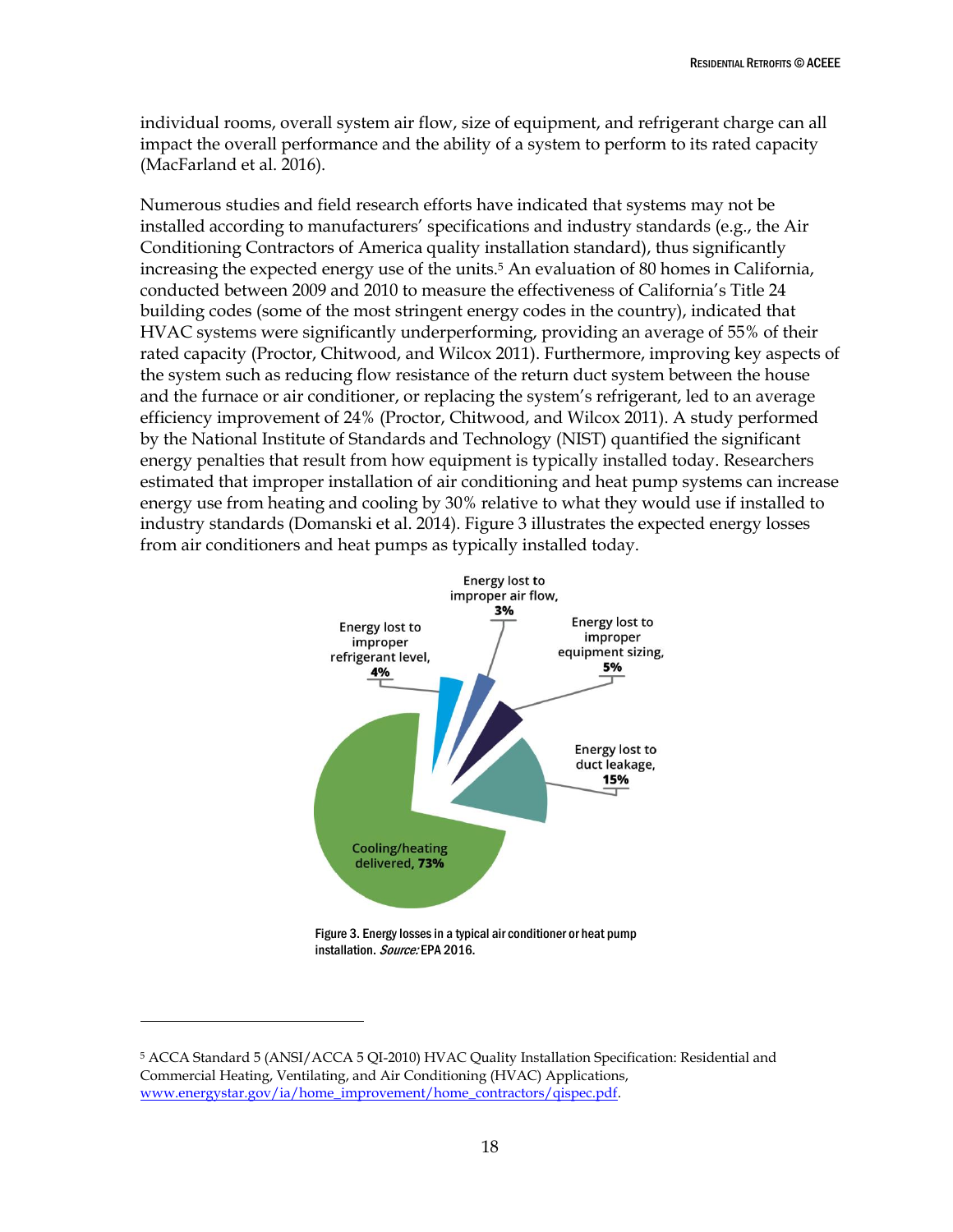HVAC system improvements are part of many retrofit projects, yet home performance programs do not often have a way to verify proper installation of HVAC systems, nor do they have quality installation requirements in place. Furthermore, energy raters, or energy professionals who are verifying installations of insulation, air sealing, and duct sealing upgrades, often lack the expertise to ensure that HVAC systems have been designed and installed correctly. To optimize results from a system upgrade or improvement in home performance projects, some contractors who perform insulation, air sealing, and HVAC upgrades are using monitoring and testing strategies to ensure systems are designed and installed to work as specified. Research has shown that without basic design and testing after installation, it is highly unlikely that a system will perform as the manufacturer intended (MacFarland et al. 2016).

#### PROGRAM EXAMPLE

One demand reduction program in Redding, California, installed residential capital improvements using measured home performance techniques to reduce peak demand. Program managers recognized that to achieve expected results, they needed to improve the status quo ways of installing HVAC equipment in the region. They provided training and mentoring for HVAC techs and energy raters who verified post-retrofit work to ensure equipment was installed correctly. The program reduced peak demand by an average of 35%, including a 25% measured reduction in average monthly cooling energy and a 65% measured reduction in average monthly heating energy (Harriman and Chitwood 2012). The primary measures enabling these improvements were air sealing to tighten the building shell combined with repair of ductwork and new HVAC equipment that was properly sized and installed (system size was decreased in most cases). The smaller, correctly sized HVAC equipment guaranteed that the electricity demand from the HVAC system would not exceed the available supply at any given time because systems did not draw loads as large.

#### CONTRACTOR PRACTICES

Some contractors are developing procedures to ensure proper installation of HVAC systems, realizing that many home performance issues they encounter cannot be solved without addressing all aspects of HVAC system performance. Heat pump and air conditioner system efficiency is affected by the amount of refrigerant charge, the balance between supply and return airflow, and whether the equipment is appropriately sized for the home. HVAC system design is not one-size-fits-all, and skilled HVAC technicians know that a system's design characteristics such as air velocity, fan size, and static pressure need to be optimized for the specific home conditions. For example, if ducts are buried in insulation or are in conditioned space, air velocity through the ducts can be a little slower. Therefore the fan can be smaller, while static pressure should always be low. Home performance contractors balancing multiple design characteristics of an HVAC system realize that in order to optimize the efficiency of a system, measurement is a necessity. Measurement is also important to some contractors in helping to manage accountability in a growing company with many crew members. For example, the ability to measure a system as installed and compare it against design specifications assures contractors that their crews are meeting the standards for work that were developed for each project.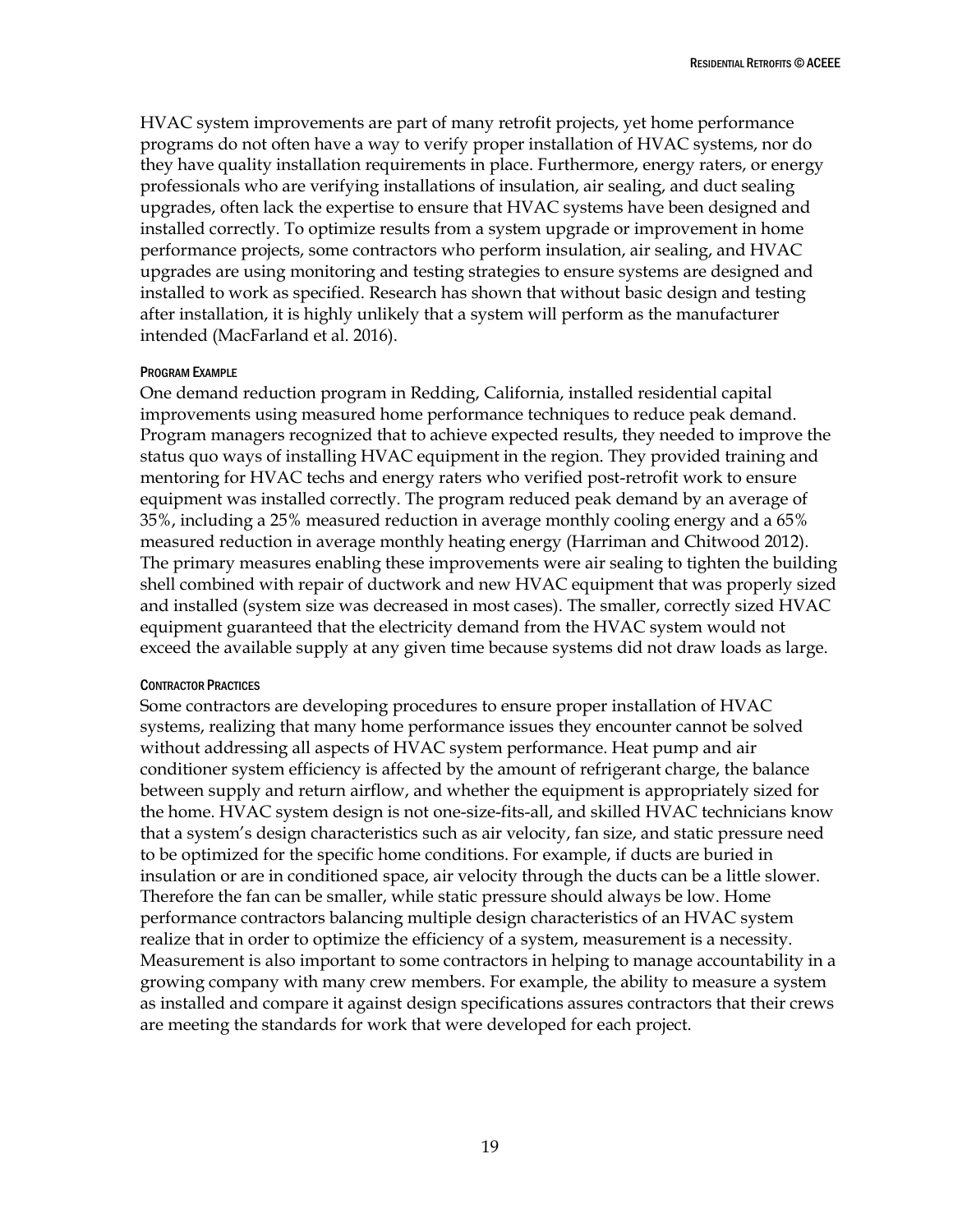## Pay-for-Performance Pilot Programs

The pay-for-performance program model is a fundamental shift in how utilities currently deliver energy efficiency programs. This approach is structured around utilities' paying project aggregators for energy savings as measured through metered energy data. The payfor-performance model is not new—some programs tested this approach on a small scale in the 1980s and 1990s. More recently, pay-for-performance pilots for the commercial sector have popped up, including in Rhode Island, New Jersey, Seattle, Portland, and California. Pacific Gas and Electric is in the process of launching a residential pay-for-performance pilot program to test whether a market-based solution can scale the market for residential energy efficiency. This will be the first pay-for-performance utility pilot targeted to residential customers in the age of access to high-quality energy usage data. Instead of following the current energy efficiency program delivery model of developing program infrastructure to encourage upgrades, PG&E will select three to five project aggregators who will work directly with residential customers to reduce energy use in any way they choose. This could include behavioral, retrofit, and/or operational reductions in energy use (Magnuson 2016). Aggregators must participate in a bidding process to be selected for the program, providing project energy savings estimates, the anticipated target market, and proposed interventions.

Energy savings analysis will be performed using CalTRACK, a set of standards designed to systematize analysis of project performance data using different tools, to provide continuous feedback on savings and program-level realization rates. Payment for energy savings will be based on each aggregator's overall portfolio savings. Aggregators will receive payment for savings in the first year they are realized, and then for one additional year if the savings are sustained over that time (Jacobson 2016). As the program is currently designed, aggregators would not be eligible to continue receiving payment for savings longer than two years, even if capital measures persist longer than that.

It is not clear the degree to which comprehensive whole home retrofits will play a part in the pilot. California is in the process of choosing aggregators, who will ultimately be responsible for determining measure types. For an aggregator to be a successful participant in the pay-for-performance program, it is likely to already have a successful strategy in place for predicting and realizing actual energy savings. Aggregators may apply for the program in partnership with multiple companies, where one company may possess the analytical capability to assess savings and the other may have a strong strategy for finding customers and performing upgrades.

In Colorado, Boulder County's Office of Sustainability is piloting a pay-for-performance program on a much smaller scale. For the initial pilot, 12 households have been selected to participate. They will receive rebates for savings realized between specific dates as measured using the Resispeak platform. Program staff conducted an initial screening to choose households where occupancy changes were unlikely to occur so that energy use would not be affected by such changes. The selected households can undertake any behavioral or retrofit measures they desire to reduce usage (B. Smith, sustainability outreach and education specialist, Boulder Office of Sustainability, pers. comm., May 18, 2016). This program is designed to encourage lower energy use through sustained behavioral changes and/or retrofit improvements.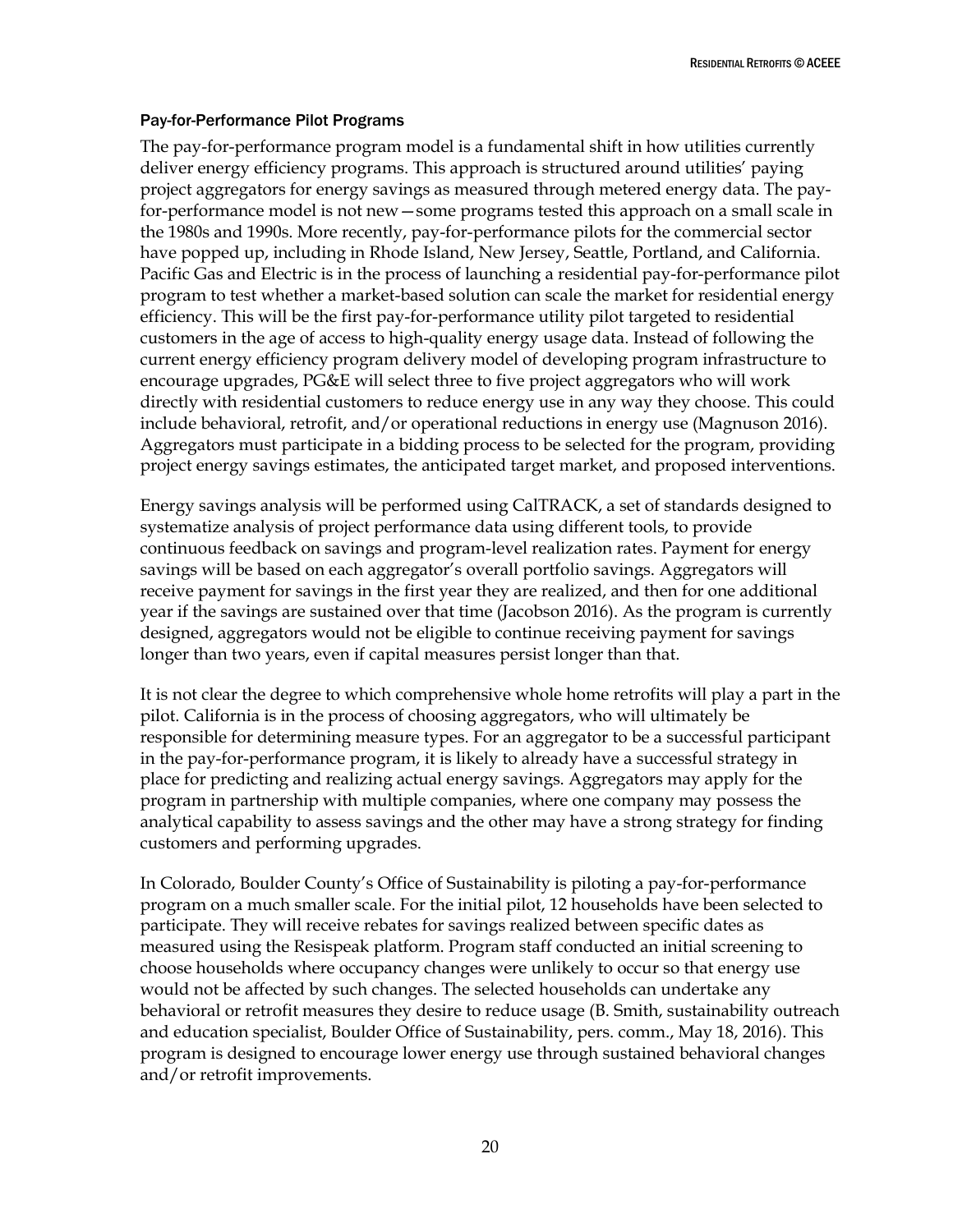# <span id="page-26-0"></span>*OPPORTUNITIES TO INCREASE PARTICIPATION IN DEEPER RETROFITS*

Another aspect of realizing deeper program savings is the project size that households undertake. To encourage more comprehensive projects, a number of strategies have been proposed or are being tested. In this section we discuss some of these strategies and explore cases in which they have been tested.

## Major Renovation and Deep Retrofit Programs

Major home renovations have long been discussed as a period of opportunity for improving energy efficiency in residential homes, because major projects result in changes to the building shell and often require changes to mechanical systems as well. Planned upgrade and maintenance projects such as roofing and siding replacement also afford a good opportunity to add energy efficiency improvements to the building shell. Some programs have attempted to leverage homeowners' major renovations or additions to include efficiency upgrades for both the addition or renovated area and the building as a whole.

From 2009 to 2012, Mass Save ran a pilot program to encourage upgrades at the time of major renovation. The Major Renovations pilot began as a program providing incentives to homeowners to make energy efficiency improvements to their whole home when building additions of 500 square feet or greater. In 2012 the program was changed to instead offer incentives to contractors who were performing additions of any size or a partial gut renovation. Participation in the program required that ventilation rates and existing parts of the home including ductwork in unconditioned space, exterior walls, flat attic ceilings, and basement/crawl spaces be brought up to minimum specified levels of performance. The program also specified levels of minimum performance for new additions and gut renovations (Conant 2012). This pilot effort was incorporated in 2013 into Mass Save's Home Energy Services, one of four core initiatives of its Whole House program; the other three are New Construction, Multi-Family Retrofit, and a Behavioral/Feedback component. All four initiatives are meant to allow for variations in program delivery and marketing that address "specific moments in building life cycle, customer type, or market demand" (Mass Save 2015).

The Deep Energy Retrofit Program run by National Grid in Rhode Island and Massachusetts offered an opportunity to understand the costs of adding high-efficiency building shell upgrades to an existing project. On average, the incremental cost of adding air sealing and roof insulation to a roof replacement was about 30% of the total project cost. The incremental cost of adding insulation during a siding replacement was about 50% of the total project cost (Cluett and Amann 2014). This program also indicated the importance of workforce development for more complex measures that are not common aspects of current home performance projects. Cluett and Amann discuss other deep retrofit research and development projects as well, including the NYSERDA Advanced Buildings Deep Energy Retrofit Program, the Thousand Home Challenge, and DOE's Building America Deep Energy Retrofits (Cluett and Amann 2014).

## Road Map for Retrofitting Buildings over Time

Programs and contractors often face the challenge of helping homeowners understand how much impact a given energy efficiency improvement can have on energy use. After participation in one energy efficiency program or replacement of one measure, customers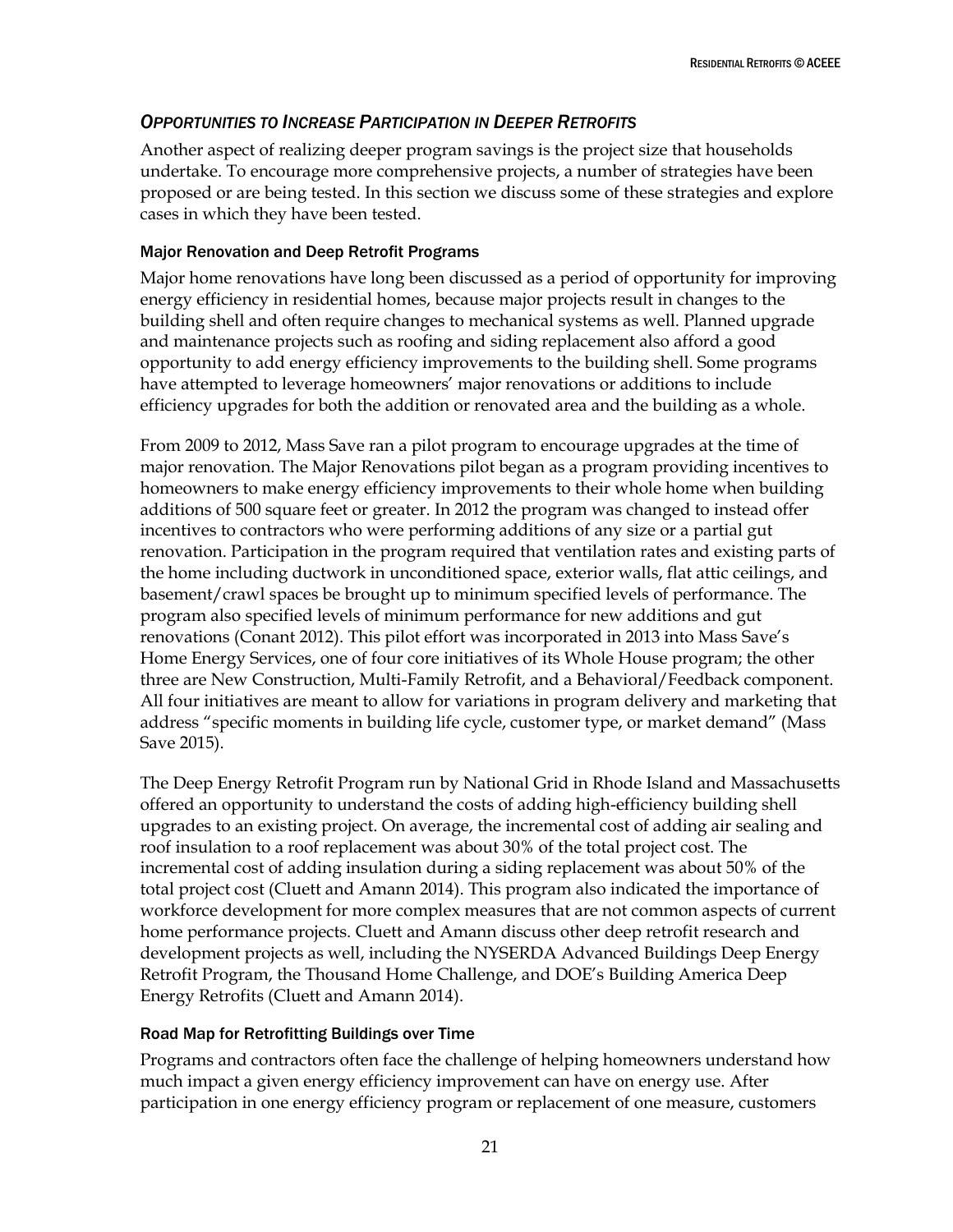may feel they have sufficiently improved their home's efficiency, not understanding the other opportunities they have for improvement.

Efficiency Vermont is expanding efforts to address this issue and achieve deeper savings in residential buildings by motivating customers to take initial steps and then providing a road map for achieving more comprehensive savings over time, taking into account a home's particular characteristics. Efficiency Vermont aims to help customers approach household energy performance not as a single, large-scale project but as a process during which efficiency improvements are made as other renovation and maintenance efforts occur, or as household budget and timing allow (VEIC 2015). This strategy intends to target moderateincome households that are unable to afford the up-front cost of a comprehensive whole house upgrade all at once.

A similar approach has been proposed in Germany, where aggressive retrofit goals for reduction of energy use in the residential building sector have been set as a part of the German *Energiewende*, or energy transition. Various strategies are needed to meet the shortterm goal of reducing the overall demand of residential buildings by 20% by 2020, and the long-term goal of having a carbon-neutral building stock by 2050 (Strunz, Durth, and Wolff 2014; Pehnt et al. 2013). Germany has an extensive energy efficiency renovation and construction program, run by the German development bank KfW, that has helped to drive investment in energy efficiency improvements. While participation in loan and grant programs for single measures have been significant, policymakers struggle to get households to invest in comprehensive upgrades. This program helps to achieve around one third of the annual reduction required from the residential sector to meet national goals, signaling that other strategies are needed.

One of the proposed strategies involves creating individual building renovation road maps to help plan a customized, long-term strategy for reducing energy to the level specified by national goals. Each road map (an example is given in figure 4) would be built upon required efficiency labels/energy performance certificates that all residential buildings must obtain when sold and serves as an actionable map for how to get an individual building to the efficiency level required to meet national goals (which equates to efficiency level B in Germany on an A-to-G (best to worst) scale (Pehnt et al. 2013). The renovation road maps would provide individual buildings renovation strategies specific to their situation and would document the steps for meeting the requirements of each efficiency rating. They would give building owners an optimal sequence and packaging of measures and raise important considerations in cases where the work was done over time, versus all at once (Pehnt et al. 2013). This strategy could help homeowners undertaking single measures to understand the relative impact on energy use of a particular improvement, and lay out additional steps that could be taken over time to reach optimal efficiency levels.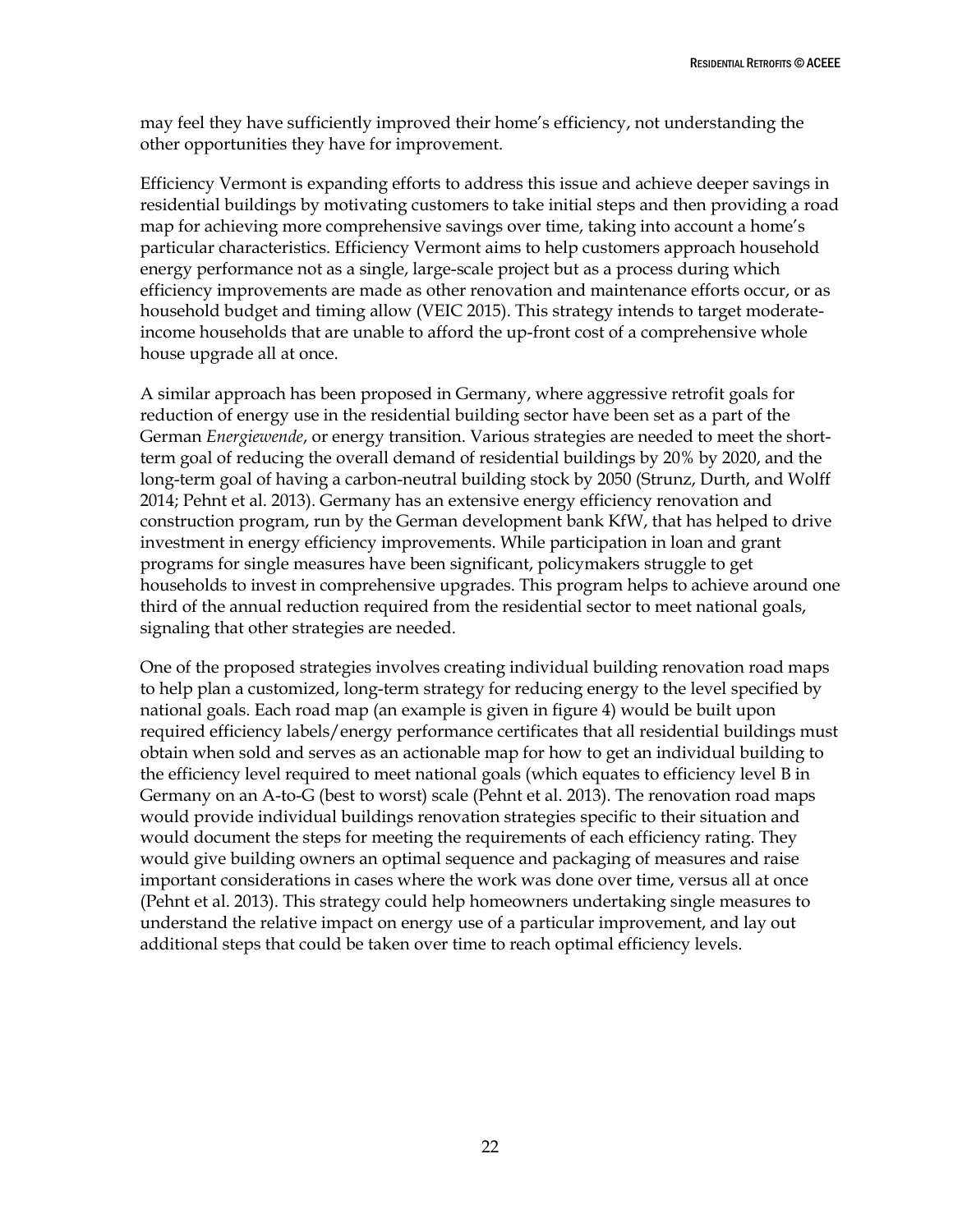

Figure 4. Sample road map for energy efficiency improvements for a residence in Germany. Source: Pehnt et al. 2013.

#### Customer Segmentation Using Meter Interval Data

Data about customer behaviors, attitudes, demographics, and perceptions have been used in a number of cases to target energy efficiency and demand response programs (Smith, Wong, and Rajagopal 2012). For example, Pacific Gas and Electric has used a range of variables such as demographic attributes and level of engagement with the utility (such as use of online tools and participation in energy efficiency and demand response programs) to segment its customer base into 11 groups. The utility then identifies products and programs best suited to each particular group, creates appropriate messaging, and determines best methods of customer contact.

The increasing availability of meter interval data provides utility programs with additional opportunities to segment customers and design and target energy efficiency program offerings that meet customer needs. Smith, Wong, and Rajagopal (2012) demonstrate a method for analyzing interval data to group households by load shapes, which indicate when and how much energy is used. The authors demonstrate how demand response programs can target households based on their time of peak energy use and suggest that these data, when combined with other customer data, can also inform energy efficiency program targeting.

For instance, programs can use interval meter data to identify and target homes with the highest energy use or energy intensity. A recent study conducted by Seventhwave found that of nine utilities interviewed in the Midwest, two had efforts underway to segment residential customers by usage. The utilities used this information to target high energy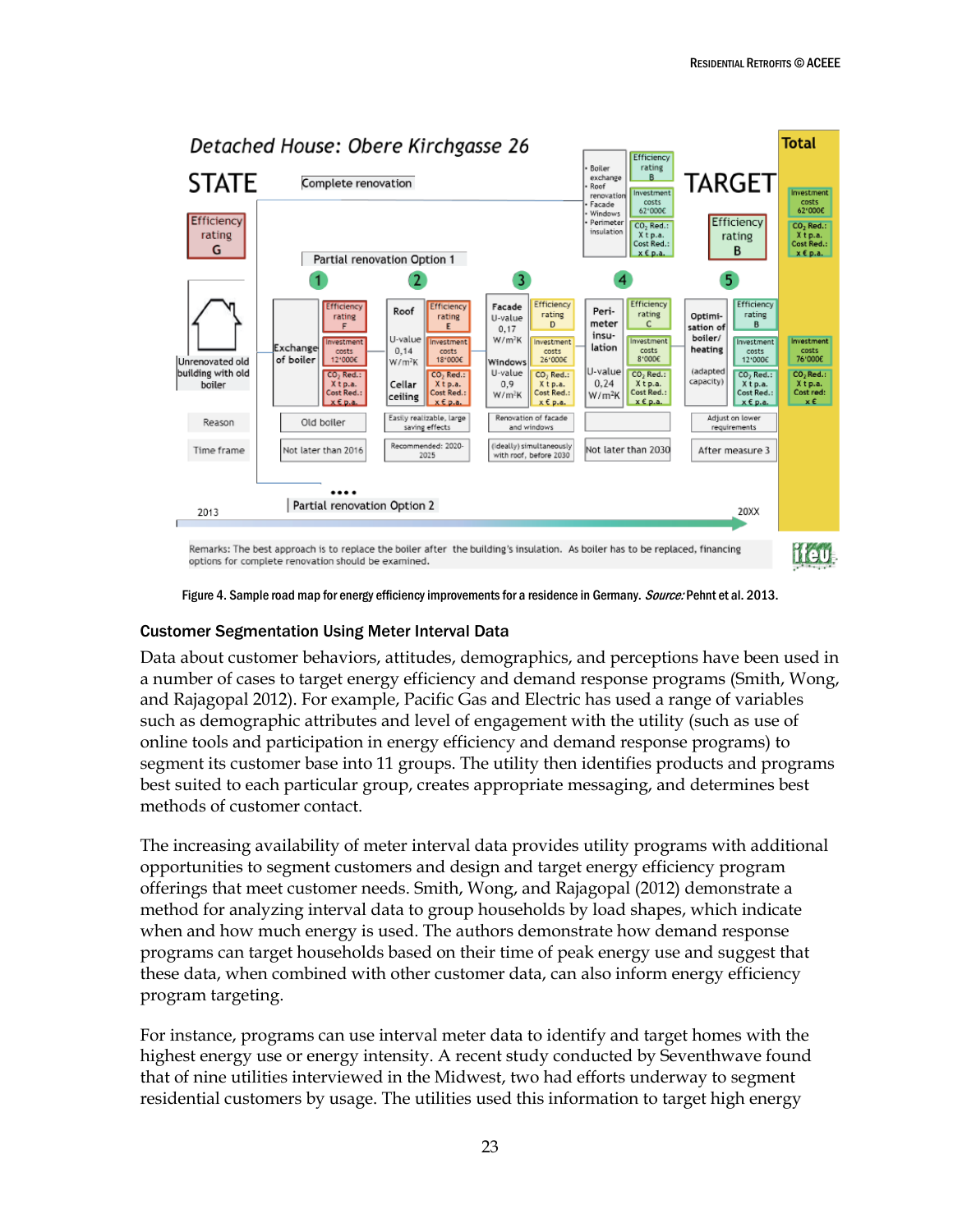users for energy audit programs (Pigg et al. 2016). Utilities not currently targeting customers based on energy use noted barriers including limited time, funds, and internal resources. They also mentioned the need for additional data about their customers (such as home size and number of occupants) to be able to effectively target programs. An assessment conducted by Seventhwave demonstrated the feasibility of combining energy use data with property tax information (home age, size) on a large scale to assess the energy use intensity and potential for improvements in individual homes. Studying 100 homes in Minnesota, the researchers found an energy savings potential of more than 3,600 kWh per year for high electricity users and about 400 therms per year for high natural gas users. Two-thirds of the identified savings opportunities involved building shell and equipment improvements rather than behavioral changes to reduce usage. (Pigg et al. 2016).

A similar approach combining energy use data with property tax information was used in Chicago to identify housing characteristics and energy use for common home types. Planners then produced packages of energy efficiency measures that could be implemented by home type. In this effort, led by the Partnership for Advanced Residential Retrofit (PARR), a DOE Building America team, tax records from the Cook County property assessor were combined with energy consumption data from all three utilities serving the Chicago metropolitan area for 432,605 single-family homes, about 43% of the total. Tax assessment data in Cook County contain comprehensive information about each home, including characteristics relevant to energy use such as exterior construction, type of attic, presence of a basement, and type of heating and cooling systems (Spanier et al. 2012). The structural and energy use characteristic assessment was used to identify housing types with the greatest energy savings potential, based on the total number of those houses in the sample population and the annual source energy savings that could be expected from the designed measure package. This type of assessment can be used to design programs and target geographic areas that have the highest energy intensities and potential for savings (Scheu, Robinson, and Evens 2014).

## Community-Focused Approaches

Focusing retrofit programs on a particular geographic area or community has also been an effective strategy for achieving high participation rates. The Hood River Conservation Project intensively marketed retrofits in the 1980s in Hood River, Oregon, as a strategy to reduce the overall electricity consumption in a capacity-constrained area to avoid building a new power plant. The program conducted energy audits on 91% of 3,500 eligible homes and retrofit 85% of them. The program paid the majority of the retrofit cost, up to the avoided cost of the new power plant (York et al. 2015b). The local community played a key role in the program's marketing efforts. About 10% of local households participated in some form of pre-program study (e.g., end use monitoring of home energy use) or focus group, which raised awareness about the program before it started. Many of these households became the first program participants and then served as champions of the program, recruiting neighbors and friends. Word-of-mouth marketing from past program participants was ultimately found to reach approximately 80% of program participants. Traditional marketing through newspaper advertisements and news coverage of the program also contributed to the high level of community awareness. In the final months of the program, participants were reached through more aggressive marketing tactics such as door-to-door canvasing and phone calls (Fuller et al. 2010).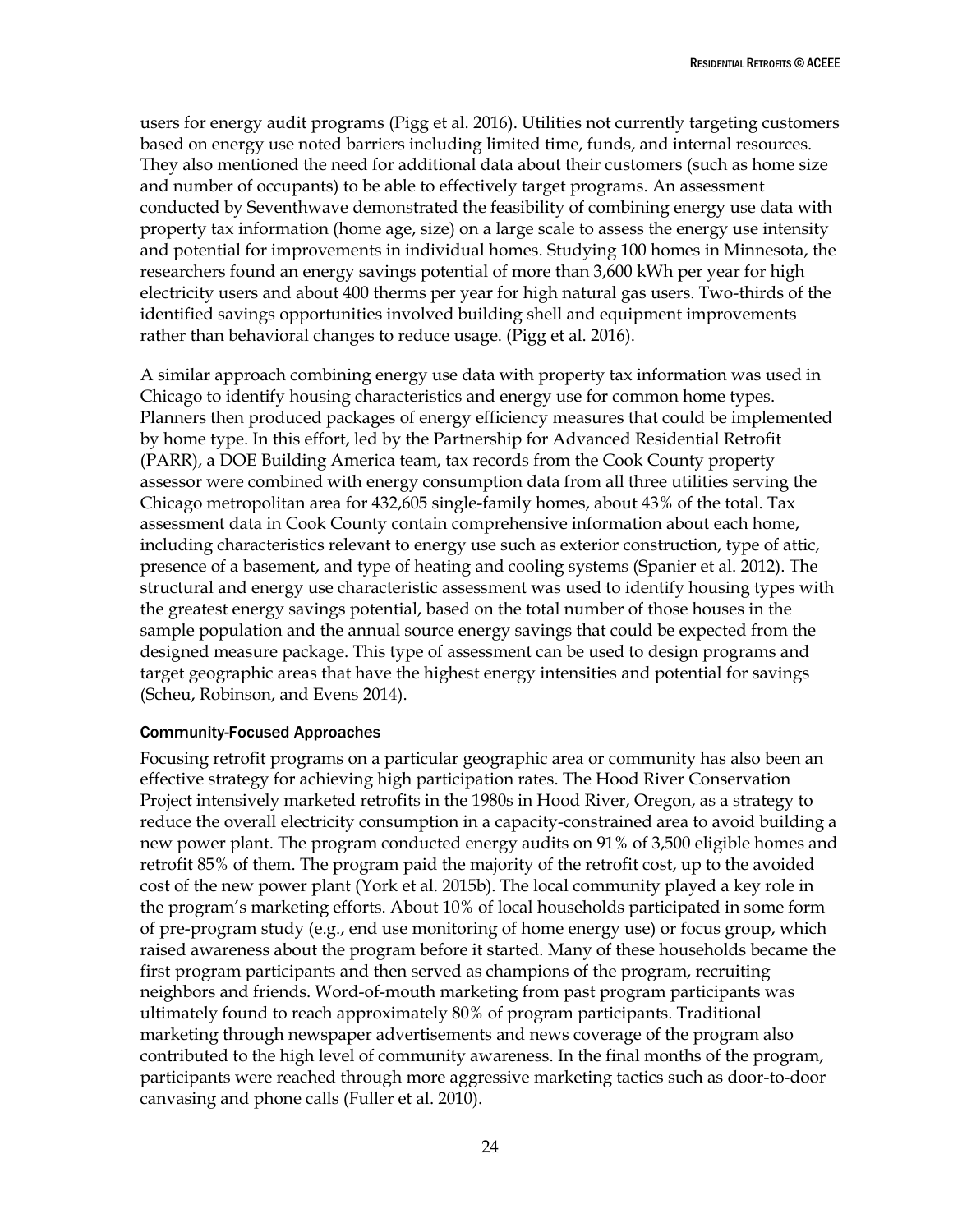Another initiative, the Marshfield Energy Challenge, targeted the community of Marshfield, Massachusetts. The two-year pilot aimed to reduce peak electricity demand using a community-focused messaging approach to promote the energy efficiency program administered by the regional utility NSTAR (York et al. 2015b). The program recruited local leaders and ambassadors from schools, elected office, churches, and businesses to make efficiency improvements in their own homes and then talk to community members about the program. Administrators also relied heavily on messaging focused on the benefits to the Marshfield community as a whole from participating in the program. The town-specific messaging around the Marshfield Energy Challenge spurred neighboring towns to ask NSTAR to bring the Energy Challenge to their communities. About 1,300 households received an energy assessment (the program goal was 1,200), and approximately 15% of those households installed insulation, air sealing, or heating measures (Fuller et al. 2010). While follow-through with energy efficiency improvements was much lower than in the Hood River Conservation Project, measures were not reimbursed at the same level by the utility in this program. Participation was significantly higher than in adjoining towns that were also eligible for the same NSTAR program but were not targeted with communityspecific marketing (York et al. 2015b).

Some participants of DOE's Better Buildings Neighborhood Program also focused program efforts on motivating specific communities to take action. In the RePower Bainbridge program in Washington State, community-specific messaging helped to make the program relevant to local residents. Program administrators issued a clear call to action, citing the need to reduce electricity demand to avoid the construction of a new power substation. The program set and published its goals of conducting 4,000 home energy assessments and 2,000 upgrades in a community of 6,800 single-family homes. In the end, the program reached 2,467 households with energy assessments (36% of eligible households) and completed 848 upgrades (12.5%). Projects saved an average of 31% per home (Kraus 2014).

The Better Buildings funding recipient NeighborWorks of Western Vermont (NWWVT) relies on its relationships with and understanding of homeowners in the region to encourage participation. NWWVT focused its initial program efforts under the Better Buildings funding on Rutland County, Vermont, an area where few residents were taking advantage of statewide energy efficiency program offerings through Efficiency Vermont. The organization focused on low-cost community-based methods of outreach, including a phone campaign hosted by a local volunteer group that engages in various environmental projects. Within six months of the program launch 386 evaluations were conducted and 196 upgrades completed, for a conversion rate of 51% (US DOE 2011).

# <span id="page-30-0"></span>Building Support for Retrofits in the Market

Programs have an important role to play in developing the market for home performance upgrades, by encouraging high-quality work practices that help build contractor skills and abilities and by growing consumer understanding of the value of comprehensive energy efficiency improvements. Programs can facilitate high-quality, accurate practices for estimating energy savings, making contractors' and energy advisers' predictions more reliable. They also can help enhance the quality of retrofit work through real-time monitoring of energy reduction outcomes for individual jobs and contractors.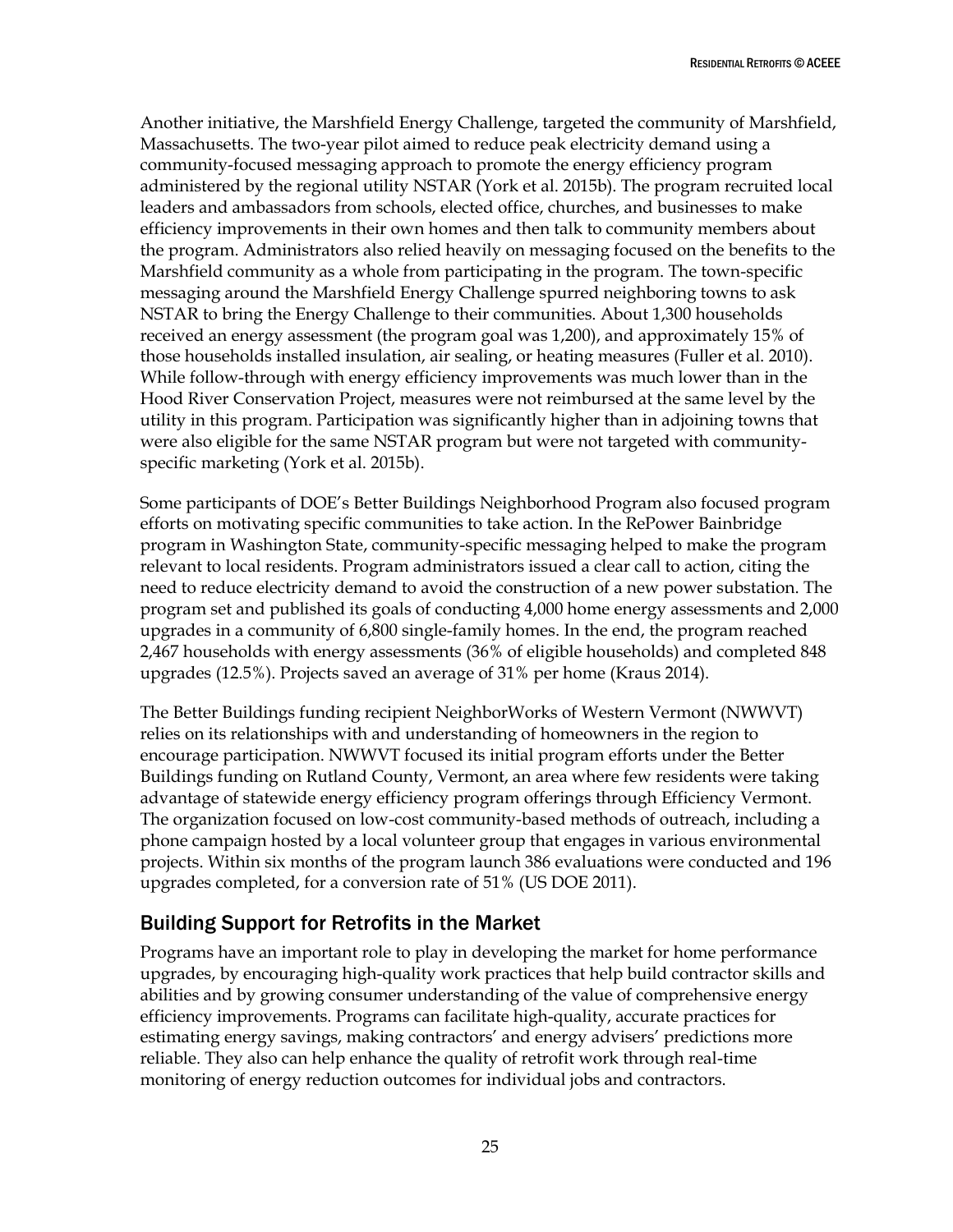More accurate, reliable realization of savings at the project level opens up greater opportunity to use financing strategies that are tied to realized savings, like certain types of on-bill programs. Among these is Pay as You Save® (PAYS®), a program model developed by the Energy Efficiency Institute, Inc. (Cillo 2011). It is an on-bill fixed charge for energy efficiency improvements that allows project costs to be paid over time, with monthly project payments that are designed to be lower than the energy bill savings. The project cost remains on the utility bill for a particular location, rather than for a particular customer, until the utility recovers its cost. This means the customer assumes no personal debt, and projects can be completed on rental properties. PAYS aims to leverage third-party financing that utilities can use to cover the up-front costs of energy efficiency projects. To provide assurance that these retrofits are yielding the expected energy savings, real-time program evaluation is an essential tool.

On-bill programs can be structured as a tariff, like the PAYS system, or as a loan. An on-bill loan program is offered to a particular utility customer (rather than tied to a property) for payment of energy efficiency improvements over time. It follows a similar model of project cost payment over time through a utility bill, with monthly project payments sometimes designed to be lower than the value of energy savings. Programs that require the expected energy savings from energy improvements to offset the total project cost are referred to as "bill neutral." In 2012, four residential on-bill programs had bill neutral requirements, while 10 programs did not (Thompson et al. 2014). Efforts to develop bill neutral and Pay as You Save projects in which energy savings exceed project repayment can be enhanced by better project realization rates.

The bill neutral on-bill model has been piloted at some rural cooperatives in the Southeast. For example, three Arkansas electric cooperatives offer on-bill loan repayment for energy efficiency improvements (primarily insulation and air sealing) through their Home Energy Lending Program. In 2015, the first full year of the program, one of these cooperatives financed more than 300 retrofits, achieving an average of 19% verified energy savings from basic weatherization measures (air sealing and insulation), with bill neutral payback. The program used pre- and post-upgrade smart meter data for quality assurance and verification of savings. Conversion rates from audit to project hovered at around 80% (Agard 2016). Despite successful results, program administrators noted that additional savings were left unrealized in many households because HVAC replacements were considered too risky to finance. Accurate energy savings estimates and quality installation could help reduce that risk. One of these Arkansas cooperatives, Ouachita Electric Coop, is also piloting a PAYS program. The addition of this financing option has allowed multifamily and single-family renters to participate and has opened up the availability of HVAC replacements (Agard 2016).

Outside of program efforts, a New York–based home performance company called Sealed is tying financing to realized energy savings through a pay-as-you-save model. The company guarantees savings from energy efficiency improvements by replacing electricity and fuel bills with one bill, paid to Sealed, that combines all energy and project costs. With improvement costs included, the bill is guaranteed to be lower than the cost of past usage, after adjusting for weather and energy price fluctuations. The company calculates energy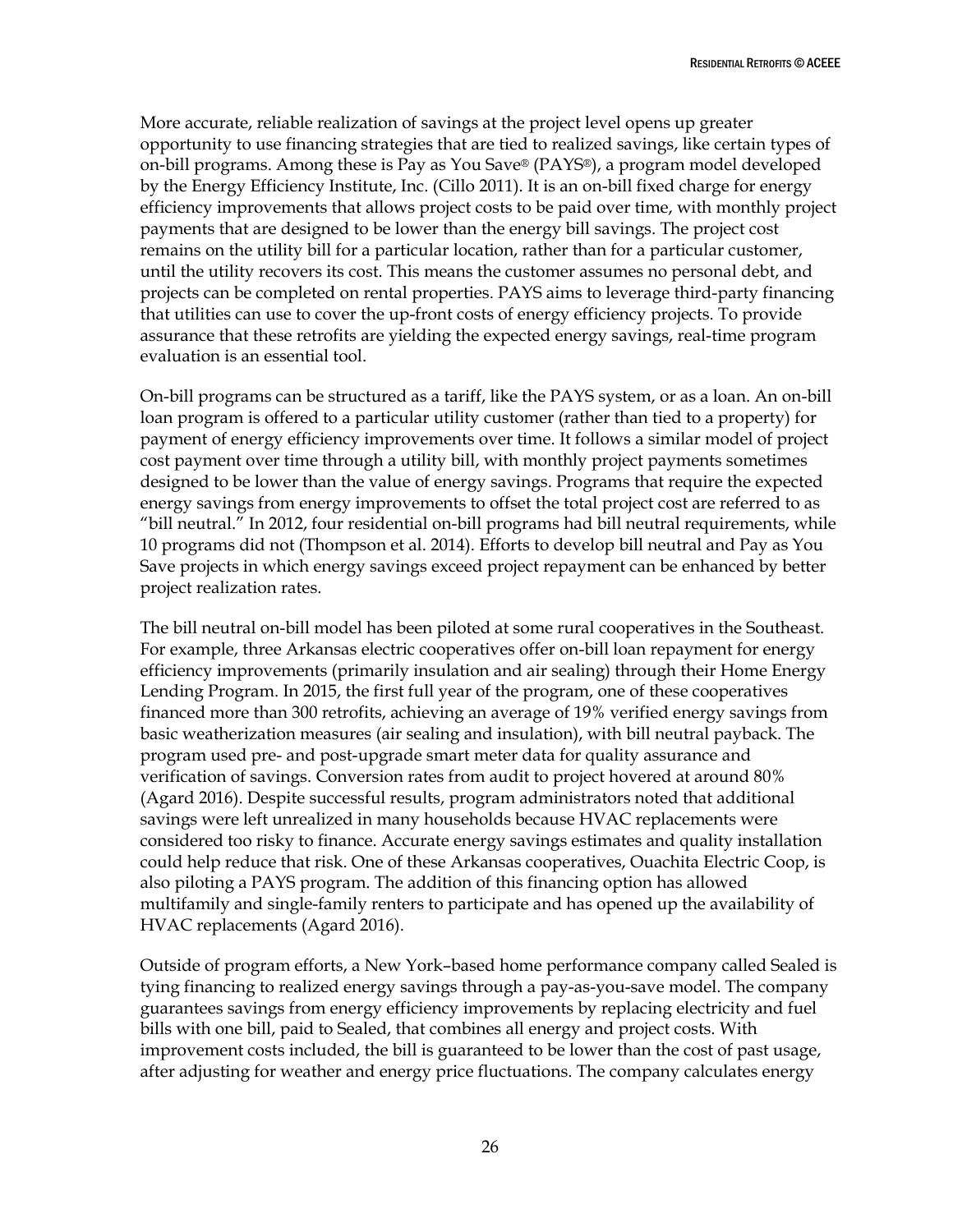savings using "analytics that leverage machine-learning principles to accurately predict energy usage" (Salz 2016).

Reducing the uncertainty associated with the value of improvements in terms of the savings they deliver can help households make informed decisions about the best opportunities for improvement. In addition, reliable estimation of energy savings also opens up the door for better integration of energy efficiency improvements with other renovations.

# <span id="page-32-0"></span>Recommendations and Conclusions

The following recommendations are already being implemented in some retrofit programs to improve realization rates and achieve greater energy savings.

**Improve energy modeling outcomes through better access to energy use data, model calibration, and adoption of standardized home performance data protocols.** Utilities can make energy use data more easily transferrable to energy assessors, contractors, and program administrators for use throughout a program by adopting Green Button Connect My Data. For contractors, easier data access means energy models can be consistently calibrated to a household's actual baseline energy use data using the industry standard ANSI/BPI-2400, which has been shown to improve modeled savings estimates. In addition, standardization of program data collection and transfer by enabling use of HPXML standards allows contractors to use their own modeling tools and reduce the administrative time spent on each project.

**Enable real-time feedback on project and program performance during program operation, rather than after it is complete.** Data protocols on home performance measures and projects, access to energy usage data, and software tools are making it possible for programs to track results more thoroughly during a program cycle. Administrators can then refine and adjust delivery of the program while it is in progress to optimize results, and also can give contractors feedback on how individual projects are performing.

**Stimulate participation in retrofit programs.** Programs can start by targeting households with high energy intensity that could greatly benefit from home energy improvements. By focusing program outreach and marketing efforts on specific communities or geographic regions, administrators can make programs relevant to local residents and encourage wordof-mouth referrals among neighbors and friends.

Whole building retrofit programs can be an important means to scale up energy savings in the residential sector. These programs play an important role in growing consumer demand for home performance work and in improving systems and practices that enable contractors to perform quality work, thereby achieving higher realization rates in retrofit programs. More accurate, reliable realization of savings at the project level opens up more opportunities to use financing strategies that are tied to energy savings, such as pay-as-yousave or on-bill financing. This can also enable better integration of energy efficiency improvements with other home maintenance and renovation projects (such as roofing or siding replacement). Programs should work to incorporate practices for delivering reliable savings, both to increase their own energy savings realization and to contribute to transformation of the home performance market as a whole.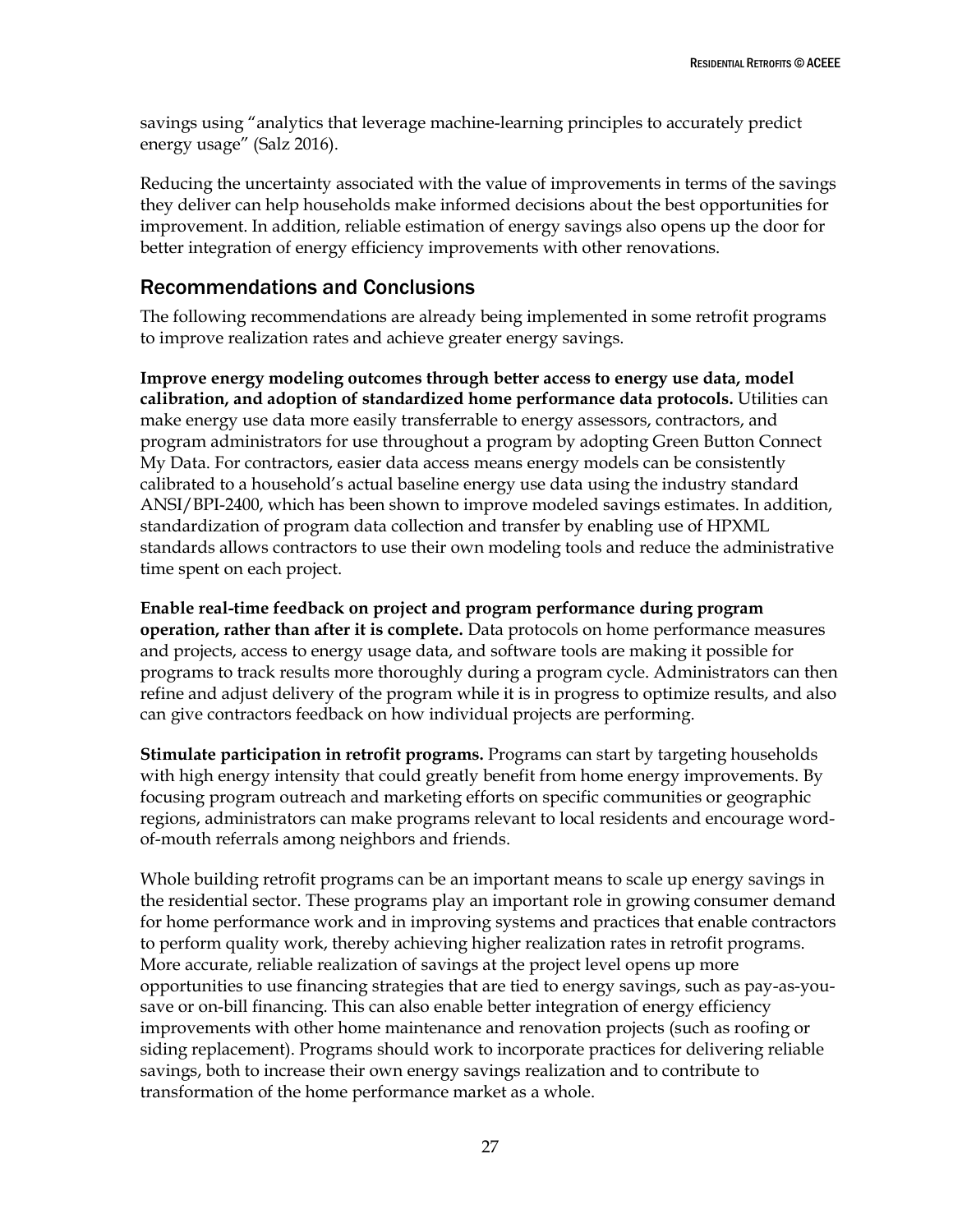# <span id="page-33-0"></span>**References**

- Adair, C., J. Weiss, and J. Elliott. 2016. *Designing an Effective Employee Energy Efficiency Program: A Review of Duke Carbon Offsets Initiative's Energy Efficiency Pilot Program*. Chapel Hill: Environmental Finance Center at the University of North Carolina. [www.efc.sog.unc.edu/sites/www.efc.sog.unc.edu/files/2016/DCOI-HEAL.pdf.](http://www.efc.sog.unc.edu/sites/www.efc.sog.unc.edu/files/2016/DCOI-HEAL.pdf)
- Agard, T. 2016. *Financing Building Energy Upgrades with Tariffed On-Bill Investments*. Washington, DC: DOE. [betterbuildingssolutioncenter.energy.gov/sites/default/files/Energy\\_Efficiency\\_Financ](http://betterbuildingssolutioncenter.energy.gov/sites/default/files/Energy_Efficiency_Financing_for_Low_Income_Communities_Finance%20WED.pdf) [ing\\_for\\_Low\\_Income\\_Communities\\_Finance WED.pdf.](http://betterbuildingssolutioncenter.energy.gov/sites/default/files/Energy_Efficiency_Financing_for_Low_Income_Communities_Finance%20WED.pdf)
- Bojanczyk, K. 2013. "Redefining Home Energy Management Systems: As HEMS Go Mainstream, How Is the Sector Changing?" September 11. [www.greentechmedia.com/articles/read/home-energy-management-systems](http://www.greentechmedia.com/articles/read/home-energy-management-systems-redefined)[redefined.](http://www.greentechmedia.com/articles/read/home-energy-management-systems-redefined)
- Bogovich, J. 2014. *Home Performance with ENERGY STAR®: 10 Years of Continued Growth!* Washington, DC: DOE. [energy.gov/sites/prod/files/2014/01/f6/hpwes\\_bogovich.pdf.](http://energy.gov/sites/prod/files/2014/01/f6/hpwes_bogovich.pdf)
- BPI (Building Performance Institute). 2012. *ANSI/BPI-2400-S-2012: Standard Practice for Standardized Qualification of Whole-House Energy Savings Predictions by Calibration to Energy Use History.* Malta, NY: BPI. [www.bpi.org/Web Download/BPI Standards/BPI-](http://www.bpi.org/Web%20Download/BPI%20Standards/BPI-2400-S-2012_Standard_Practice_for_Standardized_Qualification_of_Whole-House%20Energy%20Savings_9-28-12_sg.pdf)2400-S-2012 Standard Practice for Standardized Oualification of Whole-House [Energy Savings\\_9-28-12\\_sg.pdf.](http://www.bpi.org/Web%20Download/BPI%20Standards/BPI-2400-S-2012_Standard_Practice_for_Standardized_Qualification_of_Whole-House%20Energy%20Savings_9-28-12_sg.pdf)
- Brook, M., D. Eden, T. Ferris, C. Graillat, H. Lam, S. Lerman, R. Menten, G. Pennington, J. Regnier, K. Roberts, and J. Wu. 2012. *Comprehensive Energy Efficiency Program for Existing Buildings: Scoping Report*. Sacramento: California Energy Commission. [www.energy.ca.gov/2012publications/CEC-400-2012-015/CEC-400-2012-015.pdf.](http://www.energy.ca.gov/2012publications/CEC-400-2012-015/CEC-400-2012-015.pdf)
- Byrnett, D. 2015. *From Neighborhoods to Nationwide: Residential Energy Efficiency Upgrades*. PowerPoint presentation. Washington, DC: DOE. [energy.gov/sites/prod/files/2015/06/f24/bbrn\\_sassbyrnett\\_ase\\_congressional\\_briefing\\_42715.](http://energy.gov/sites/prod/files/2015/06/f24/bbrn_sassbyrnett_ase_congressional_briefing_42715.pdf) [pdf.](http://energy.gov/sites/prod/files/2015/06/f24/bbrn_sassbyrnett_ase_congressional_briefing_42715.pdf)
- Caracino, J. 2015. *Overcoming the Home Upgrade Tower of Babel with HPXML*. Washington, DC: DOE. [betterbuildingssolutioncenter.energy.gov/sites/default/files/Wednesday -](http://betterbuildingssolutioncenter.energy.gov/sites/default/files/Wednesday%20-%20Overcoming%20Energy%20Data%20Tower%20of%20Babel%20w%20HPXML.pdf) [Overcoming Energy Data Tower of Babel w HPXML.pdf.](http://betterbuildingssolutioncenter.energy.gov/sites/default/files/Wednesday%20-%20Overcoming%20Energy%20Data%20Tower%20of%20Babel%20w%20HPXML.pdf)
- Cillo, P. 2011. *Pay As You Save® (PAYS®) Tariffed On-Utility Bill Efficiency System*. Colchester, VT: Energy Efficiency Institute. [eeivt.com/wordpress/wp](http://eeivt.com/wordpress/wp-content/uploads/2013/01/KeystonePresentation.pdf)[content/uploads/2013/01/KeystonePresentation.pdf.](http://eeivt.com/wordpress/wp-content/uploads/2013/01/KeystonePresentation.pdf)
- Cluett, R., and J. Amann 2014. *Residential Deep Energy Retrofits.* Washington, DC: ACEEE. [aceee.org/research-report/a1401.](http://aceee.org/research-report/a1401)
- Conant, D. 2012. *Major Renovations Pilot Evaluation*. Somerville, MA: NMR Group. [ma](http://ma-eeac.org/wordpress/wp-content/uploads/Major-Renovations-Pilot-Memo.pdf)[eeac.org/wordpress/wp-content/uploads/Major-Renovations-Pilot-Memo.pdf.](http://ma-eeac.org/wordpress/wp-content/uploads/Major-Renovations-Pilot-Memo.pdf)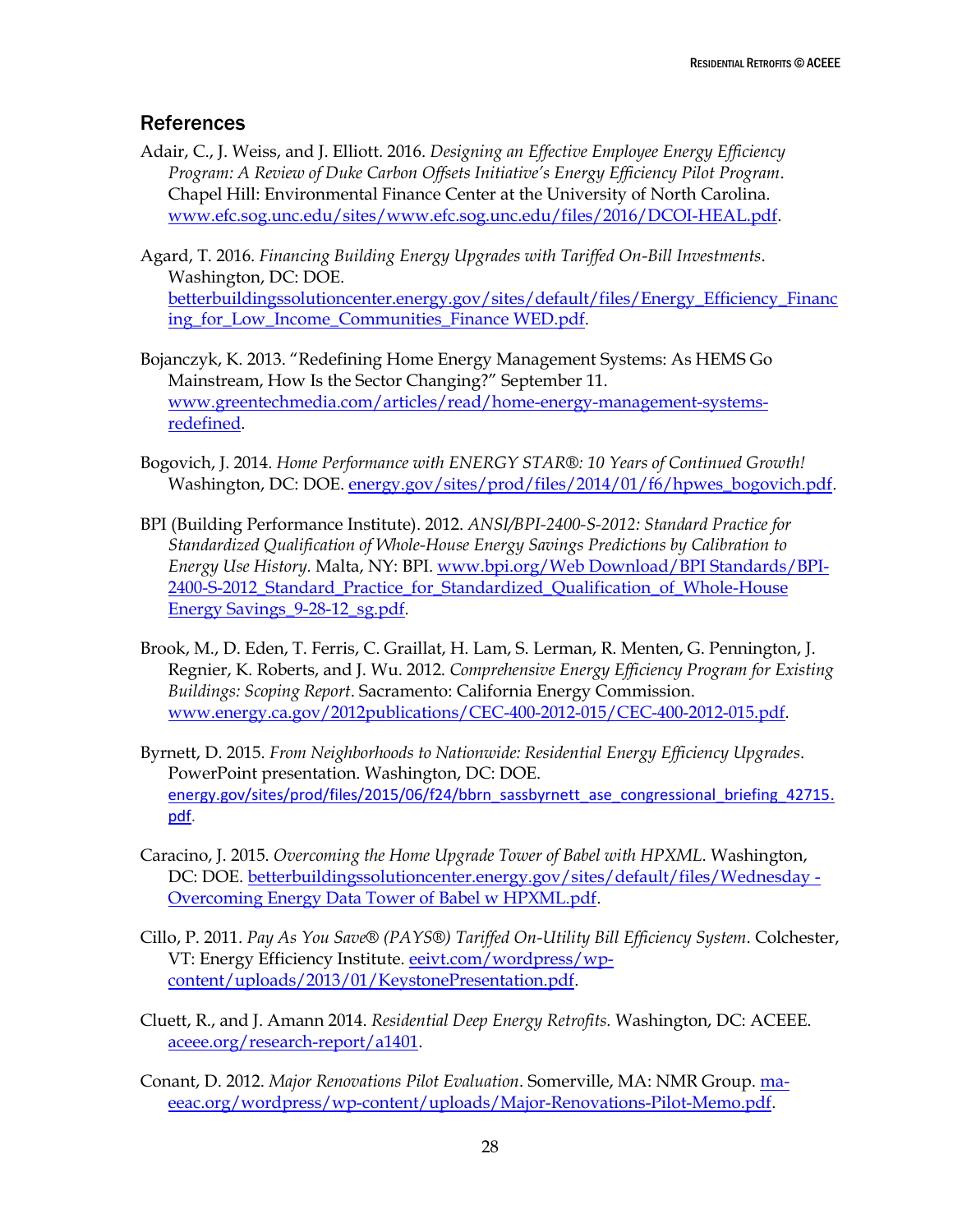- DNV GL KEMA, Inc. 2014. *Whole House Retrofit Impact Evaluation: Evaluation of Energy Upgrade California Programs*. San Francisco: California Public Utilities Commission. [www.calmac.org/publications/CPUC\\_WO46\\_Final\\_Report.pdf.](http://www.calmac.org/publications/CPUC_WO46_Final_Report.pdf)
- DOE (Department of Energy). 2011. *Spotlight on Rutland County, Vermont: How Local Ties Lead to Local Wins*. Washington, DC: DOE. [energy.gov/sites/prod/files/2014/01/f6/cs\\_rutland\\_drivingdemand.pdf.](http://energy.gov/sites/prod/files/2014/01/f6/cs_rutland_drivingdemand.pdf)
- ———. 2015. *Better Buildings Residential Network Peer Exchange Call Series: Driving Accountability for Program Performance Using Measured Energy Savings*. Washington, DC: DOE. [energy.gov/sites/prod/files/2016/01/f28/bbrn\\_drivingaccountability\\_111215\\_summar](http://energy.gov/sites/prod/files/2016/01/f28/bbrn_drivingaccountability_111215_summary.pdf) [y.pdf.](http://energy.gov/sites/prod/files/2016/01/f28/bbrn_drivingaccountability_111215_summary.pdf)
- Domanski, P., H. Henderson, and W. Payne. 2014. *NIST Technical Note 1848: Sensitivity Analysis of Installation Faults on Heat Pump Performance*. Gaithersburg, MD: National Institute of Standards and Technology. [dx.doi.org/10.6028/NIST.TN.1848.](http://dx.doi.org/10.6028/NIST.TN.1848)
- EIA (Energy Information Administration). 2016. "How Many Smart Meters Are Installed in the United States, and Who Has Them?" [www.eia.gov/tools/faqs/faq.cfm?id=108&t=3.](http://www.eia.gov/tools/faqs/faq.cfm?id=108&t=3)
- EUC (Energy Upgrade California). 2015. *Home Upgrade: At-a-Glance Software Comparison.*  Sacramento: Energy Upgrade California. [www.caltrack.org/uploads/8/6/5/0/8650231/at-a](http://www.caltrack.org/uploads/8/6/5/0/8650231/at-a-glance_software_comparison_v1_jan2015.pdf)glance software comparison v1 jan2015.pdf.
- EPA (Environmental Protection Agency). 2015. "HPXML Implementation Guide." [www.energystar.gov/hpxml.](http://www.energystar.gov/hpxml)
- ———. 2016. "ENERGY STAR® HVAC Quality Installation Program: A New Approach to Residential HVAC Efficiency and Performance." Accessed August 22. [www.energystar.gov/ia/home\\_improvement/downloads/ESQI\\_factsheet.pdf.](https://www.energystar.gov/ia/home_improvement/downloads/ESQI_factsheet.pdf)
- Francoeur, D., L. Roux, and A. Parekh. 2006. "EnerGuide for Houses Retrofit Incentive Program: A Winning Strategy to Improve Energy Efficiency of Canadian Housing." In *Proceedings of the 2006 ACEEE Summer Study on Energy Efficiency in Buildings* 2: 117–128. Washington, DC: ACEEE. [aceee.org/files/proceedings/2006/data/papers/SS06\\_Panel2\\_Paper11.pdf.](http://aceee.org/files/proceedings/2006/data/papers/SS06_Panel2_Paper11.pdf)
- Fuller, M., C. Kunkel, M. Zimring, I. Hoffman, K. Soroye, and C. Goldman. 2010. *Driving Demand for Home Energy Improvements*. Berkeley: Lawrence Berkeley National Laboratory[. drivingdemand.lbl.gov/.](http://drivingdemand.lbl.gov/)
- Gagliano, J. 2015. *NYSERDA Home Performance with Energy Star Realization Rate Attribution Study: Final Report*. Albany: NYSERDA (New York State Energy Research and Development Authority). [psdconsulting.com/wp](http://psdconsulting.com/wp-content/uploads/2015/04/NYSERDA-HPwES-RR-Study-Rev1-012115.pdf)[content/uploads/2015/04/NYSERDA-HPwES-RR-Study-Rev1-012115.pdf.](http://psdconsulting.com/wp-content/uploads/2015/04/NYSERDA-HPwES-RR-Study-Rev1-012115.pdf)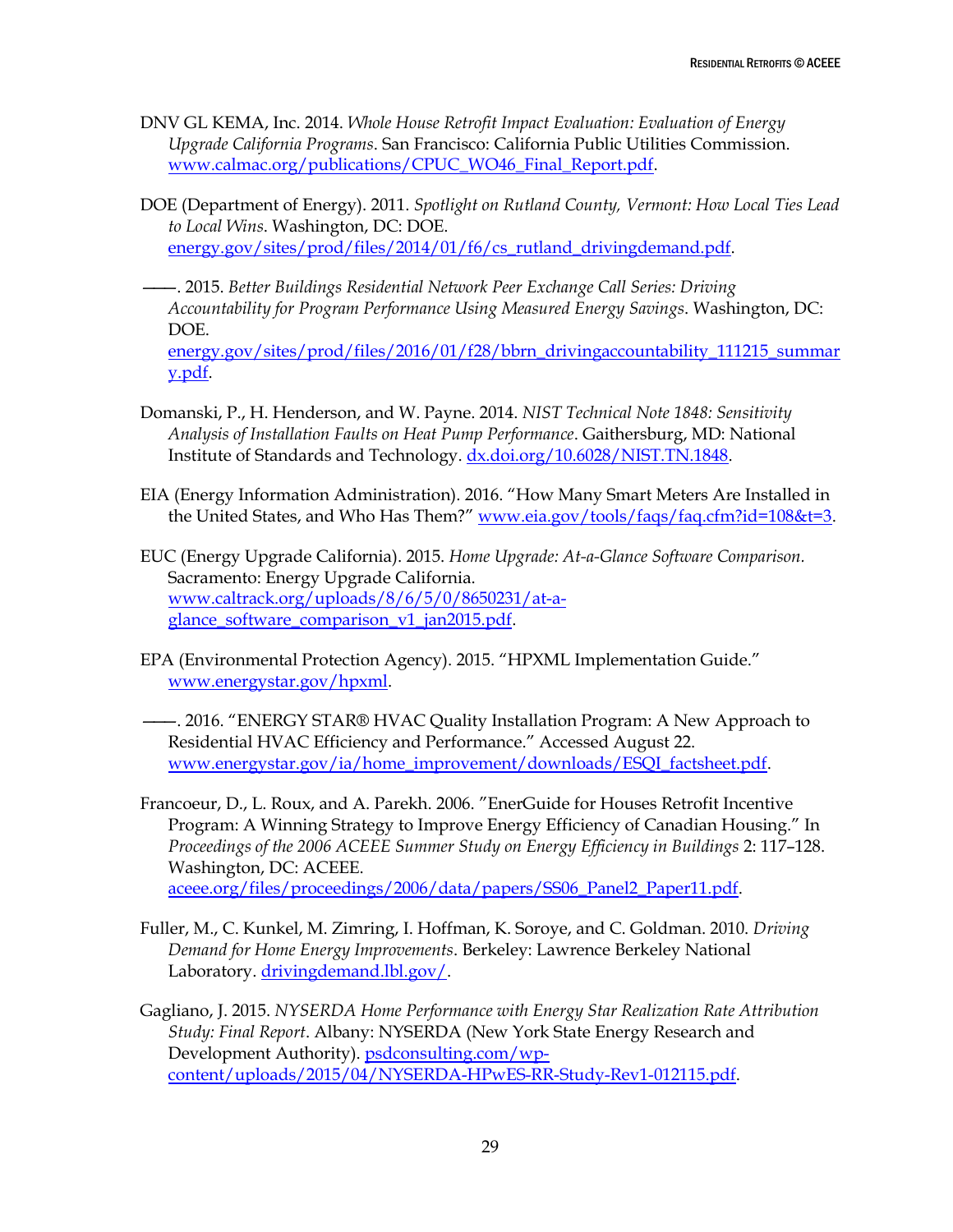- Glidden, T. 2016. *Residential Home Upgrades in California*. Sacramento: Energy Upgrade California. [betterbuildingssolutioncenter.energy.gov/sites/default/files/Lessons\\_for\\_Improving\\_](http://betterbuildingssolutioncenter.energy.gov/sites/default/files/Lessons_for_Improving_Home_Upgrade_Programs_Data_Driven_Decision_Making_WED.pdf) [Home\\_Upgrade\\_Programs\\_Data\\_Driven\\_Decision\\_Making\\_WED.pdf.](http://betterbuildingssolutioncenter.energy.gov/sites/default/files/Lessons_for_Improving_Home_Upgrade_Programs_Data_Driven_Decision_Making_WED.pdf)
- Harriman, L., and R. Chitwood. 2012. *Measured Home Performance: Guide to Best Practices for Home Energy Retrofits in California*. Des Plaines, IL: Gas Technology Institute. [www.gastechnology.org/Expertise/Documents/MHP/Best-Practices-Guide](http://www.gastechnology.org/Expertise/Documents/MHP/Best-Practices-Guide-v2(Complete-lo-res)-11-30-2012.pdf)[v2\(Complete-lo-res\)-11-30-2012.pdf.](http://www.gastechnology.org/Expertise/Documents/MHP/Best-Practices-Guide-v2(Complete-lo-res)-11-30-2012.pdf)
- Hastings, G. 2015a. *Deploying HPXML: Building a Framework for the Future*. Phoenix: Arizona Public Service. [bbnp.pnnl.gov/sites/default/files/reports/c-](https://bbnp.pnnl.gov/sites/default/files/reports/c-788_APS_Deploying_HPXML.pdf)[788\\_APS\\_Deploying\\_HPXML.pdf.](https://bbnp.pnnl.gov/sites/default/files/reports/c-788_APS_Deploying_HPXML.pdf)
- ———. 2015b. *Overcoming the Home Upgrade Tower of Babel with HPXML*. Washington, DC: DOE. [betterbuildingssolutioncenter.energy.gov/sites/default/files/Wednesday -](http://betterbuildingssolutioncenter.energy.gov/sites/default/files/Wednesday%20-%20Overcoming%20Energy%20Data%20Tower%20of%20Babel%20w%20HPXML.pdf) [Overcoming Energy Data Tower of Babel w HPXML.pdf.](http://betterbuildingssolutioncenter.energy.gov/sites/default/files/Wednesday%20-%20Overcoming%20Energy%20Data%20Tower%20of%20Babel%20w%20HPXML.pdf)
- Hoffmeyer, D. 2014. *Better Buildings Neighborhood Program (BBNP) Summary of Reported Data*. Washington, DC: DOE. [energy.gov/sites/prod/files/2014/07/f17/bbnp\\_data\\_summary\\_webinar\\_070914.pdf.](http://energy.gov/sites/prod/files/2014/07/f17/bbnp_data_summary_webinar_070914.pdf)
- ———. 2016. *Breaking through Barriers to Residential Energy Efficiency*. Washington, DC: DOE. [aceee.org/sites/default/files/pdf/conferences/mt/2016/Hoffmeyer\\_MT16\\_SessionA3\\_](http://aceee.org/sites/default/files/pdf/conferences/mt/2016/Hoffmeyer_MT16_SessionA3_3.22.16.pdf) [3.22.16.pdf.](http://aceee.org/sites/default/files/pdf/conferences/mt/2016/Hoffmeyer_MT16_SessionA3_3.22.16.pdf)
- Home Performance Coalition. 2013. "Home Performance Data Standards Published as BPI Standards." July 8. [hpxmlonline.com/Home\\_Page.php.](http://hpxmlonline.com/Home_Page.php)
- Jacobson, E. 2016. *Submission of High Opportunity Projects and Program (HOPPs) Proposal— Residential Pay-for-Performance Program.* San Francisco: Pacific Gas and Electric Company. [www.pge.com/nots/rates/tariffs/tm2/pdf/GAS\\_3698-G.pdf.](https://www.pge.com/nots/rates/tariffs/tm2/pdf/GAS_3698-G.pdf)
- Kauffman, D. 2016. *12-Month Report for Appalachian Voices: High Country Home Energy Makeover Contest*. Boone, NC: Appalachian Voices. [appvoices.org/images/uploads/2016/06/ResiSpeak-Report-June8-2016.pdf.](http://appvoices.org/images/uploads/2016/06/ResiSpeak-Report-June8-2016.pdf)
- Keegan, P. 2013. *Help My House Program Final Summary Report*. Prepared for Central Electric Power Cooperative and The Electric Cooperatives of South Carolina. Spokane, WA: Collaborative Efficiency. [www.eesi.org/files/HelpMyHouseFinalSummaryReport\\_June2013.pdf.](http://www.eesi.org/files/HelpMyHouseFinalSummaryReport_June2013.pdf)
- Kolata, D., and A. Barbeau. 2016. "Live in Illinois? Your Energy Data May Be Easier for You to Access Than Ever Before." EDF (Environmental Defense Fund) *Energy Exchange* March 30. [blogs.edf.org/energyexchange/2016/03/30/live-in-illinois-your-energy-data](http://blogs.edf.org/energyexchange/2016/03/30/live-in-illinois-your-energy-data-may-be-easier-for-you-to-access-than-ever-before/)[may-be-easier-for-you-to-access-than-ever-before/.](http://blogs.edf.org/energyexchange/2016/03/30/live-in-illinois-your-energy-data-may-be-easier-for-you-to-access-than-ever-before/)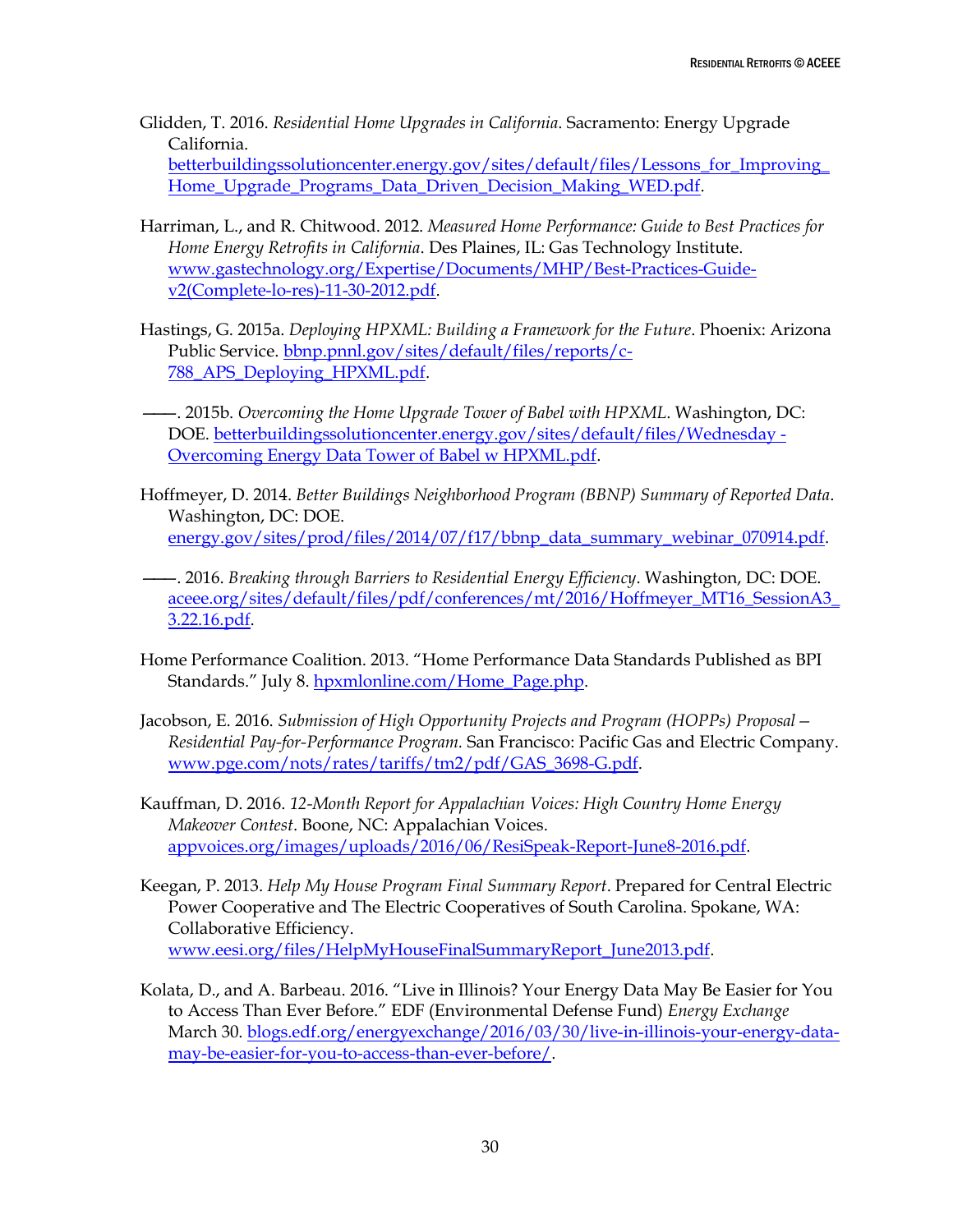- Kraus, Y. 2014. *Bainbridge Island Energy Challenge: Final Report*. Westborough, MA: Conservation Services Group. [www.osti.gov/scitech/servlets/purl/1120149.](http://www.osti.gov/scitech/servlets/purl/1120149)
- LeBaron, R., and K. Saul-Rinaldi. 2015. *A Policymaker's Guide to Scaling Home Energy Upgrades*. Washington, DC: SEE Action (State and Local Energy Efficiency Action Network). [www4.eere.energy.gov/seeaction/system/files/documents/Residential](https://www4.eere.energy.gov/seeaction/system/files/documents/Residential%20Policymakers%20Guide_093015_v2.pdf)  [Policymakers Guide\\_093015\\_v2.pdf.](https://www4.eere.energy.gov/seeaction/system/files/documents/Residential%20Policymakers%20Guide_093015_v2.pdf)
- Lovett, G. 2015. *Unique Insights from Usage Data: Leveraging Savings Measurement Software*. St. Louis: Ameren Missouri. [aceee.org/sites/default/files/pdf/conferences/ie/2015/Session3C-Lovett-IE15-](http://aceee.org/sites/default/files/pdf/conferences/ie/2015/Session3C-Lovett-IE15-12.7.15a.pdf) [12.7.15a.pdf.](http://aceee.org/sites/default/files/pdf/conferences/ie/2015/Session3C-Lovett-IE15-12.7.15a.pdf)
- MacFarland, M., D. Perunko, and K. O'Hara. 2016. "Measured Performance: Maximize Success & Prove You're the Best with Data Feedback." Presentation to 2016 ACI (American Conference Institute) National Home Performance Conference. Pittsburgh, PA: Home Performance Coalition.
- Magnuson, L. 2016. *Better Buildings Residential Network Peer Exchange Call Series: Spring Forward: Top Strategies for Growing and Scaling Your Program*. Washington, DC: DOE. [energy.gov/sites/prod/files/2016/07/f33/Growing\\_Scaling\\_Summary052616.pdf.](http://energy.gov/sites/prod/files/2016/07/f33/Growing_Scaling_Summary052616.pdf)
- Mass Save. 2015. *2016–2018 Massachusetts Joint Statewide Three-Year Electric and Gas Energy Efficiency Plan*. Boston: Mass Save. [ma-eeac.org/wordpress/wp-content/uploads/2016-](http://ma-eeac.org/wordpress/wp-content/uploads/2016-2018-DRAFT-Electric-Gas-Energy-Efficiency-Plan.pdf) [2018-DRAFT-Electric-Gas-Energy-Efficiency-Plan.pdf.](http://ma-eeac.org/wordpress/wp-content/uploads/2016-2018-DRAFT-Electric-Gas-Energy-Efficiency-Plan.pdf)
- Munson, D. 2016. "Illinois Empowers People with Cutting-Edge Energy-Use Data Standards." March 29. [www.edf.org/media/illinois-empowers-people-cutting-edge](https://www.edf.org/media/illinois-empowers-people-cutting-edge-energy-use-data-standards)[energy-use-data-standards.](https://www.edf.org/media/illinois-empowers-people-cutting-edge-energy-use-data-standards)
- Murray, M., and J. Hawley. 2016. *Got Data? The Value of Energy Data Access to Consumers*. Oakland: MTS (More than Smart); Sacramento: Mission:data Coalition. [static1.squarespace.com/static/52d5c817e4b062861277ea97/t/56b2ba9e356fb0b4c8559b7](https://static1.squarespace.com/static/52d5c817e4b062861277ea97/t/56b2ba9e356fb0b4c8559b7d/1454553838241/Got+Data+-+value+of+energy+data+access+to+consumers.pdf) [d/1454553838241/Got+Data+-+value+of+energy+data+access+to+consumers.pdf.](https://static1.squarespace.com/static/52d5c817e4b062861277ea97/t/56b2ba9e356fb0b4c8559b7d/1454553838241/Got+Data+-+value+of+energy+data+access+to+consumers.pdf)
- Neme, C., M. Gottstein, and B. Hamilton. 2011. *Residential Efficiency Retrofits: A Roadmap for the Future*. Montpelier, VT: Regulatory Assistance Project. [www.raponline.org/knowledge-center/residential-efficiency-retrofits-a-roadmap-for](https://www.raponline.org/knowledge-center/residential-efficiency-retrofits-a-roadmap-for-the-future/)[the-future/.](https://www.raponline.org/knowledge-center/residential-efficiency-retrofits-a-roadmap-for-the-future/)
- Oster, J. 2016. *Measuring Performance in Energy Efficiency Programs: Automated M&V for Residential Projects and Programs*. Seattle: EnergySavvy. [www.eventscribe.com/2016/ACINational/assets/pdf/249770.pdf.](http://www.eventscribe.com/2016/ACINational/assets/pdf/249770.pdf)
- ———. 2013. *Validation of the Home Energy Saver Energy Calculation Methodology: Using Empirical Data to Improve Simulation*. Berkeley: Lawrence Berkeley National Laboratory. [eetd.lbl.gov/sites/all/files/hes-accuracy-2013\\_small.pdf.](http://eetd.lbl.gov/sites/all/files/hes-accuracy-2013_small.pdf)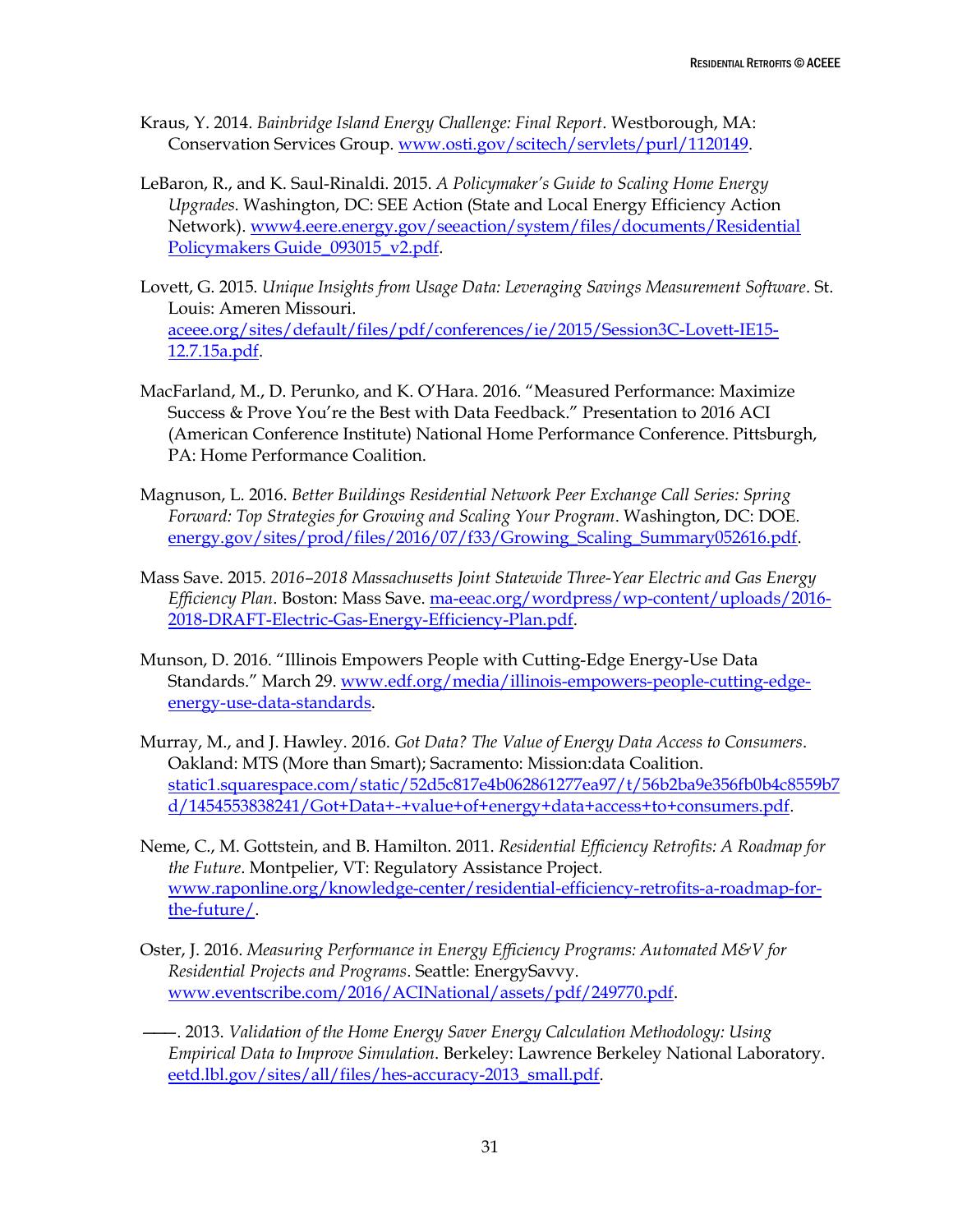- Pehnt, M., P. Mellwig, and U. Sieberg. 2013. "A Strategy for the Efficient Renovation of Germany's Building Stock." In *2013 ECEEE Summer Study Proceedings* 1389–97. [proceedings.eceee.org/papers/proceedings2013/5B-076-](http://proceedings.eceee.org/papers/proceedings2013/5B-076-13_Pehnt.pdf?returnurl=http%3A%2F%2Fproceedings.eceee.org%2Fvisabstrakt.php%3Fevent%3D3%26doc%3D5B-076-13) [13\\_Pehnt.pdf?returnurl=http%3A%2F%2Fproceedings.eceee.org%2Fvisabstrakt.php%3F](http://proceedings.eceee.org/papers/proceedings2013/5B-076-13_Pehnt.pdf?returnurl=http%3A%2F%2Fproceedings.eceee.org%2Fvisabstrakt.php%3Fevent%3D3%26doc%3D5B-076-13) [event=3%26doc=5B-076-13.](http://proceedings.eceee.org/papers/proceedings2013/5B-076-13_Pehnt.pdf?returnurl=http%3A%2F%2Fproceedings.eceee.org%2Fvisabstrakt.php%3Fevent%3D3%26doc%3D5B-076-13)
- Pigg, S., J. LeZaks, C. Cowan, and I. Bensch. 2016. *Energy Efficiency Opportunities for Homes with High Usage*. St. Paul: Minnesota Department of Commerce, Division of Energy Resources.

[www.cards.commerce.state.mn.us/CARDS/security/search.do?method=showPoup&d](https://www.cards.commerce.state.mn.us/CARDS/security/search.do?method=showPoup&documentId=%7BD0CD3806-2A95-46A4-8FCF-1B25BD3D4312%7D&documentTitle=316419&documentType=6) [ocumentId={D0CD3806-2A95-46A4-8FCF-](https://www.cards.commerce.state.mn.us/CARDS/security/search.do?method=showPoup&documentId=%7BD0CD3806-2A95-46A4-8FCF-1B25BD3D4312%7D&documentTitle=316419&documentType=6)[1B25BD3D4312}&documentTitle=316419&documentType=6.](https://www.cards.commerce.state.mn.us/CARDS/security/search.do?method=showPoup&documentId=%7BD0CD3806-2A95-46A4-8FCF-1B25BD3D4312%7D&documentTitle=316419&documentType=6)

- Proctor, J., R. Chitwood, and B. Wilcox. 2011. *Efficiency Characteristics and Opportunities for New California Homes*. Sacramento: California Energy Commission. [www.energy.ca.gov/2012publications/CEC-500-2012-062/CEC-500-2012-062.pdf.](http://www.energy.ca.gov/2012publications/CEC-500-2012-062/CEC-500-2012-062.pdf)
- Research Into Action. 2015. *Evaluation of the Better Buildings Neighborhood Program: Final Synthesis Report, Volume 1*. Washington, DC: DOE. [www1.eere.energy.gov/analysis/pdfs/bbnp\\_volume\\_1\\_final\\_evaluation\\_072215.pdf.](https://www1.eere.energy.gov/analysis/pdfs/bbnp_volume_1_final_evaluation_072215.pdf)
- Rosenberg, A. 2015. *Summary of Residential Existing Homes Programs in the United States and Canada*. Boston: Consortium for Energy Efficiency. [library.cee1.org/sites/default/files/library/12342/CEE\\_ExistingHomes\\_ProgramOverv](https://library.cee1.org/sites/default/files/library/12342/CEE_ExistingHomes_ProgramOverview_2015.pdf) [iew\\_2015.pdf.](https://library.cee1.org/sites/default/files/library/12342/CEE_ExistingHomes_ProgramOverview_2015.pdf)
- Salz, L. 2016. "Sealed Launches \$7.5 Million Energy Savings Fund with NY Green Bank, Turns Residential Energy Savings into a Financial Commodity." *PR Newswire* May 12. [www.prnewswire.com/news-releases/sealed-launches-75-million-energy-savings-fund](http://www.prnewswire.com/news-releases/sealed-launches-75-million-energy-savings-fund-with-ny-green-bank-turns-residential-energy-savings-into-a-financial-commodity-300267946.html?tc=eml_cleartime)[with-ny-green-bank-turns-residential-energy-savings-into-a-financial-commodity-](http://www.prnewswire.com/news-releases/sealed-launches-75-million-energy-savings-fund-with-ny-green-bank-turns-residential-energy-savings-into-a-financial-commodity-300267946.html?tc=eml_cleartime)[300267946.html?tc=eml\\_cleartime.](http://www.prnewswire.com/news-releases/sealed-launches-75-million-energy-savings-fund-with-ny-green-bank-turns-residential-energy-savings-into-a-financial-commodity-300267946.html?tc=eml_cleartime)
- Scheu, R., E. Robinson, and A. Evens. 2014. "Energy and Housing Stock Segmentation to Achieve Community Energy Savings." In *Proceedings of the 2014 ACEEE Summer Study on Energy Efficiency in Buildings* 10:289–301. Washington, DC: ACEEE. [www.elevateenergy.org/wp/wp](http://www.elevateenergy.org/wp/wp-content/uploads/Energy_and_Housing_Stock_Segmentation.pdf)[content/uploads/Energy\\_and\\_Housing\\_Stock\\_Segmentation.pdf.](http://www.elevateenergy.org/wp/wp-content/uploads/Energy_and_Housing_Stock_Segmentation.pdf)
- Smith, B., J. Wong, and R. Rajagopal. 2012. "A Simple Way to Use Interval Data to Segment Residential Customers for Energy Efficiency and Demand Response Program Targeting." In *Proceedings of the 2012 ACEEE Summer Study on Energy Efficiency in Buildings* 5:374–86. Washington, DC: ACEEE. [aceee.org/files/proceedings/2012/data/papers/0193-000182.pdf.](http://aceee.org/files/proceedings/2012/data/papers/0193-000182.pdf)
- Spanier, J. R. Scheu, L. Brand, and J. Yang. 2012. *Chicagoland Single-Family Housing Characterization*. Washington, DC: DOE. [www.elevateenergy.org/wp/wp](http://www.elevateenergy.org/wp/wp-content/uploads/ChicagolandSingleFamilyHousingCharacterization.pdf)[content/uploads/ChicagolandSingleFamilyHousingCharacterization.pdf.](http://www.elevateenergy.org/wp/wp-content/uploads/ChicagolandSingleFamilyHousingCharacterization.pdf)